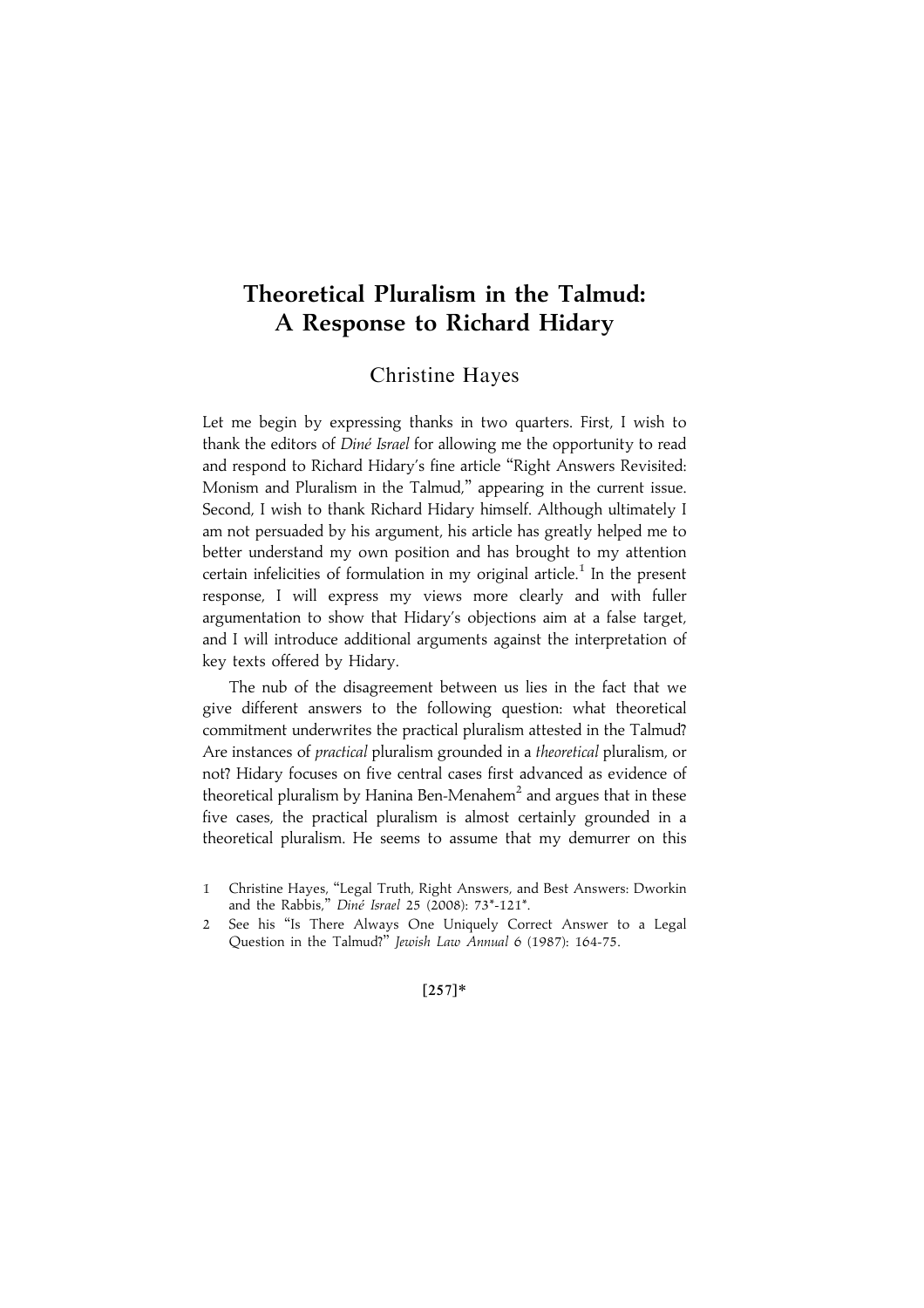point means that I hold these texts to be definitely grounded in theoretical monism. In fact, while I agree that these texts are examples of practical pluralism, I think that the theoretical commitments underlying this practical pluralism are an open question in the Maimonidean sense of a question for which definitive proof one way or the other is lacking. Moreover, since these cases of practical pluralism do not definitively address the issue of theoretical pluralism that concerns us, I suggest we set these cases aside and seek out texts that explicitly address the issue.

This is the disagreement standing on one foot. Now for the details.

## Outline of the Present Response

To a certain extent my original thesis has been misconstrued by Hidary. I must accept some blame for this  $-$  a clearer formulation of my thesis would not have been so easily misconstrued. In order to rectify these mistaken understandings, I begin by clarifying the structure of my original argument in as concise a manner as possible, cleaning up an occasional formulation in the original that might have been misleading. I then consider specific instances of misprision of my views, citing statements by Hidary in which he infers or attributes to me views that do not appear in the original article or are actually contradicted by explicit statements in the original article. I then turn to ''the famous five'' cases that are the subject of our central disagreement. I argue not only that Hidary (misled by a particular term I employ) misunderstands my objection to using these cases as evidence of theoretical pluralism but also that the line of reasoning he relies on in interpreting these texts as evidence of theoretical pluralism is both  $\acute{e}$  silencio and fallacious. Finally, I consider a series of additional texts advanced by Hidary and argue that these texts, while important for establishing *practical* pluralism, suffer the same fatal weakness as ''the famous five'' texts and do not make the case for theoretical pluralism in those specific instances.

 $[258]*$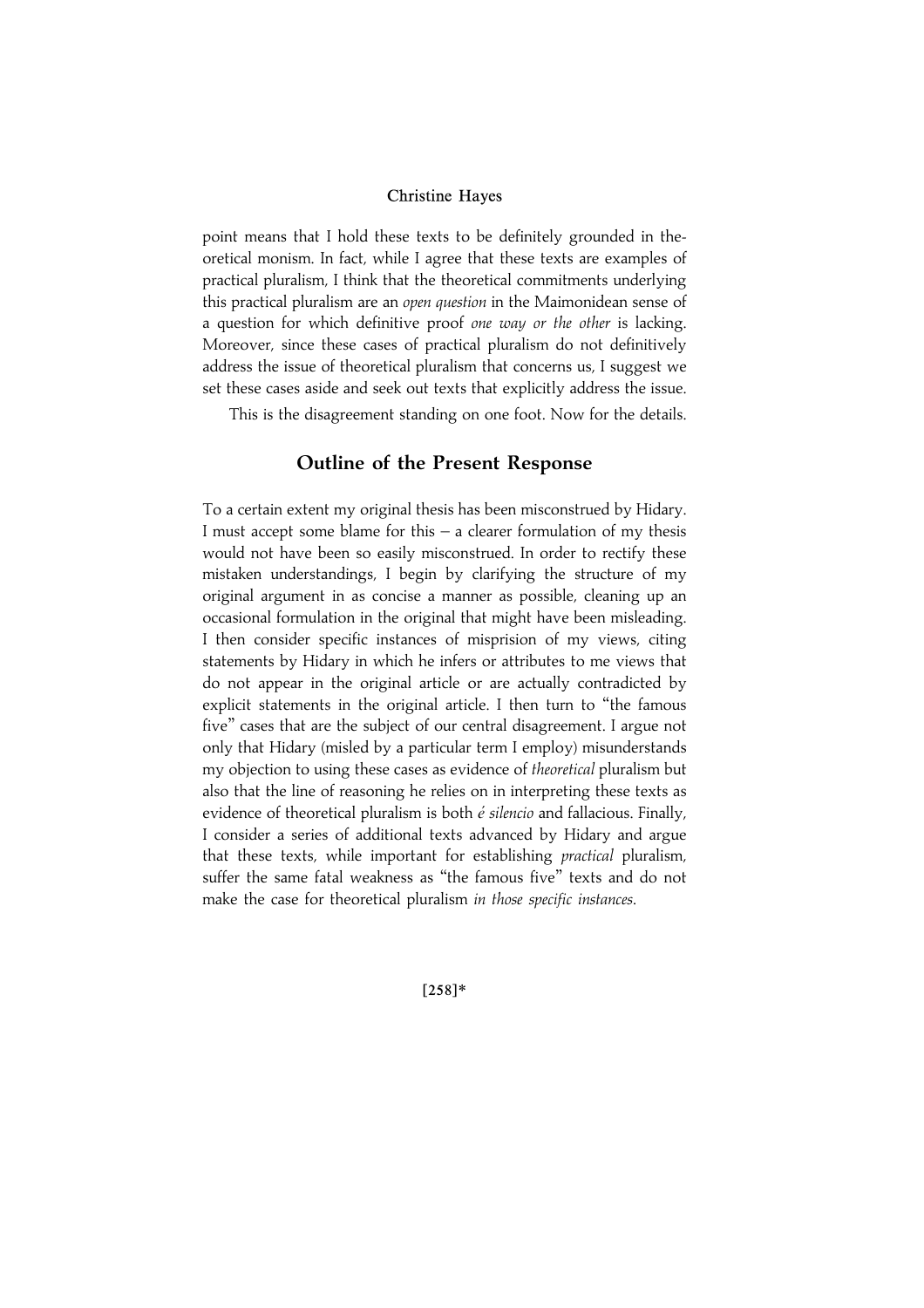## Clarification of Terminology and Original Argument

Before clarifying my argument, I must clarify terminology. Hidary (Hidary, "Right Answers," 229 n. 2) accepts the central terms that I employ in my article (following Bernard Jackson<sup>3</sup>), but I am not sure that the application of these terms to the rabbinic context is entirely clear. This will be very important later on in our discussion of ''the famous five'' cases and the additional cases presented by Hidary. Therefore, I'd like to clarify the application of these terms to the rabbinic context and in so doing prepare the ground for some of the new argumentation that will appear below.

The terms in question are legitimacy, validity, and authenticity. Legitimacy refers to the acceptability of a norm or decision as law. A particular rule is either legitimate (accepted as law and therefore binding) or not legitimate (not accepted as a law and therefore not binding or respected). To say that a law is legitimate is to say that it meets the legitimacy criteria of the legal system in question. Legal systems can establish diverse legitimacy criteria, but for simplicity of argument let's outline two basic and very different types of criteria (following Jackson, 19). On the one hand, we can imagine legitimacy as a matter of validity, which is to say the production of a norm or decision according to authorized and recognized procedures of norm-creation or decision-making (e.g., act of the legislature) regardless of its character or content (Hayes, 75). We might say that in such cases the norm's legitimacy turns on its institutional and procedural validity. To determine whether a law is legitimate because *valid* one would ask whether it was produced and established according to the recognized procedures and institutions of law-production and establishment that prevail in that society. Is its ''pedigree'' intact? Confusion or aporia regarding the

 $[259]*$ 

<sup>3</sup> B. S. Jackson, ''Secular Jurisprudence and the Philosophy of Jewish Law: A Commentary on Some Recent Literature,'' Jewish Law Annual 6 (1987): 19.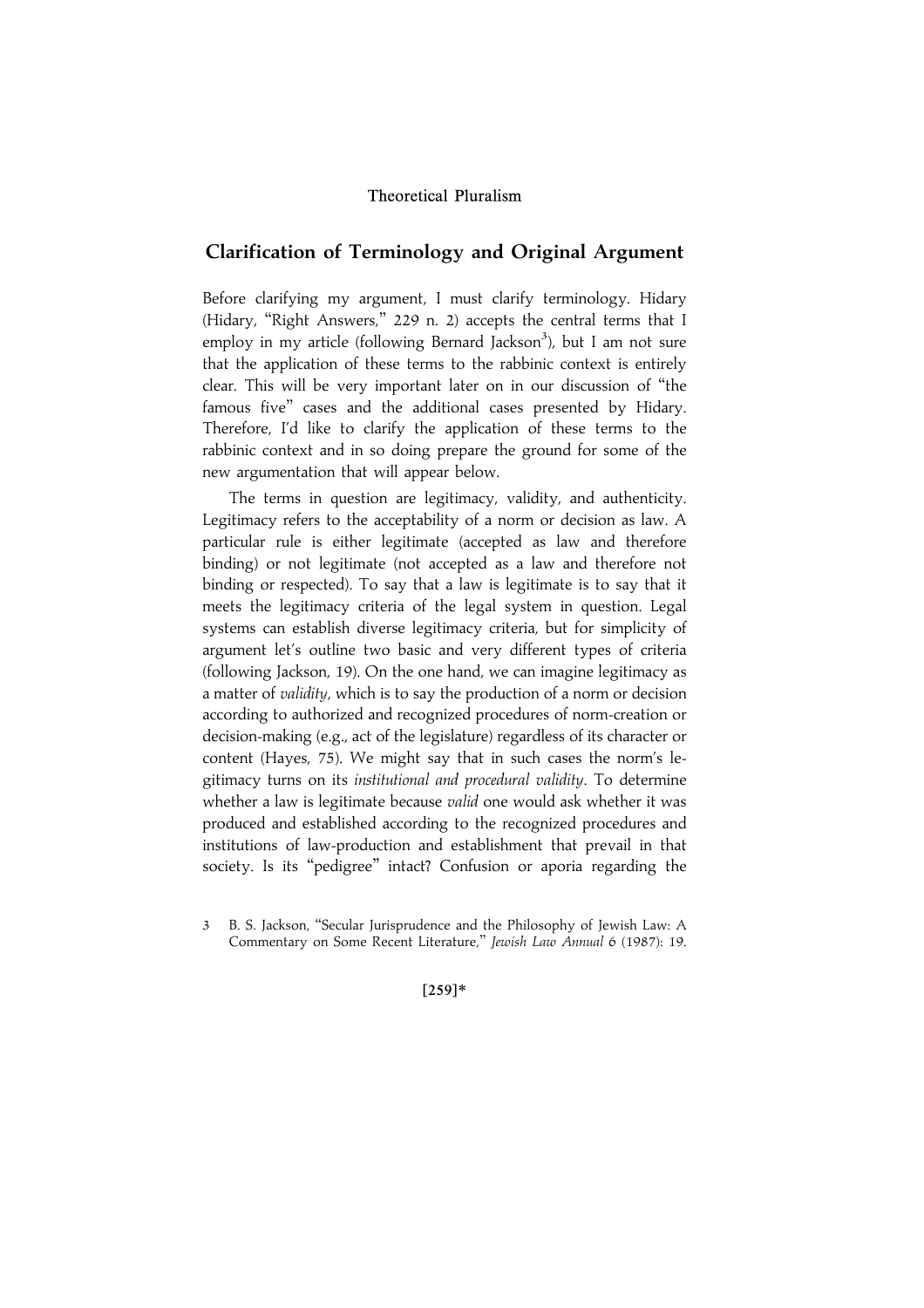source of a law and the authority of that source will lead to confusion or aporia regarding the validity and therefore the legitimacy of that law.

In the rabbinic context, validity criteria include (but are not limited to) promulgation by a recognized/authoritative halakhic expert, a qualified judge, or a court.<sup>4</sup> These are what H. L. A. Hart refers to as "the social sources of the law."<sup>5</sup> When a law's legitimacy is a matter of validity, the legitimacy of any given norm is ascertained by investigating the social source from which the norm issues to ensure that the source possesses the requisite authority to make and/or establish the law. Sometimes two different views might be promulgated by two recognized authorities or judges. In such cases a legal system will devise rules, procedures, or strategies to avoid paralysis. There might be a rule establishing which authority prevails in cases of conflict (such as the American doctrine of constitutional supremacy). Legal presumption is a different strategy for avoiding paralysis in cases of conflict, as are negotiated compromises of various sorts. Allowing individuals the freedom to choose which of two recognized authorities they will follow is another strategy for coping with cases of conflicting norms promulgated by persons or institutions whose authority is equal or whose hierarchical ranking is simply unknown. In all such cases, legitimacy is, generally speaking, a question of validity: it is about meeting procedural criteria (not content criteria) or following the rules and strategies that kick in when procedural criteria are unknown, unclear, or otherwise fail to produce a single norm.

On the other hand, we can imagine systems in which legitimacy is a matter of authenticity (Jackson, 20), which may be understood as conformity to some criterion of character, quality, or content. Under

#### $[260]*$

<sup>4</sup> For an exhaustive presentation of the legal (as opposed to literary) sources of Jewish law, see Menahem Elon's Jewish Law; History, Sources, Principles, trans. Bernard Auerbach and Melvin J. Sykes; 4 vols. (Philadelphia: Jewish Publication Society, 1994), Vol I, part Two and Vol II, part Two (continued).

<sup>5</sup> H. L. A. Hart, The Concept of Law, 2nd ed. (Oxford: Clarendon Press, 1994), 269.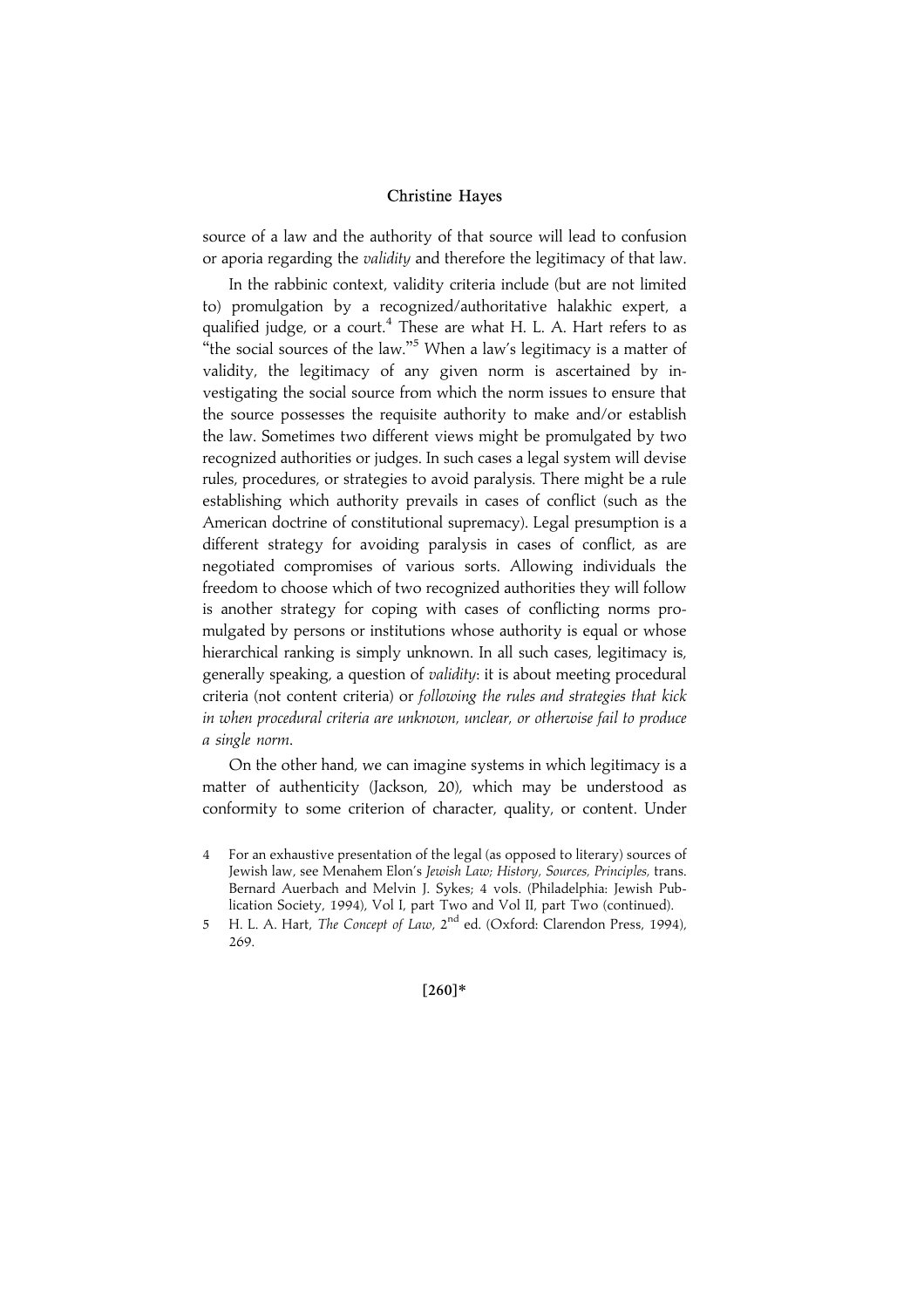such a system, an unjust law would not, for example, be a true or legitimate law even if produced by authorized procedures because the system holds that the legitimacy of a norm or ruling turns not on its institutional validity (its pedigree) but on its authenticity. To determine whether a law is legitimate because authentic one would ask whether it conforms to the society's conception of an independently accessed truth. These truths may take the form of moral principles (e.g., the sanctity of life, the equality of all human beings, etc.) or widely accepted factual conditions (e.g., sectarian writings of the Second Temple period evince a legal realism according to which law conforms to and may be confirmed by empirically tested or divinely revealed knowledge of "the ways things really are").<sup>6</sup> A system concerned with authenticity as the criterion of a law's legitimacy will ask, for any given norm, whether the truthfulness and correctness of its content is intact. Confusion or aporia regarding a law's conformity to criteria of truth (e.g., moral principles, factual conditions) will lead to confusion and aporia regarding the authenticity and therefore the legitimacy of the law.

In the rabbinic context, the fundamental authenticity criterion is conformity to the will of God for the conduct of human society. Were a law's legitimacy a matter of authenticity, one would have to ascertain the truthfulness or correctness of the view in terms of its conformity to God's will.<sup>7</sup> Confusion or aporia regarding the extent to which the law represents the word or will of God would lead to confusion or aporia regarding the authenticity of the law.

- 6 For example, according to the Community Rule 1:14-15, members of the Qumran community took an oath to follow the sectarian calendar so as not to advance or delay (lo legaddem ve-lo lehitaher) the dates of the festivals  $$ that is, the real dates of the festivals as determined by the 52-week pattern fixed by God at the time of creation (a tradition attested in 1 En. 72-82 and in Jub. 2:1, 17-21, 6:17-18, and 15:25-27). For further examples, see my ''Legal Realism and Sectarian Self-Fashioning in Jewish Antiquity,'' forthcoming in a conference volume from the University College, London, 2010.
- 7 This is a fraught and hotly contested criterion (how is God's will ascertained and by whom?) that simply cannot be explored in the present context.

 $[261]*$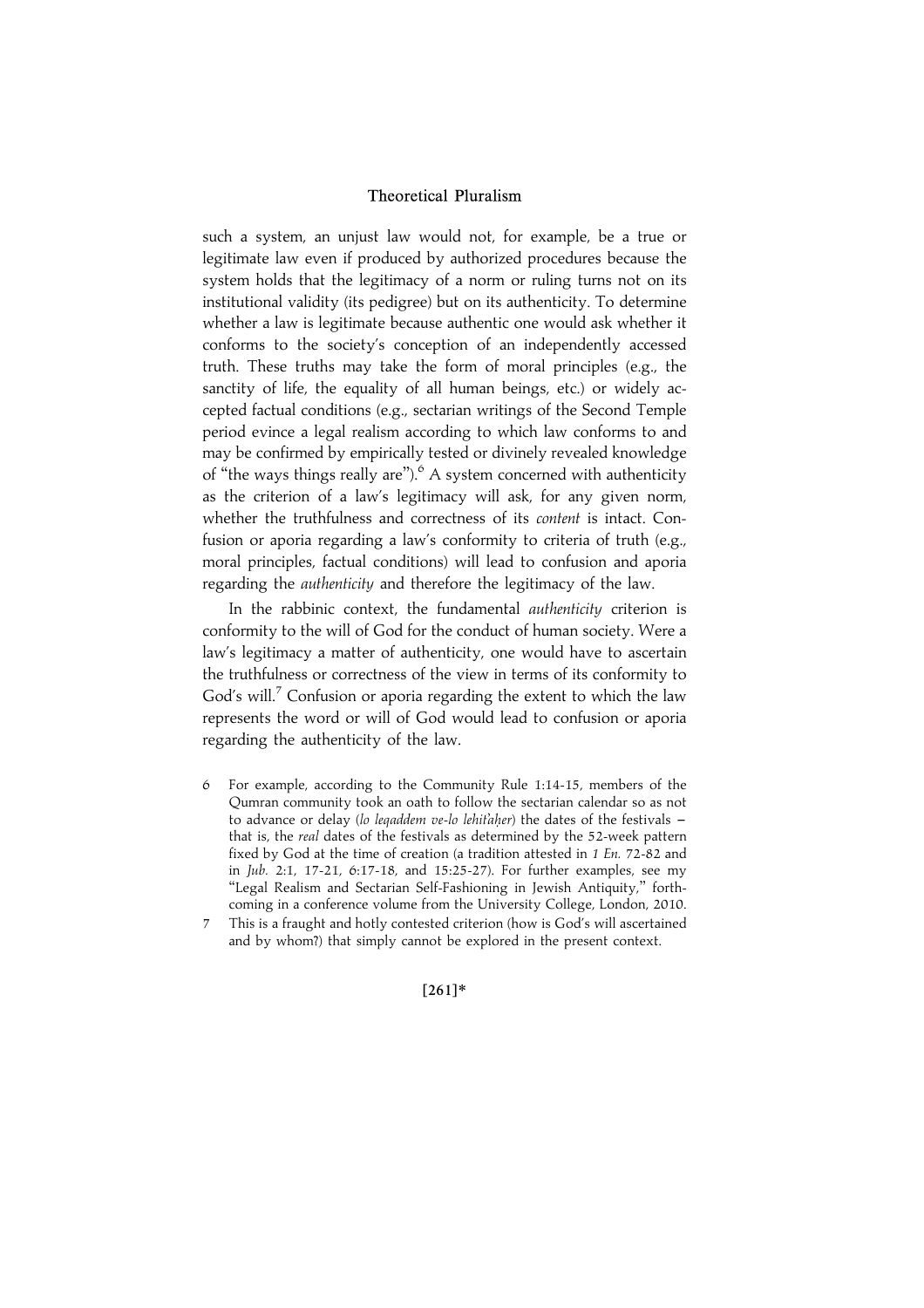However (and this is critically important), some well-known rabbinic texts are widely held to assert that a lack of authenticity does not necessarily affect the legitimacy of the law. These texts evince a conceptual distinction between legitimacy based on validity criteria and legitimacy based on authenticity criteria. In some instances, a norm can fail to meet authenticity criteria but because it meets validity criteria, it becomes the legitimate halakhah. We see this in programmatic texts like the famous oven of Akhnai story in which the halakhic view endorsed by God (an indicator of authenticity) is rejected by the procedural principle of majority rule ( $b.B. Mesi'a 59b$ ). We also see it in several practical cases in which a view acknowledged to be the *din* (the formally correct law) is rejected in favor of another view.<sup>8</sup> To sum up: a view deemed "authentic'' because it is (a) explicitly endorsed by God, (b) deemed to be logically correct, or (c) in conformity with widely accepted factual conditions<sup>9</sup> is on occasion not established as the halakhah. A different  $$ we may say, inauthentic – view promulgated by a recognized authority or court is established as the legitimate halakhah instead. Though this view fails authenticity criteria, it meets validity criteria (stems from the appropriate social sources of law) and is therefore deemed legitimate.

The following two principles, critical to the argument that will be advanced below, emerge from the foregoing observations:

Principle 1: Legitimacy (the fact that a norm is established as the halakhah) is proof of validity, but it is not proof of authenticity. Rabbinic literature contains numerous examples of norms that are held to be legitimate and are established as the halakhah, even

9 For examples of rabbinic rulings given in defiance of ''the way things really are," see my "Legal Realism," op. cit.

#### $[262]*$

<sup>8</sup> I discuss several such cases from the Yerushalmi in ''The Abrogation of Torah Law: Rabbinic Tagganah and Praetorian Edict," in The Talmud Yerushalmi and Graeco-Roman Culture, ed. Peter Schäfer (Tübingen: J. C. B. Mohr, 1998), 657-58. I discuss the juxtaposition of din and the preferred lifnim mi-shurat ha-din in the paper critiqued by Hidary, pp. 111-17. Hidary seems to agree with my assessment of these cases.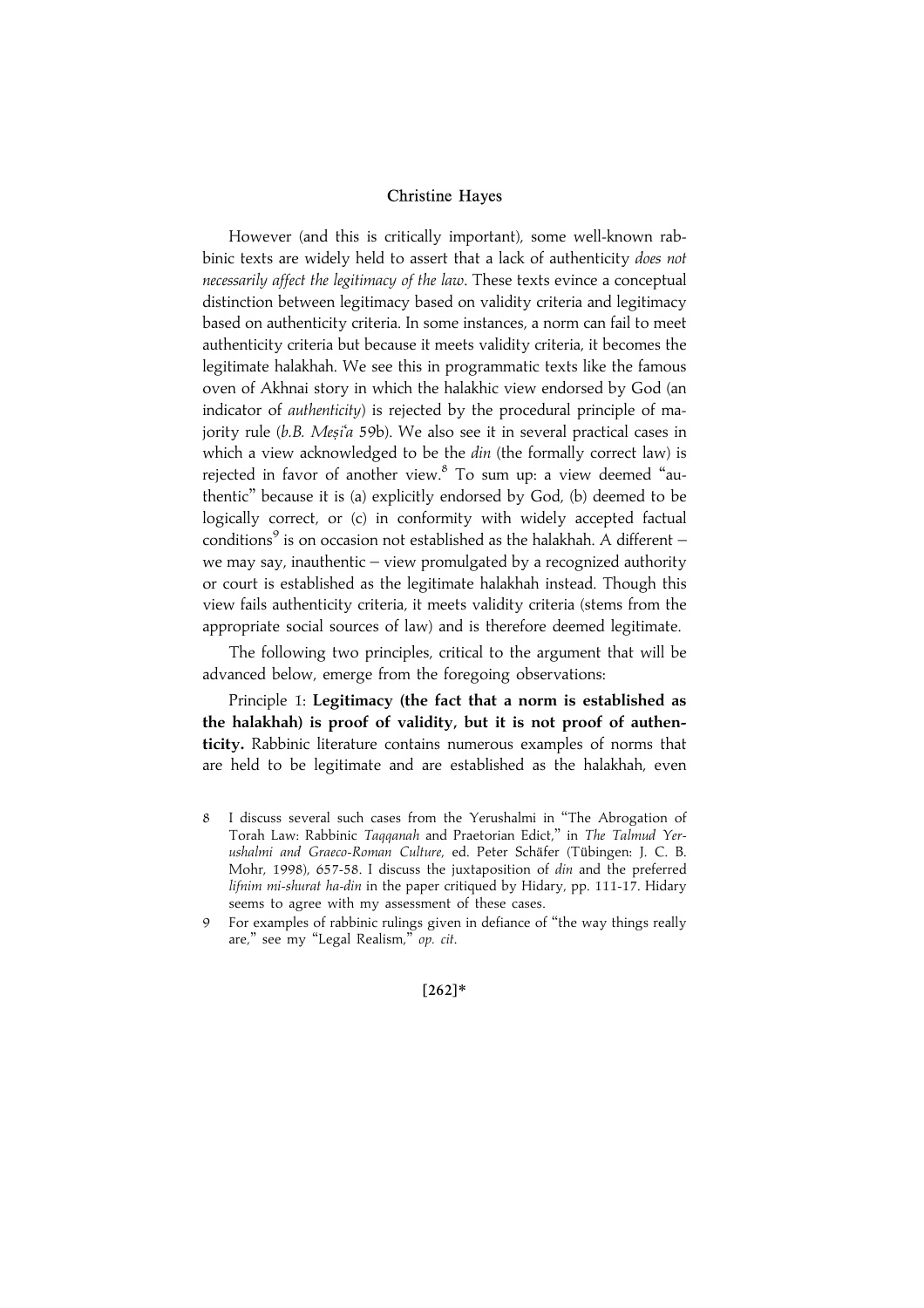though they do not meet authenticity criteria and even when the authentic alternative is known. These norms are promulgated by authorities whose law-making and/or law-establishing authority is recognized and accepted. Thus, they are legitimate because they meet validity criteria, not authenticity criteria. That the rabbis are willing to legitimate a norm that they consciously understand not to be the authentic law is amply and explicitly attested in several sources.

Principle 2: It follows from principle 1 that simple claims of legitimacy tell us nothing certain about the authenticity – the truth value or correctness  $-$  of the norm in question  $-$  either positive or negative. If the legitimacy of a norm turns on the system's procedures of validation and on rules and strategies for coping when validation procedures produce no clear result, then the authenticity or truth of the norm in question is an interesting but  $-$  as far as determining the law is concerned – irrelevant point. Thus, knowing that a particular norm is the established halakhah tells us for certain only that it has been validated, but does not tell us for certain whether the norm is also deemed authentic. The norm might be authentic, but it might not be. In the absence of specific declarations of the correctness of the content of a law, its authenticity is an open question.

One final terminological consideration is needed in order to generate a third principle critical to the arguments advanced below. Hidary very helpfully introduces the terms practical and theoretical monism/ pluralism.<sup>10</sup> Hidary's definitions are as follows:

Practical monism believes that every legal system must contain only one legitimate path for a judge or individual to follow in any given case while practical pluralism finds that even within one jurisdiction there exist multiple overlapping paths of legitimate options from which one may chose. Theoretical monism claims that ... every legal system can produce a single best answer to any case. Even if that single correct answer may not always be found, in which case the

10 A third term, ''philosophical monism/pluralism,'' is less germane.

 $[263]*$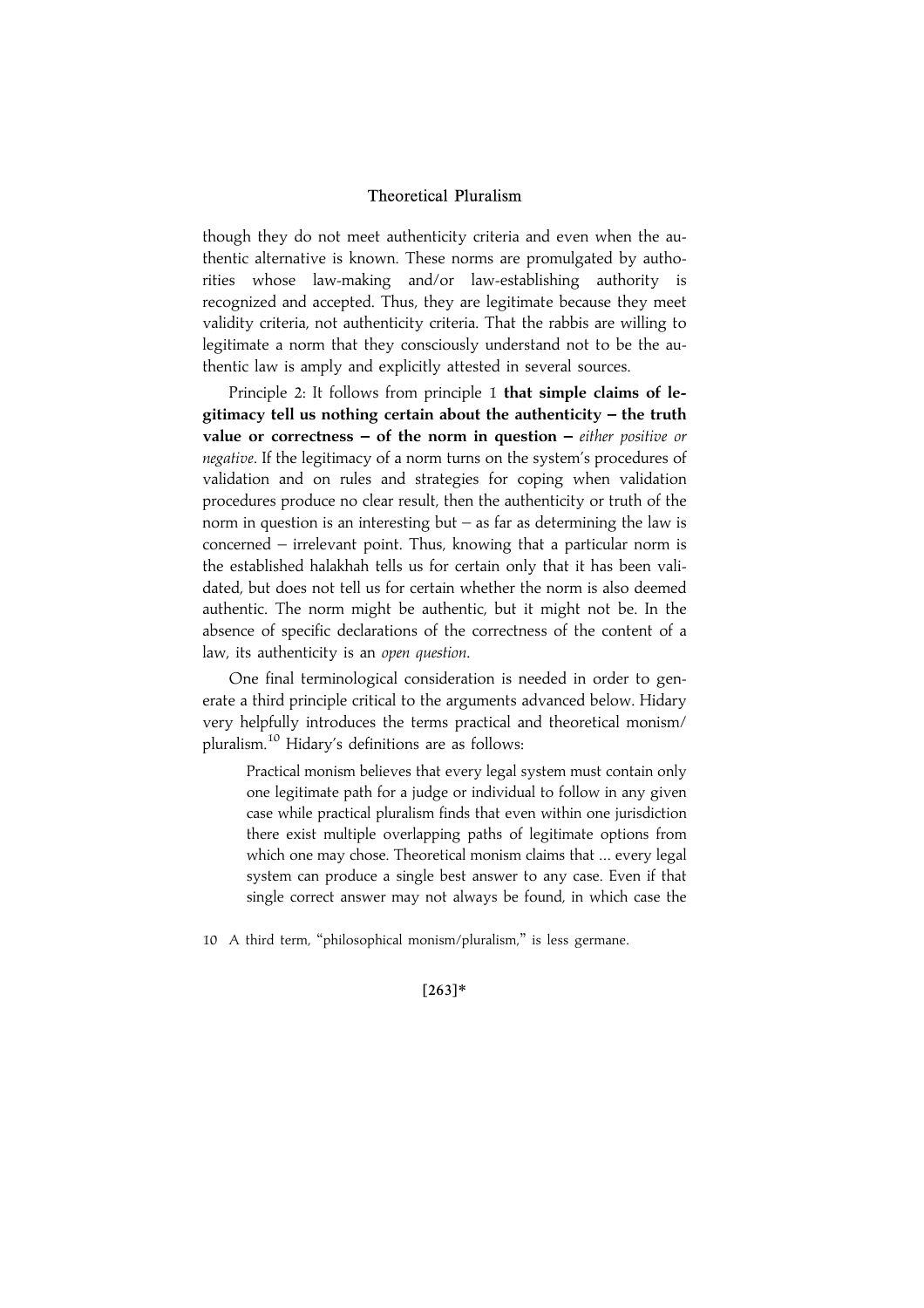"wrong" answer will be legislated and binding, that single correct answer still exists in theory. Theoretical pluralism, on the other hand, argues that many legitimate theoretical possibilities exist that equally fit the criteria of a given legal system, even if only one must be chosen in practice (Hidary, 230-31).

Hidary himself notes that there is no necessary connection between practical pluralism and theoretical pluralism. He writes that (231 n. 5):

[O]ne does not necessitate the other. One may believe there are many theoretical possibilities but still think that law must decide on only one practical rule for the sake of uniformity. Or, one may be convinced that there is only one theoretically correct law but find that it is not accessible and so many practical possibilities might be recognized as legitimate.

On the basis of Hidary's own understanding of practical and theoretical pluralism/monism we may establish a third principle:

Principle 3: Practical pluralism does not automatically entail theoretical pluralism. It is not proof of theoretical pluralism, nor does it even imply theoretical pluralism.<sup>11</sup> Therefore, cases of practical pluralism cannot be adduced as definitive evidence for theoretical pluralism – or theoretical monism for that matter. In the absence of any explanation for the basis of its pluralism, a case of practical pluralism can tell us nothing about the theoretical commitments that underlie it, one way or another. Such cases must be set aside as uninstructive.

Now to clarify and sharpen the principles, steps, and claims in my original argument:

Step 1: I frame my paper by asking the following question: ''Can Jewish law be understood as accommodating a natural law theory with

#### $[264]*$

<sup>11</sup> Dworkin himself holds a theoretical monism despite acknowledging a surface phenomenon of practical pluralism. See Ronald Dworkin, Taking Rights Seriously (Cambridge, Mass.: Harvard University Press, 1978), 123-30.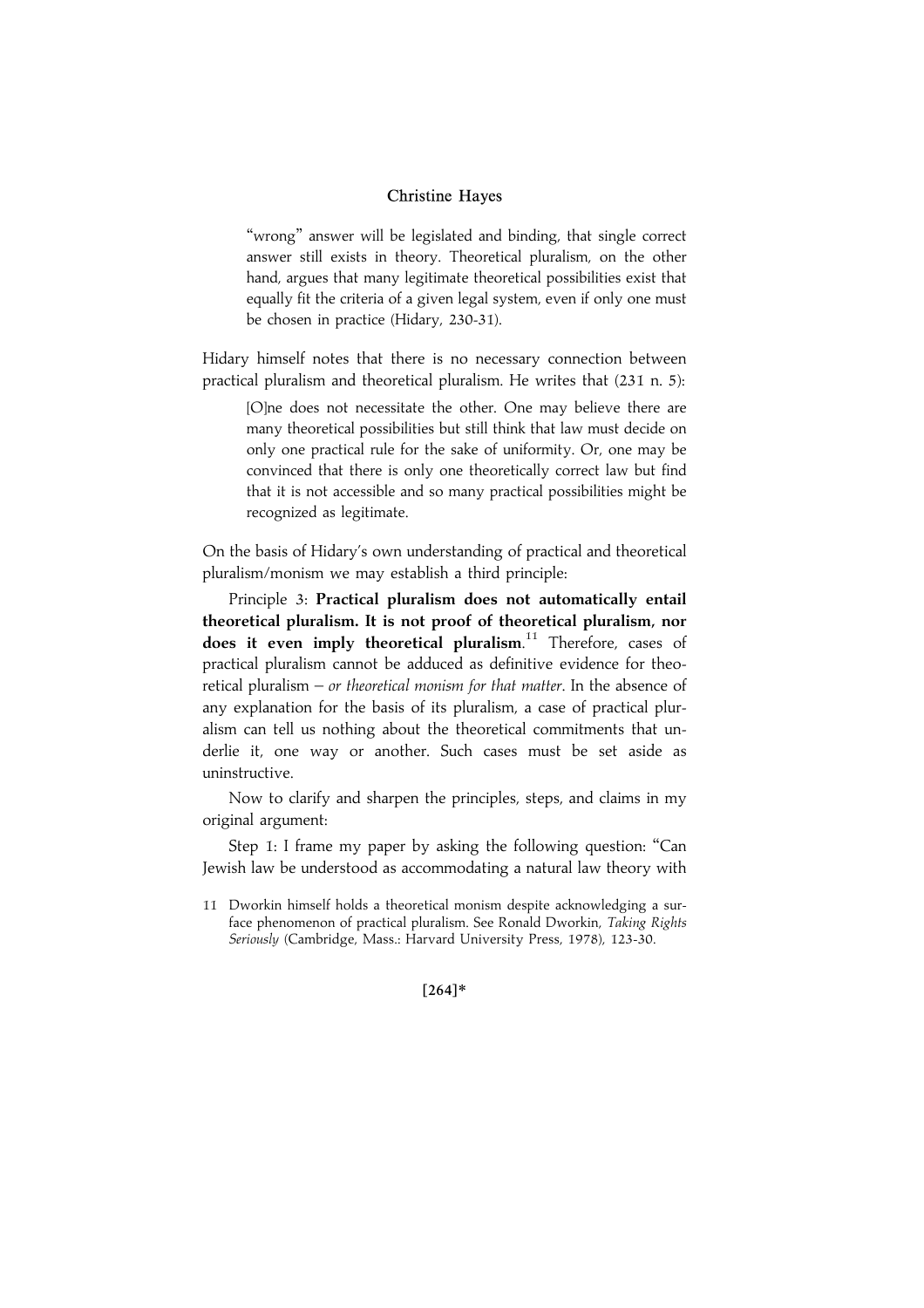its concomitant monism and limited judicial discretion, or is talmudic law committed to legal pluralism?" (78). I phrase the question this way because I do accept the existence of legal pluralism in talmudic law. (Were it otherwise, I would not have asked whether Jewish law can accommodate monism given evidence of its commitment to pluralism.) It is self-evidently true that the Talmud contains cases of *practical* pluralism (to be discussed below) and it is evident to me that the Talmud contains at least programmatic declarations of theoretical pluralism (sources like b.'Erub. 13b, b.Git. 6b, b.Sanh. 34a, b.Hag. 3b, though in fairness I acknowledge in footnote 15 of the original article that this interpretation of some of these sources is not universally accepted). Nonetheless, the question arises: is this theoretical pluralism so pervasive that we can assert with certainty that there is no monistic impulse in talmudic law? Isn't it possible that here, as elsewhere, the rabbis might say one thing but sometimes do another, and ought we not investigate their actual praxis? Hidary himself accepts that programmatic statements must be tested against practical cases and rulings if we are to develop a full account of any aspect of rabbinic culture.<sup>12</sup>

Therefore, in an effort to assess the depth and significance of the rabbinic commitment to theoretical pluralism, as articulated especially in programmatic statements, I search for instances of theoretical monism in practical cases. Because Dworkin is a well-known theoretical monist, I ask (like Ben-Menahem before me) whether we can find in rabbinic literature anything akin to Dworkin's monistic conception of ''one right answer'' to legal questions. For my paper to succeed, I need only find a single clear example of theoretical monism and consider its implications.

Step 2: Before proceeding in my search for a clear case of theoretical monism, I pause to demonstrate that the case for pluralism and the case for monism are often made on the basis of texts that are not at all

 $[265]*$ 

<sup>12</sup> ''I fully agree that programmatic statements do not make a definitive case. These aggadot may reflect only an idealized view of the nature of the prophetic message or may be meant to assuage anxiety created by the tension between the belief in revelation and the existence of a dispute'' (233-34).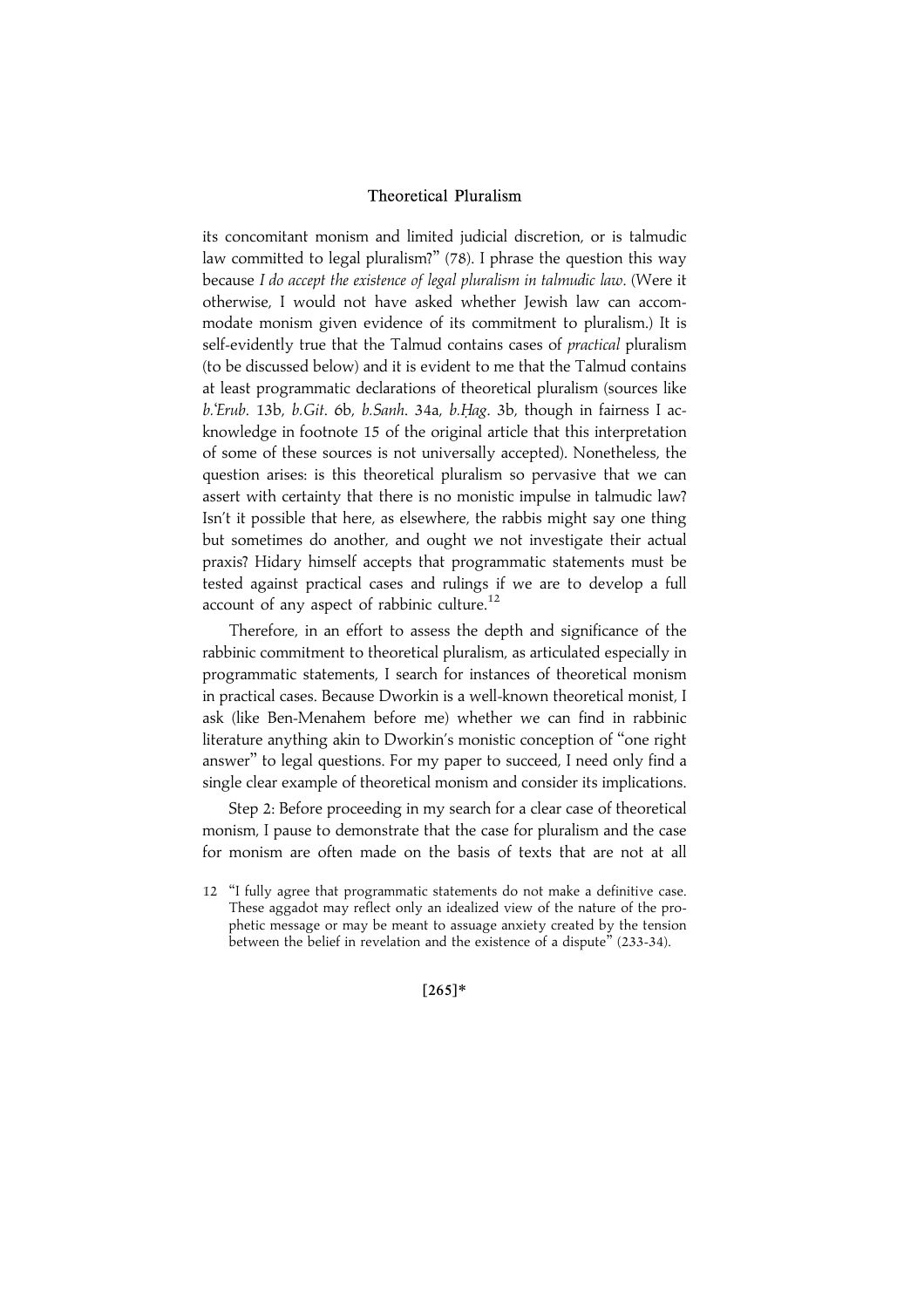probative. I target three sets of data that I believe do not prove what scholars have claimed they prove, so that we might finally lay these data to rest as unilluminating. The first two sets of data are adduced by scholars as evidence of theoretical pluralism but are not in fact instructive one way or the other; the third set of data is sometimes assumed to be evidence of theoretical monism but does not in fact attest to monism at all. $^{13}$ 

(a) Data Set 1: I argue that a set of cases cited by Hanina Ben-Menahem in which the incompatible views of two halakhic authorities are both granted legitimacy, attests only to practical pluralism. In line with principle 1, the legitimacy of the two views is a function of their validity but not their authenticity. In line with principle 2, the legitimacy of the two views provides no certain information about their authenticity.<sup>14</sup> And in line with principle 3 above, practical pluralism does not automatically entail theoretical pluralism. Therefore, these cases are not proof of theoretical pluralism, and do not even imply theoretical pluralism. Neither do they prove theoretical monism. These cases simply do not illuminate the issue at all.

(b) Data Set 2: I argue that the texts advanced by David Kraemer as evidence that the rabbis have a compromised view of truth indicative of pluralism, do not *all* provide certain proof of theoretical pluralism.<sup>15</sup>

- 13 Thus, Hidary is mistaken when he writes, ''Hayes discusses three arguments made by contemporary writers in favor of the view that the Rabbis were theoretical pluralists.'' In fact, only two are arguments made by contemporary writers in favor of the view that the rabbis were theoretical pluralists. The third is an argument, assumed by pre-modern authors also, in favor of the view that the rabbis were theoretical monists. This should make it clear that my goal is not to discredit pluralism, but to discredit recourse to certain kinds of texts because they simply do not provide support for either theoretical pluralism or monism.
- 14 More precisely, it is proof that they have satisfied validity criteria or the rules and procedures that kick in when validity procedures lead to an impasse.
- 15 See David Kraemer, The Mind of the Talmud: An Intellectual History of the Bavli (New York: Oxford University Press, 1990).

#### $[266]*$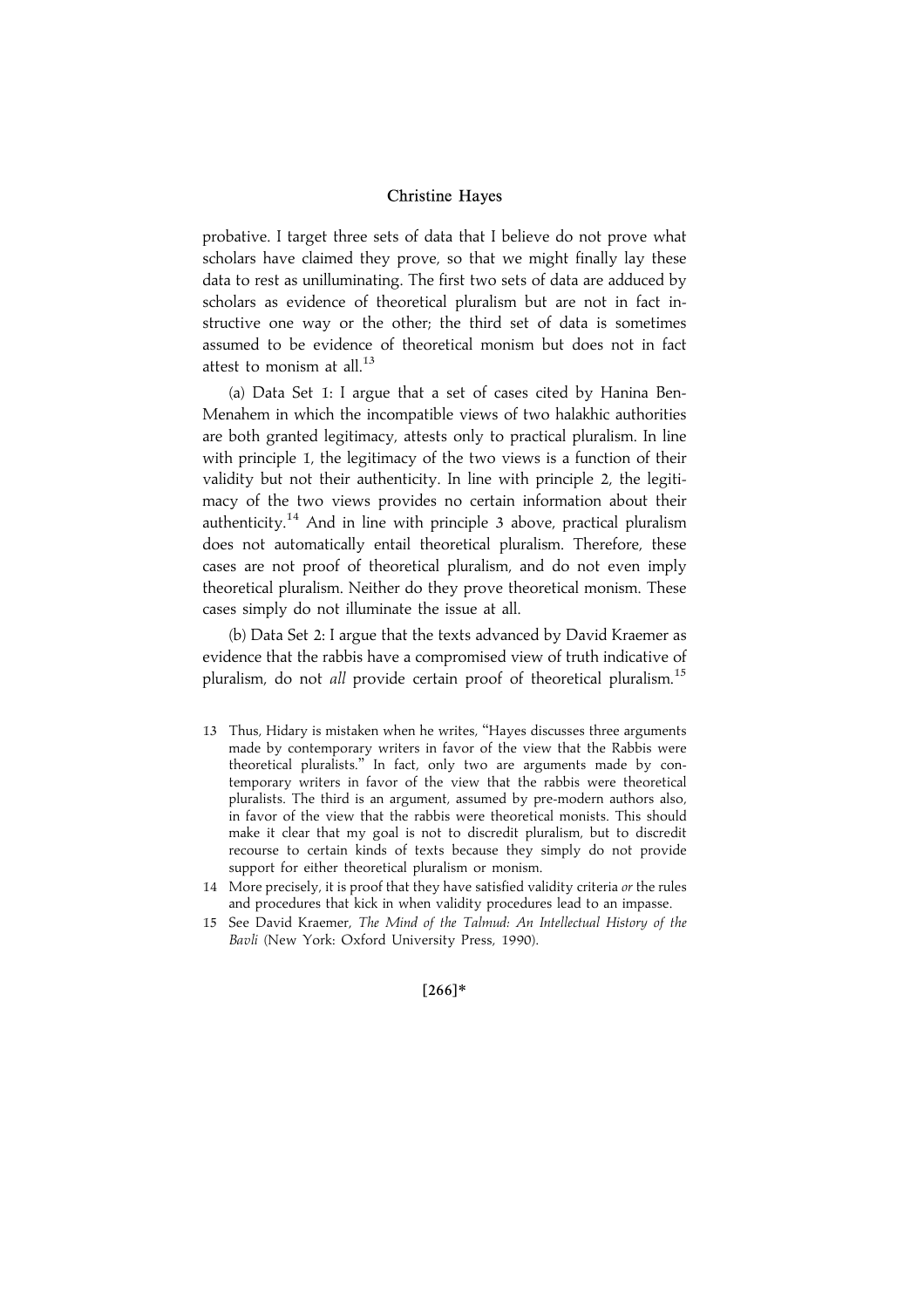While many of his texts are suggestive, Kraemer is often guilty of overreading. Kraemer elides the distinction between halakhah and truth, in the philosophical sense of ''the way things really are,'' with the result that texts dealing with halakhic legitimacy are (mis)read as texts about truth. I argue that many of the texts cited by Kraemer do not allow us to move beyond the surface phenomenon of practical pluralism to the deeper question of theoretical pluralism and as such do not illuminate the issue that concerns us at all.<sup>16</sup>

(c) Data Set 3: I argue against the view that the Hebrew term emet (truth) applied to a given law or teaching signals the theoretically correct law (or monism). I demonstrate that the term emet in the vast majority of legal and judicial contexts in rabbinic sources does not signify truth in the sense of authenticity, but rather procedural correctness or lack of corruption. These sources cannot be admitted as evidence for legal monism.

To be clear: my goal in Step 2 of the paper is not to argue for or against theoretical pluralism or monism but to ''clear the decks'' of irrelevant texts that shed no light on the question of theoretical pluralism or monism. I argue that those who rely on these texts (the texts cited by Hanina Ben-Menahem, many of those cited by Kraemer, and those employing the term emet) have been looking for information on the rabbinic attitude to truth – pluralistic or monistic – in all the wrong places. As I wrote in the original article, these approaches use the wrong body of evidence to arrive at an assessment of the place of

16 In this context, as in the original paper, I cannot pretend to do justice to the richness and subtlety of Kraemer's argument which is, after all, booklength. Kraemer includes some programmatic statements of theoretical pluralism that I do not contest, but he also includes a great deal of material that in my view is simply not conclusive evidence of theoretical pluralism (or more specifically a moderated pluralism). In a fuller discussion, I would carefully differentiate those of Kraemer's texts that I accept as relevant and probative and those I do not, but that is not the purpose of my limited reference to his work here.

 $[267]*$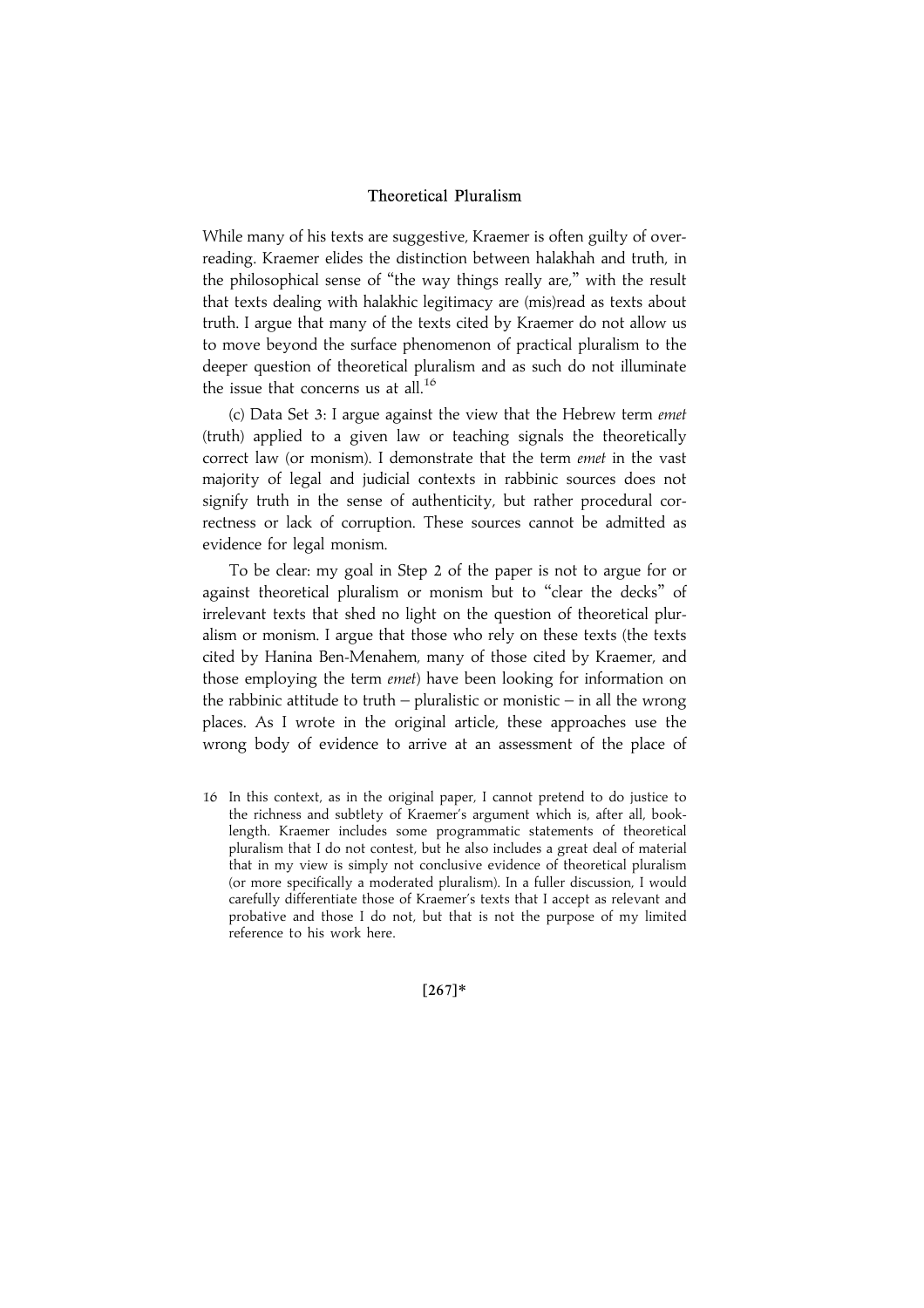monism (and, I might equally have said, pluralism) in talmudic legal thought (Hayes, 87).

With these sets of data largely disqualified as proof of any kind, we are left with some cases of practical pluralism and some explicit programmatic statements of theoretical pluralism and so we return to the questions with which we began: Can Jewish law be understood as accommodating a natural law theory with its concomitant monism or is talmudic law committed to legal pluralism? Is the theoretical pluralism attested in some programmatic statements so pervasive that we can assert with certainty that there is no monistic impulse in talmudic law or can we find in rabbinic literature something akin to Dworkin's monistic conception of ''one right answer'' to legal questions?

Step 3: In the last section of the article, I describe a family of cases in which the identification of a single correct answer (labeled "din") is explicit. Hidary himself acknowledges that these cases appear to be theoretically monistic in approach (Hidary, 230). However, of far greater interest to my mind is the fact that the monism in these texts is hardly Dworkinian. For Dworkin, the right answer is by definition the best answer. For the rabbis, it is not. In these cases, the right answer is subjected to a critique (on pragmatic or moral grounds, for example).<sup>17</sup> If as a result of this critique, the right answer is found wanting, it is subordinated to a ''better'' answer. In short, the monism in these texts is complex and, in many respects, quite un-Dworkinian.<sup>18</sup>

- 17 In the original paper I consider only cases in which the formally correct law is subjected to a moral critique but there are other examples in which the formally correct law is set aside on other, pragmatic grounds (e.g., in b.'Abod. Zar. 26a, b.'Abod. Zar. 6b, b.B. Mesi'a 32b certain prohibitions are set aside for fear of creating enmity among non-Jews).
- 18 Dworkin includes a moral critique in the process of arriving at the right answer, so for him the right answer is ipso facto the best answer. For the rabbis, the two are separate processes in the specific subset of cases I identify and analyze.

 $[268]*$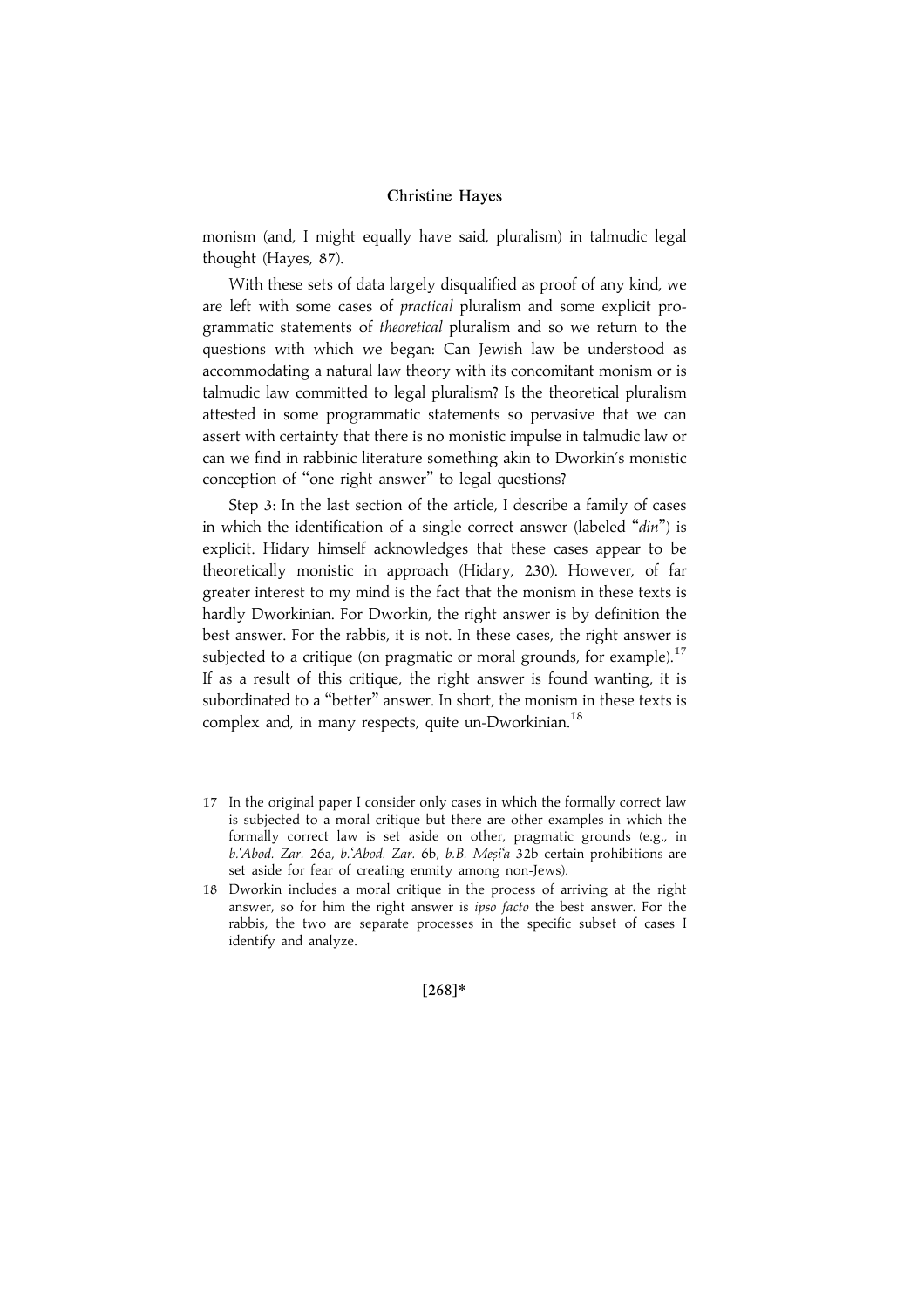So what have I proved? That the rabbis are theoretical monists? No. I have proved that despite programmatic statements of theoretical pluralism and concrete cases of practical pluralism, there are some very clear cases of theoretical monism in rabbinic literature and that should give us pause. Certainly, the Talmud contains instances of *practical* pluralism and some programmatic statements of theoretical pluralism – but it would be a mistake to think these tell the whole story. A complete account of rabbinic legal theory must acknowledge clear instances of both practical monism (which, as Hidary himself notes, far outnumber cases of practical pluralism) and theoretical monism (such as the cases identified in step 3 of my paper). But by the same token, a complete account of rabbinic legal theory would note that in the cases I identify, the rabbis' theoretical monism is hardly robust: for even when they explicitly identify the formally right answer, the rabbis do not necessarily feel bound to follow it. Surely there will be more to say on this topic as more relevant cases are brought to bear, but the central point is this: we must resist the temptation to paint the rabbis as robust theoretical pluralists or robust theoretical monists. We would do well to consider how strains of both theoretical pluralism and theoretical monism might have worked upon one another to create attenuated versions of each.

## Misconstruals of the Original Thesis

At several points in his article, Hidary appears to have misconstrued my argument. In what follows, I attempt to correct these misprisions.

1. ''...Hayes compares Ronald Dworkin's notion of ''one right answer'' with the idea of truth in talmudic law. She finds that the rabbis share the view of legal monism with Dworkin that there exists only one correct answer in a given case, which rabbinic literature terms "din"... While Hayes' conclusion that the rabbis sometimes distinguish between various levels of legal legitimacy is, I believe, evidently correct, I disagree with her starting position that the rabbis, like Dworkin, were legal monists'' (Hidary, 229-30).

 $[269]*$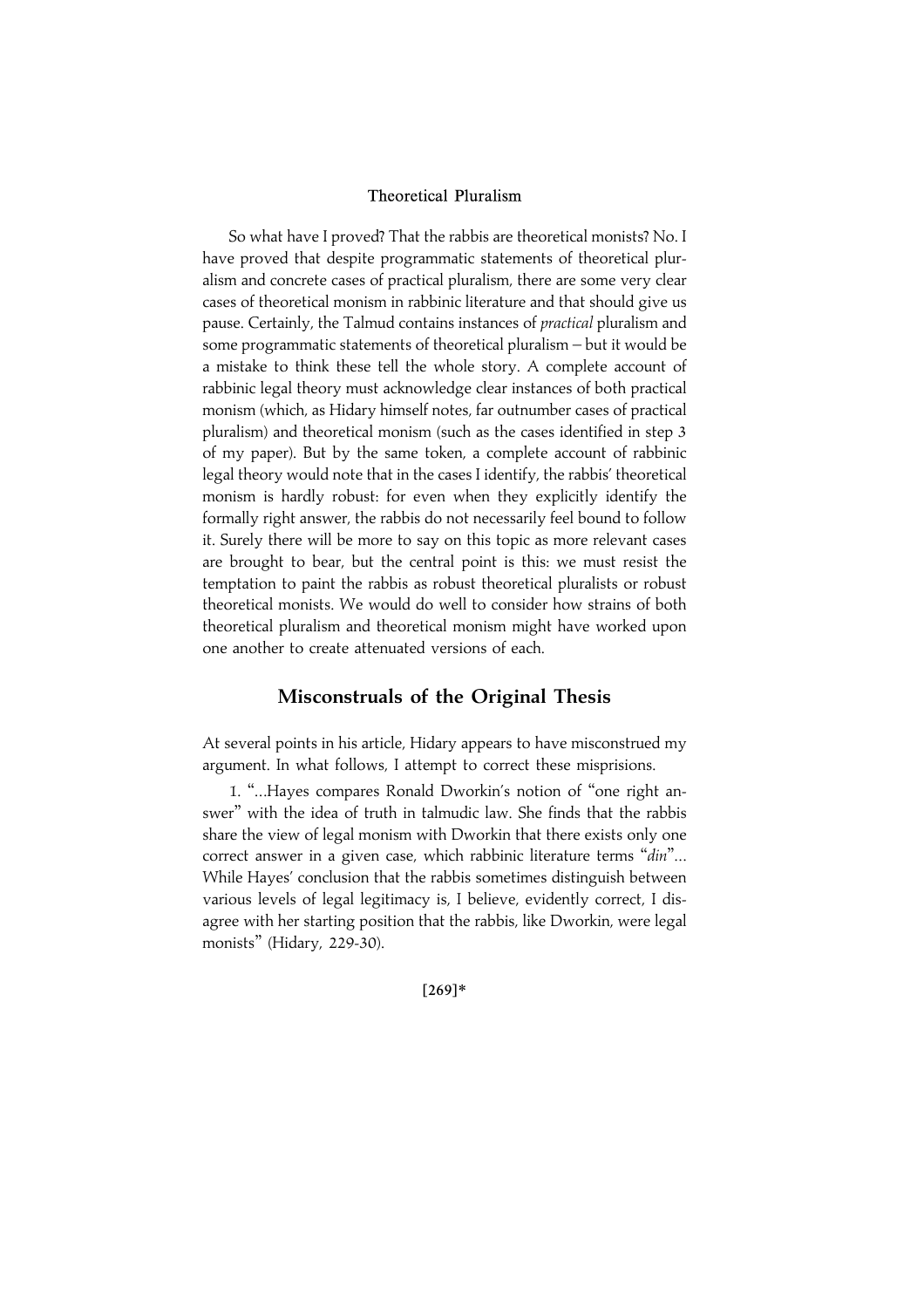Response: This statement oversimplifies my thesis. It is neither my starting nor my ending position that the rabbis, like Dworkin, were everywhere and always legal monists. Indeed, I open my article by asking whether talmudic law can even accommodate a Dworkinian monism given the existence of what I take to be clear statements of theoretical pluralism (Hayes, 79). I ultimately describe a small family of cases that explicitly identify a single correct answer in a manner reminiscent of Dworkin but I go on to argue that even these texts accord the correct answer rather less respect than might be expected (Hayes,  $74$ ) – a most un-Dworkinian characteristic. I write: "[I]t is often the case that the formally correct norm or ruling is not recommended or followed ... [I]t takes more than theoretical correctness or legitimacy for a teaching or a ruling to be declared the operative halakhah. That is because in rabbinic legal thought, the right answer is not always the best answer. And this is where the rabbis diverge from Dworkin...'' (Hayes, 88). In short, my position was and is that despite textual evidence for practical pluralism, and programmatic statements indicative of theoretical pluralism, rabbinic literature contains some halakhic cases explicitly informed by a (weak and un-Dworkinian) theoretical monism. Because I recognize the diversity of the evidence in our sources I do not draw a blanket conclusion to the effect that the rabbis are legal monists, as suggested by Hidary's phrasing.

I believe Hidary may have been misled by focusing on one particular statement in my article that should have been better phrased. On p. 87 I wrote, ''Despite some programmatic pronouncements that celebrate pluralism, talmudic texts that deal directly with norm-creation and adjudication are generally committed to the notion of a single 'correct' or right answer (legal monism).'' While I stand by the basic thrust of this statement in its context, I would now replace "generally" with ''sometimes'' because the commitment to the notion of a single right answer is explicit in only some cases, leaving us in the dark regarding other cases. Nevertheless, even this passage from my article does not claim that the rabbis are everywhere and always monistic and

#### $[270]*$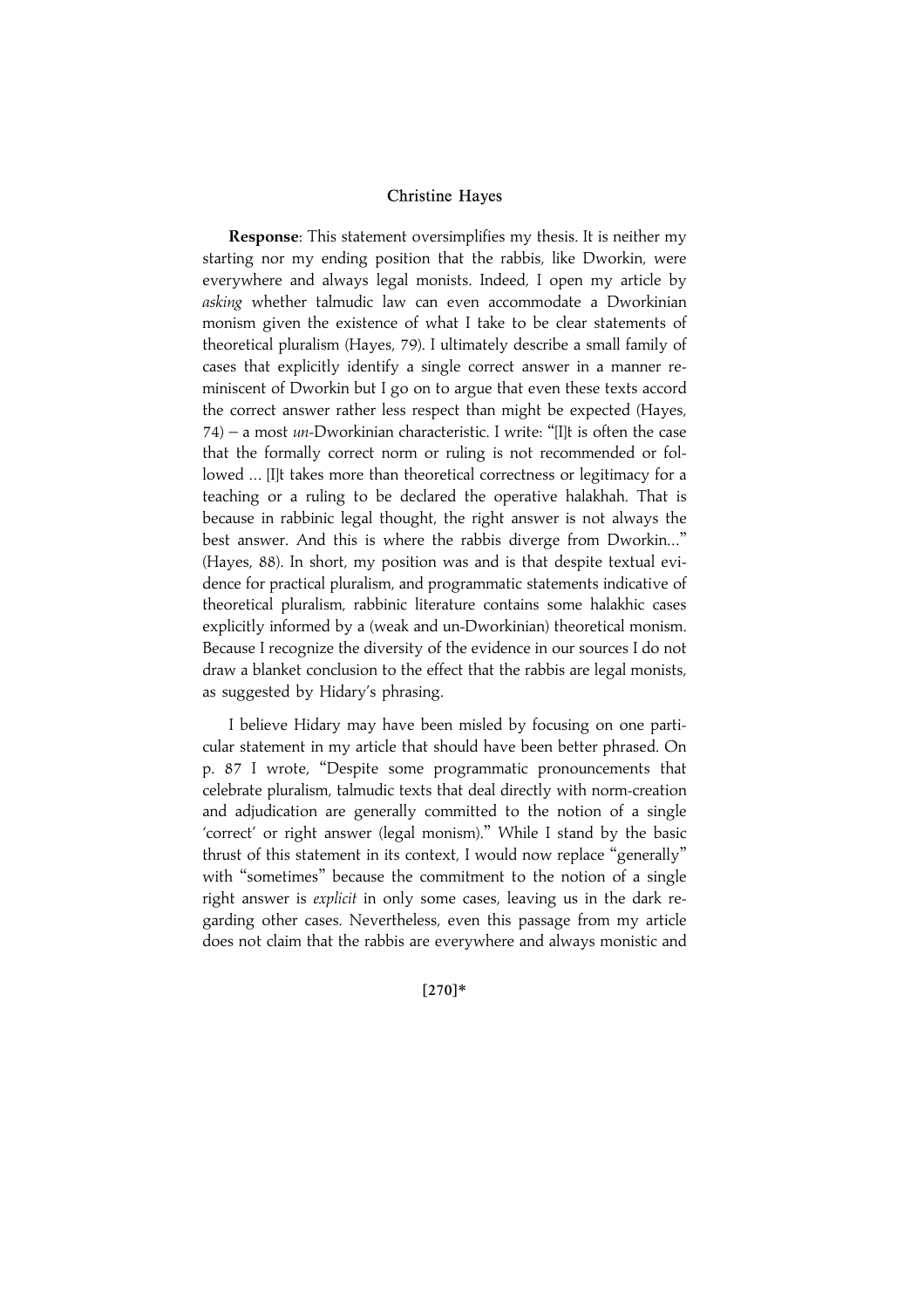acknowledges programmatic pronouncements of theoretical pluralism. My goal in this passage was to highlight the distinction between thematization and praxis.<sup>19</sup> Programmatic texts may express one commitment but in praxis we can sometimes see another commitment at work. Not always, and probably not even generally. In any event, I clearly do not make the strong claim for Dworkinian monism attributed to me in the opening paragraph of Hidary's article.

2. In reference to the oft-cited programmatic statements that assert multiple halakhic truths, Hidary writes: ''Hayes finds these statements to be inconclusive, first because they can be interpreted in different ways, although she only discusses the first two examples on this short list. I doubt, however, that one could interpret all such statements as reflecting monism, and certainly the sum total of them makes a strong case for pluralism'' (233).

Response: As indicated in the original article, I actually subscribe to the view that there are programmatic statements of theoretical pluralism in rabbinic literature<sup>20</sup> (just as there are programmatic statements of theoretical monism). In observing that these statements – the ''poster children'' of talmudic pluralism according to Steven Fraade (Hidary,  $232$ ) – are inconclusive, I meant two distinct things. On the one hand, I was being entirely descriptive: it is a simple fact that the texts are interpreted differently by different scholars and therefore they have not – as a matter of fact, not opinion – served as conclusive evidence for theoretical pluralism or monism. As Moshe

19 I borrow these terms from Steven Fraade, ''Rabbinic Polysemy and Pluralism Revisited: Between Praxis and Thematization," AJS Review 31 (2007): 1-40. In reference to the question of polysemy and pluralism, Fraade uses the term praxis to refer to the rabbinic textual practice of creating arrays of multiple interpretations or legal pronouncements, and the term thematization to refer to ''passages, often narrativized, which portray rabbinic polysemy or pluralism not just as textual practices, but as ideologically upheld ... values, even if simultaneously problematized'' (p. 4).

 $[271]*$ 

<sup>20</sup> See Step 1, above.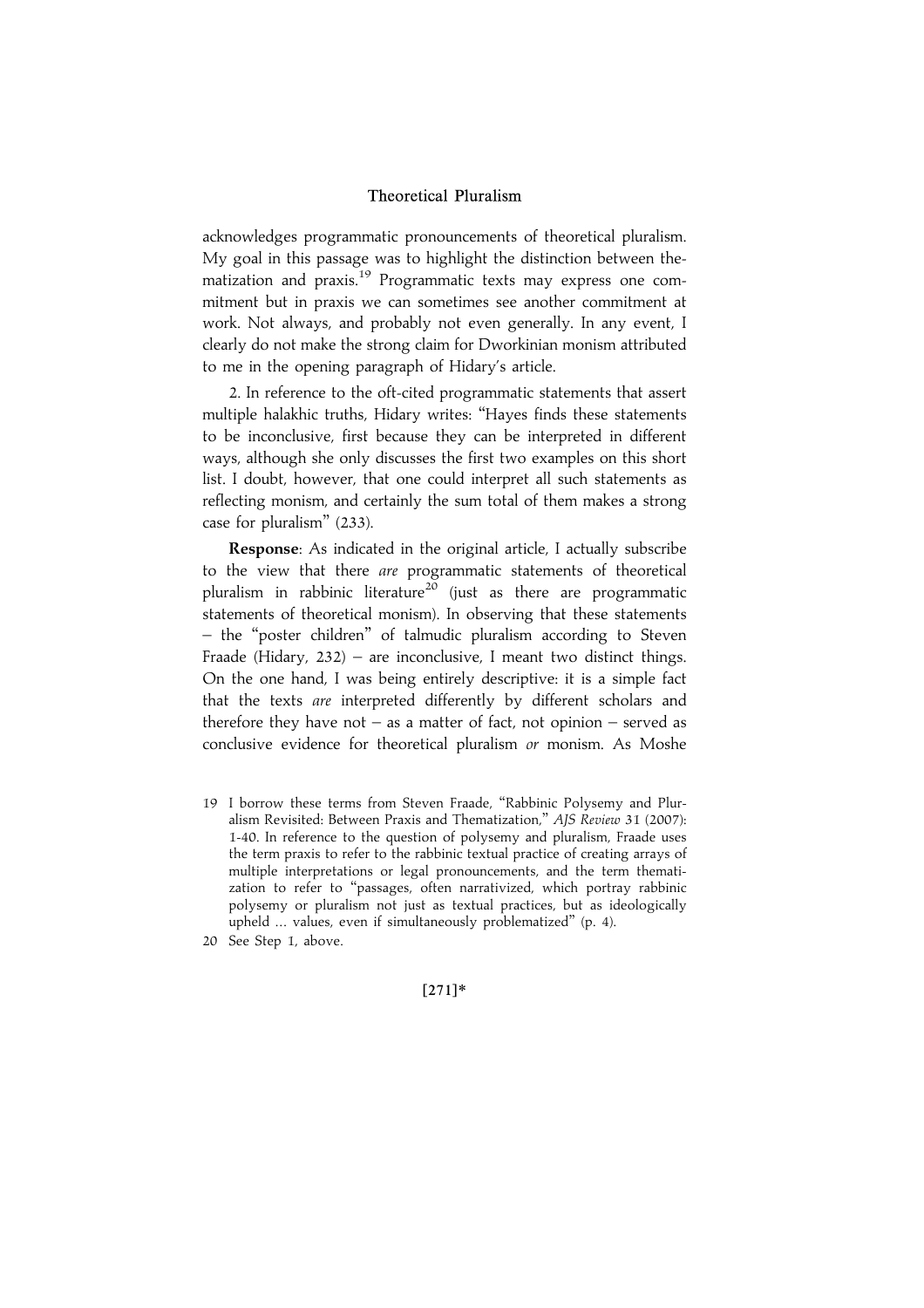Halbertal demonstrates, $21$  commentators from the medieval period on have disagreed on whether some of these ''poster children'' express a theoretical/philosophical pluralism or monism. It therefore seems to me to be uncontroversially true to say that these texts are inconclusive. The very fact that scholars like Boyarin, Na'eh, Fraade, Hidary and myself as it happens interpret many of them as expressing theoretical pluralism while other scholars like Ben-Menahem (ironically enough) and Elman interpret some of the same texts as expressing theoretical monism means that by definition they are not conclusive texts.

I refer to these texts as inconclusive in another sense: they are not definitive because they are not the entirety of the data available to us. Methodologically speaking, we must be wary of basing our assessments of rabbinic concepts solely or even primarily on self-consciously ideological texts of this kind. A ''more reliable way to approach the question of whether rabbinic law is committed *in practice* to the notion of one right answer is to examine cases and rulings rather than (or at least in conversation with) programmatic declarations'' (Hayes, 80). I would probably now emend this statement by deleting "rather than" because as it stands, it implies a denigration of programmatic statements vis-à-vis practical cases and rulings, and that is too strong. But I stand by the claim that we must consider programmatic statements in conversation with texts that deal with practical cases and rulings and it is in this sense that programmatic texts taken alone are inconclusive.

This point is acknowledged by Hidary himself in the sentence immediately following the sentence quoted above: ''Hayes argues that programmatic statements may not represent how the rabbis actually view the law when legislating and deciding cases. I fully agree that programmatic statements do not make a definitive case ... certainly one must analyze halakhic texts that relate to pluralism in order to get a full picture'' (Hidary, 233-34). So far then we are in complete agreement,

#### $[272]*$

<sup>21</sup> Halbertal, People of the Book: Canon, Meaning and Authority (Cambridge, Mass.: Harvard University Press, 1997), 54-71.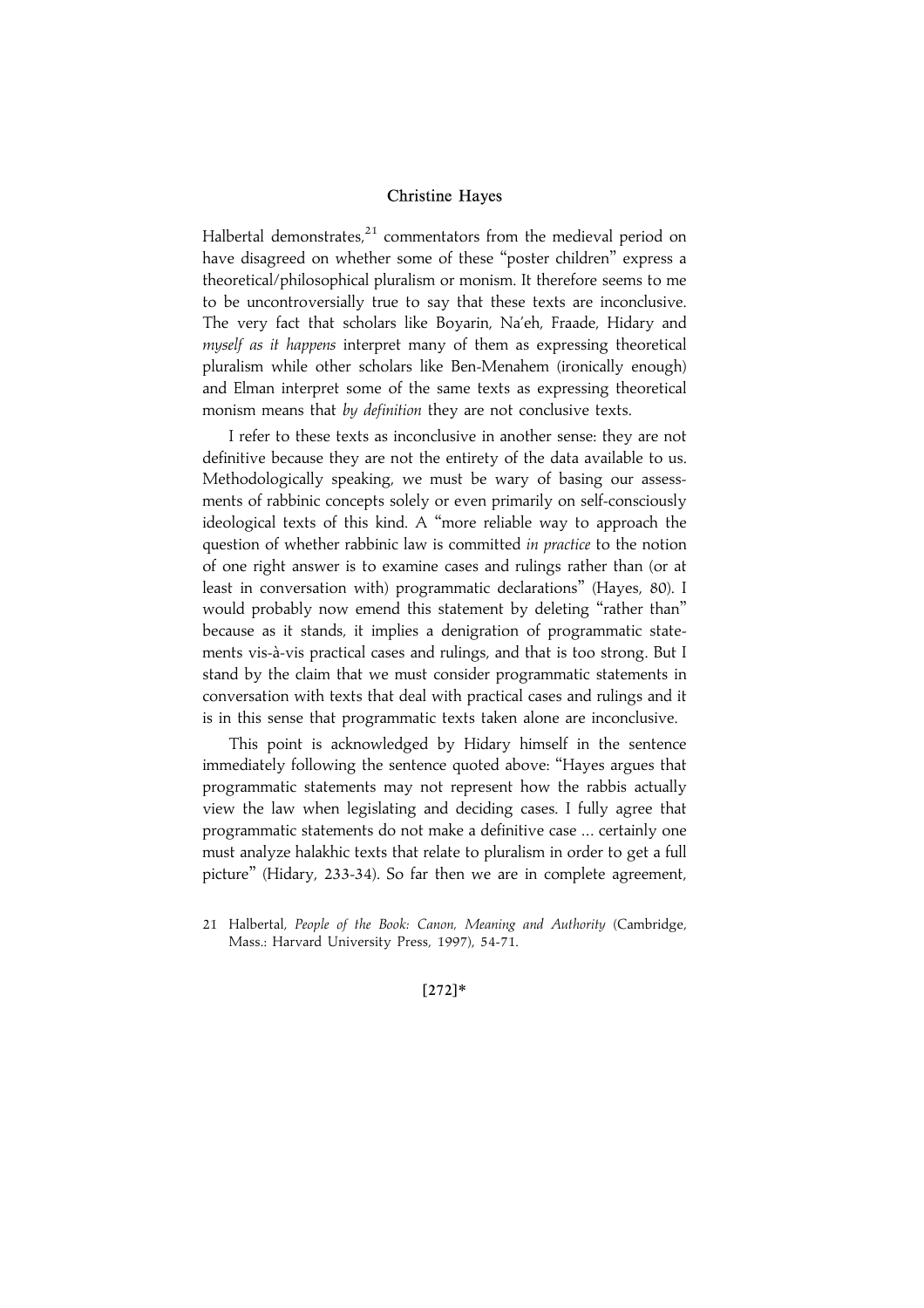but Hidary continues, ''nevertheless, these statements do provide a context within which we can read halakhic texts. Knowing that the rabbis thought about the issue of pluralism and made broad claims for that position makes it at least plausible that they would apply it in halakhic matters as well.'' Plausible, yes, but no more plausible than the alternative claim that they did not apply it in halakhic matters. Why? Because the relationship between thematization and praxis in rabbinic literature is complex. One example must suffice: The Babylonian Talmud contains a number of aggadic traditions of a programmatic nature that praise the wildly creative midrashic techniques of early rabbinic authorities. It would be easy to conclude on the basis of these texts (and indeed, for generations it was concluded) that rabbis of the classical talmudic period embraced and employed such techniques wholeheartedly, feeling none of the apologetic self-consciousness that would arise in the post-talmudic period. However, a close look at actual cases of scriptural exegesis in the amoraic period reveals that midrashic pyrotechnics were all but abandoned, suggesting a negative view of such exegetical excesses despite a rhetoric of praise.<sup>22</sup> This is not the only instance in which thematization and praxis do not align, and we must gather both kinds of evidence if we are to arrive at a full – albeit complex and conflicted – understanding of the topic at hand. In short, programmatic statements should not predispose us to read particular cases in a particular way. Each text or family of texts must be interpreted according to the evidence internal to it.

3. Hidary misconstrues my objections to David Kraemer's work.<sup>23</sup>

23 Kraemer, Mind of the Talmud.

 $[273]*$ 

<sup>22</sup> For a discussion of this phenomenon see my ''Displaced Self-Perceptions: The Deployment of Minim and Romans in Bavli Sanhedrin 90b-91a,'' in Religious and Ethnic Communities in Later Roman Palestine, ed. Hayim Lapin (College Park, Md.: University of Maryland Press, 1998), 249-89. For a discussion of other cases of divergence between thematization and practice see my "Rabbinic Contestations of Authority," Cardozo Law Review 28 (2006): 123-41.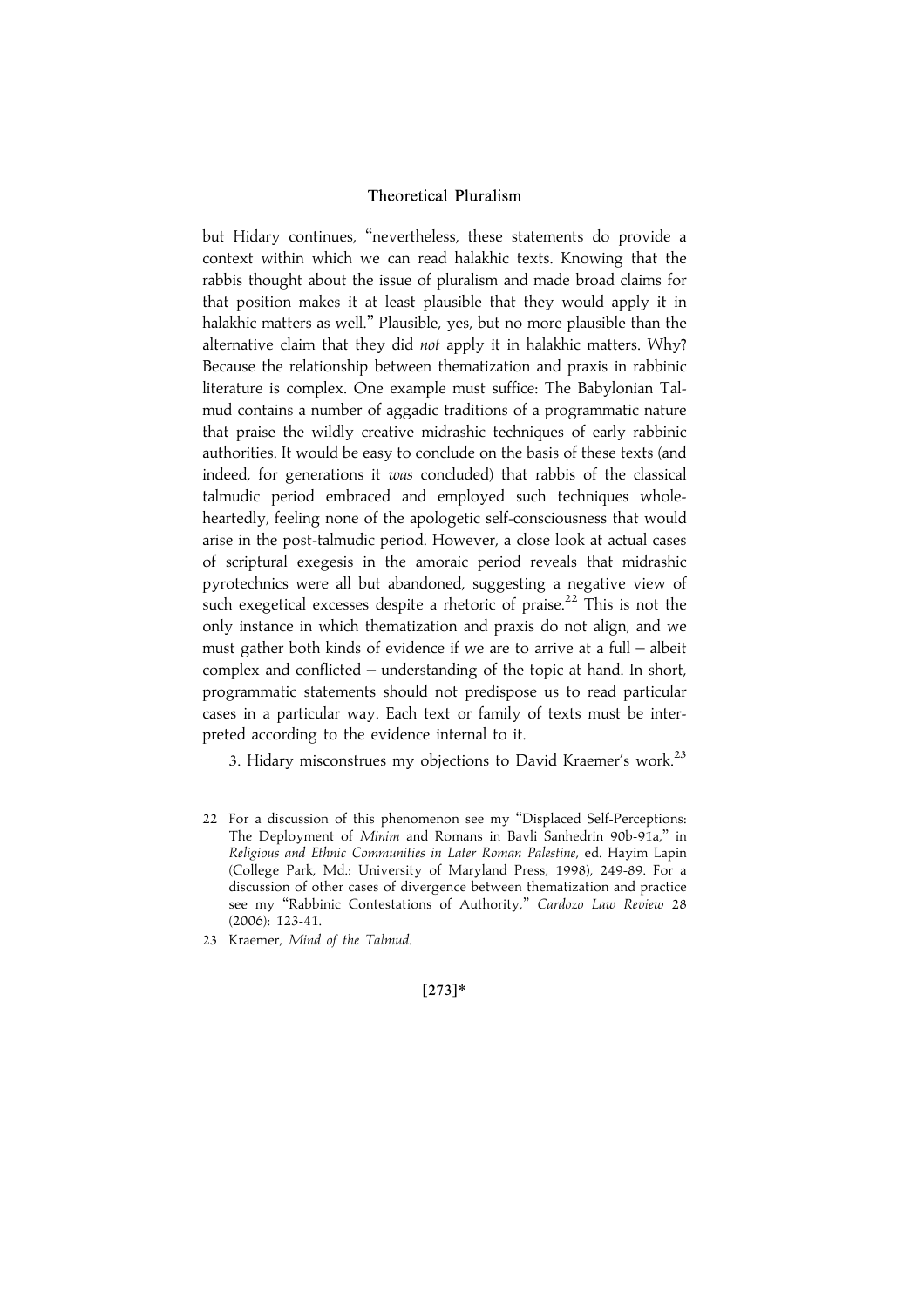As a first example, he writes that my arguments ''are insufficient to divorce the Talmud from all forms of pluralism'' (235-36).

Response: It should be clear from the foregoing that I have no interest in, and am not seeking to divorce the Talmud from, all forms of pluralism. I have acknowledged that the Talmud contains cases of practical pluralism (indeed to deny what is so uncontroversially true would be absurd) and I have further acknowledged the existence of programmatic statements that many (including myself) see as evidence of theoretical pluralism (Hayes, 79, 87; though in fairness I note that some scholars do not interpret some of these texts as evidence of theoretical pluralism). So again, I have no interest in divorcing, and would disagree with the very attempt to try to divorce, the Talmud from all forms of pluralism.

Nevertheless, Hidary (236-37) rehearses standard scholarly descriptions of the Talmud's dialectical and argumentative character (quoting Halivni, Kraemer, Rubenstein, and Boyarin) to counter the view that no form of pluralism exists in the Talmud. He might have cited my own work in this connection. In 1997, I wrote: ''The Talmuds (particularly the Bavli) are not law codes (i.e., registers listing the practical halakhah) so much as they are works of legal argumentation and analysis which tend to open up rather than to foreclose halakhic possibilities."<sup>24</sup> Thus far then, we agree: The Talmud contains a good deal of dialectic

24 See Hayes, Between the Babylonian and Palestinian Talmuds: Accounting for Halakhic Difference in Selected Sugyot from Tractate Avodah Zarah (New York: Oxford University Press, 1997), 25. See also p. 20 (''Not only does the Babylonian Talmud contain the teachings of amoraim extending over a much longer period of time than that covered in the Palestinian Talmud, but the later amoraic material is of an entirely new character: dynamic argumentation, more precise legal and rhetorical terminology, and more extensive and rigorous dialectic''), and p. 21 (''earlier traditions were more fully embedded in the complex rhetorical and dialectical framework so characteristic of the Bavli'' and ''for the Bavli ... the Mishnah is but a point of departure for lengthy and involved debates and dialectical discussions that take on a life of their own in the later layers of material'').

 $[274]*$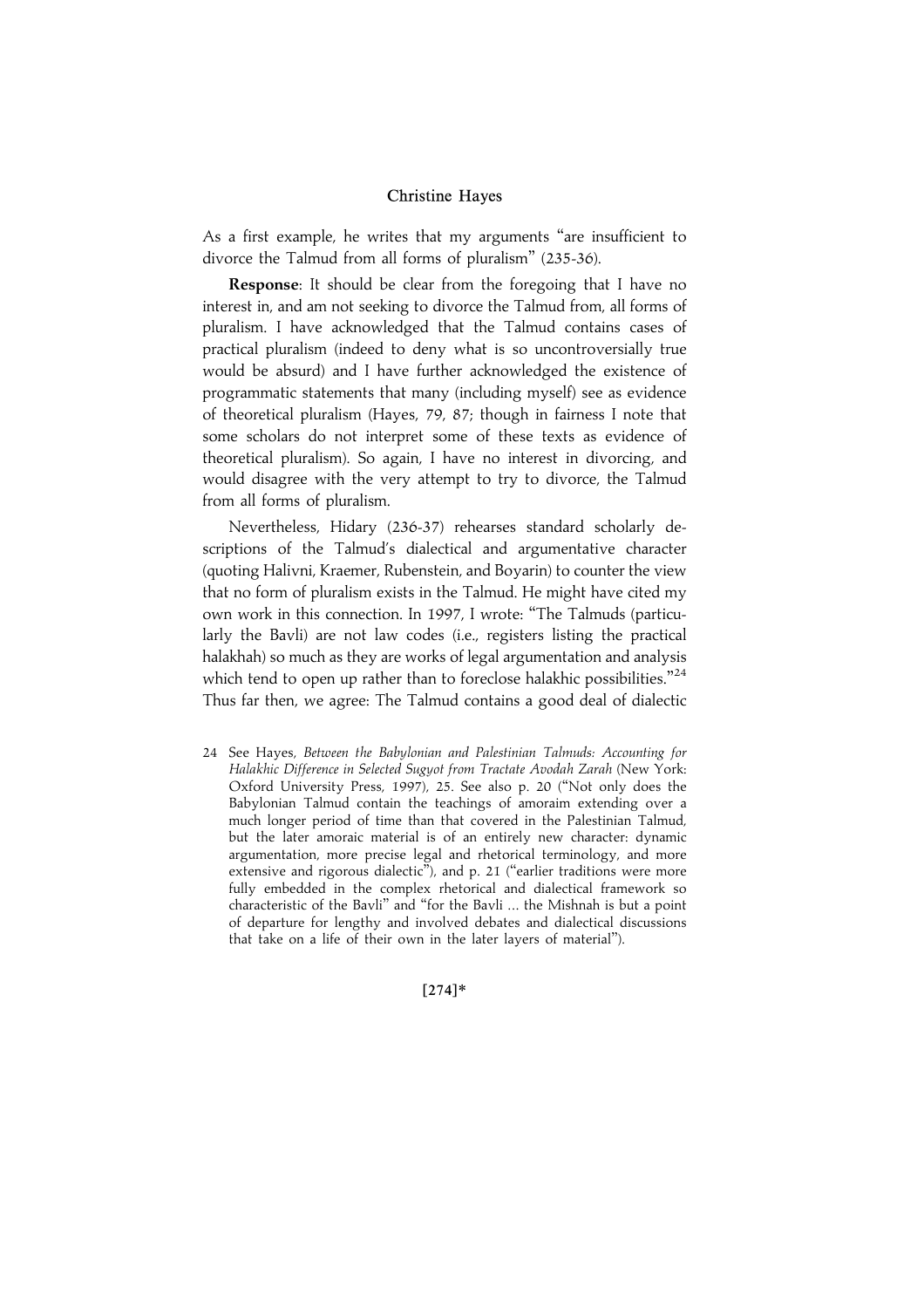and argumentation. But the question is  $-$  what is the meaning of the dialectical and argumentative form? Does it bespeak a commitment to theoretical pluralism? Hidary (234) suggests that it does and endorses Kraemer's claim that ''if they are willing to debate the issue, they must agree that there are at least two possible answers or solutions."<sup>25</sup> Similarly, Hidary adduces the well-known dispute form so characteristic of the Mishnah as ''suggestive'' of theoretical pluralism (237).

First, let me invoke against these claims principle 3, which applies to argumentation, dialectics, and dispute formulae as much as it applies to practical pluralism: if the legitimation of two distinct views (practical pluralism) does not automatically entail theoretical pluralism, then certainly the mere investigation of two distinct views through argumentation and dialectic cannot be adduced as evidence for theoretical pluralism without further ado. Argumentation is engaged in, dialectical pursuit of rejected opinions is undertaken, and disputes are preserved not only by persons committed to theoretical pluralism, but also by persons seeking to gain greater certainty about a single correct answer. To paraphrase the medieval talmudist, R. Isaac Campanton: the truth is reached by raising doubts and objections. Thorough consideration and rejection of not-X brings greater certainty regarding X, a goal that would appeal to a monist. So there is no *necessary* connection between argumentation and a commitment to theoretical pluralism any more than there is a necessary connection between argumentation and a commitment to theoretical monism.<sup>26</sup> The *form* of rabbinic literature is inconclusive either way.

25 Kraemer, Mind of the Talmud, 102.

 $[275]*$ 

<sup>26</sup> Hidary himself seems to recognize that there is no necessary connection between characteristic features of rabbinic literature and theoretical pluralism since he often frames his conclusions in tentative terms. So for example, the presence of multiple named opinions in the Mishnah only "suggests" the pluralistic attitude "that all of these opinions are authentic parts of the canon'' (237).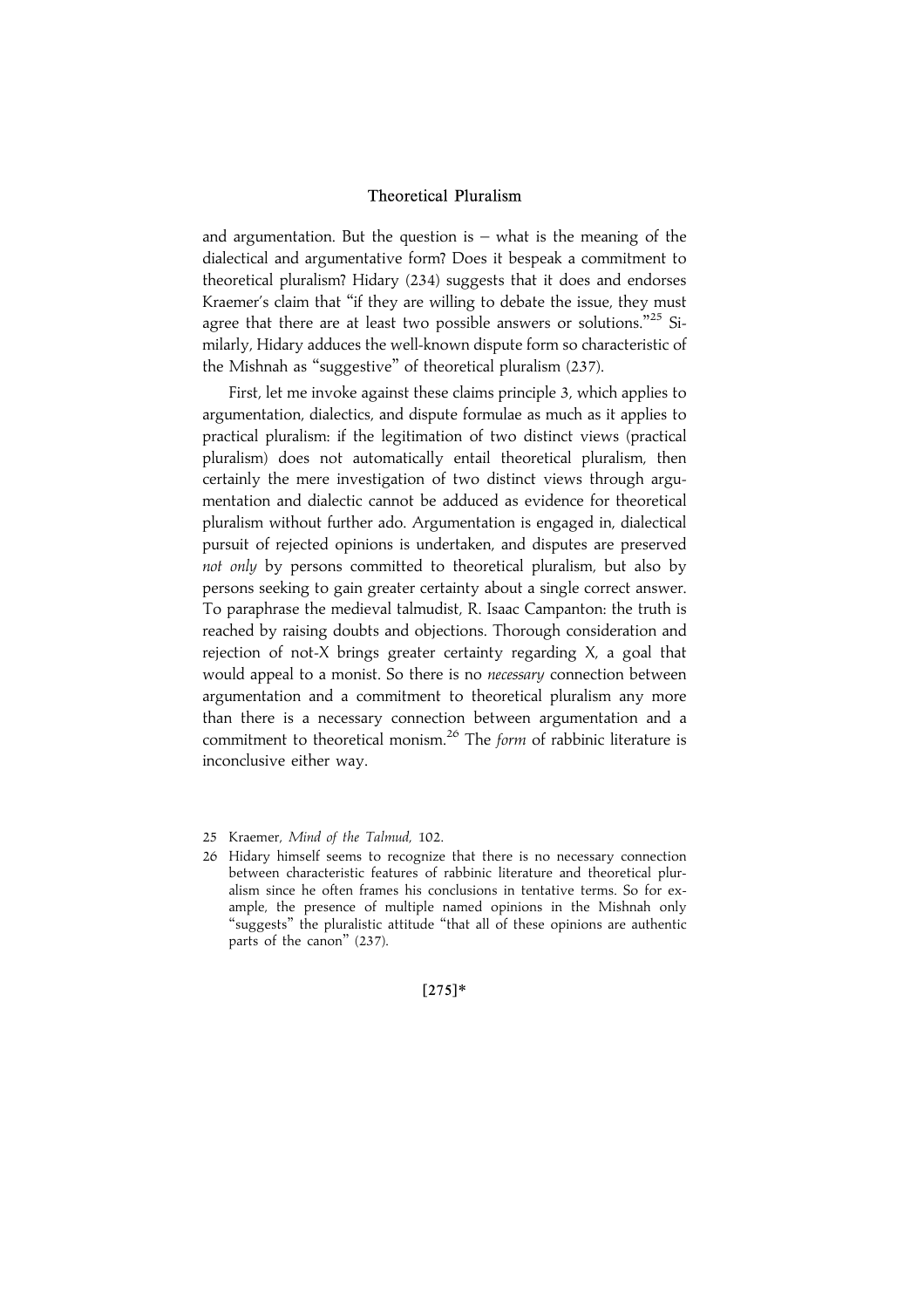Second, there is a fallacy in Kraemer's claim: agreeing that there are two possible answers or solutions is not necessarily the same as agreeing that there are two *correct* answers or solutions (in the sense of authentic, not merely valid). It can simply indicate that one believes there are two candidates for the title of "correct" answer and that by engaging in argumentation one might soon be able to disqualify one of the candidates and discover the single correct answer. (Of course, one's arguments may fall short.) Again, the phenomenon of argument does not entail a commitment to either theoretical pluralism or theoretical monism.

A similar leap of logic occurs in Hidary's description of m.'Ed. 1:5, a famous passage that ''explains why the Mishnah includes minority opinions that have been rejected for halakhah'' (237-38). He writes: ''The majority opinion there states that a future court could agree with the minority opinion and overturn the current decision. According to this explanation, the minority opinion also has truth value. It has been rejected normatively for the time being but is still true at the theoretical level. This reveals an attitude of theoretical pluralism'' (238). Hidary tells us that the opinion is preserved because it is true, but there is no reference in this passage to the authenticity or ''truth'' value of the rejected view (e.g., terms like "din" or "words of the living God" do not appear here). Strictly speaking, the text says only that an opinion rejected as the valid halakhah by one court should be preserved in case a later court wishes to validate it as the established halakhah instead. That's it. We don't know why. Hidary assumes that a court would only adopt an opinion it deemed to be authentic. Against this, we may invoke principle 1: Legitimacy (the fact that a norm is established as the halakhah) is proof of validity, but it is not proof of authenticity. That the rabbis are willing on occasion to legitimate a norm that they consciously understand not to be the authentic or formally correct law is amply and explicitly attested in several sources. Pragmatic considerations, moral concerns, or new circumstances may lead a court to favor the institution of a rejected opinion, without regard for its authenticity, and so we can

 $[276]*$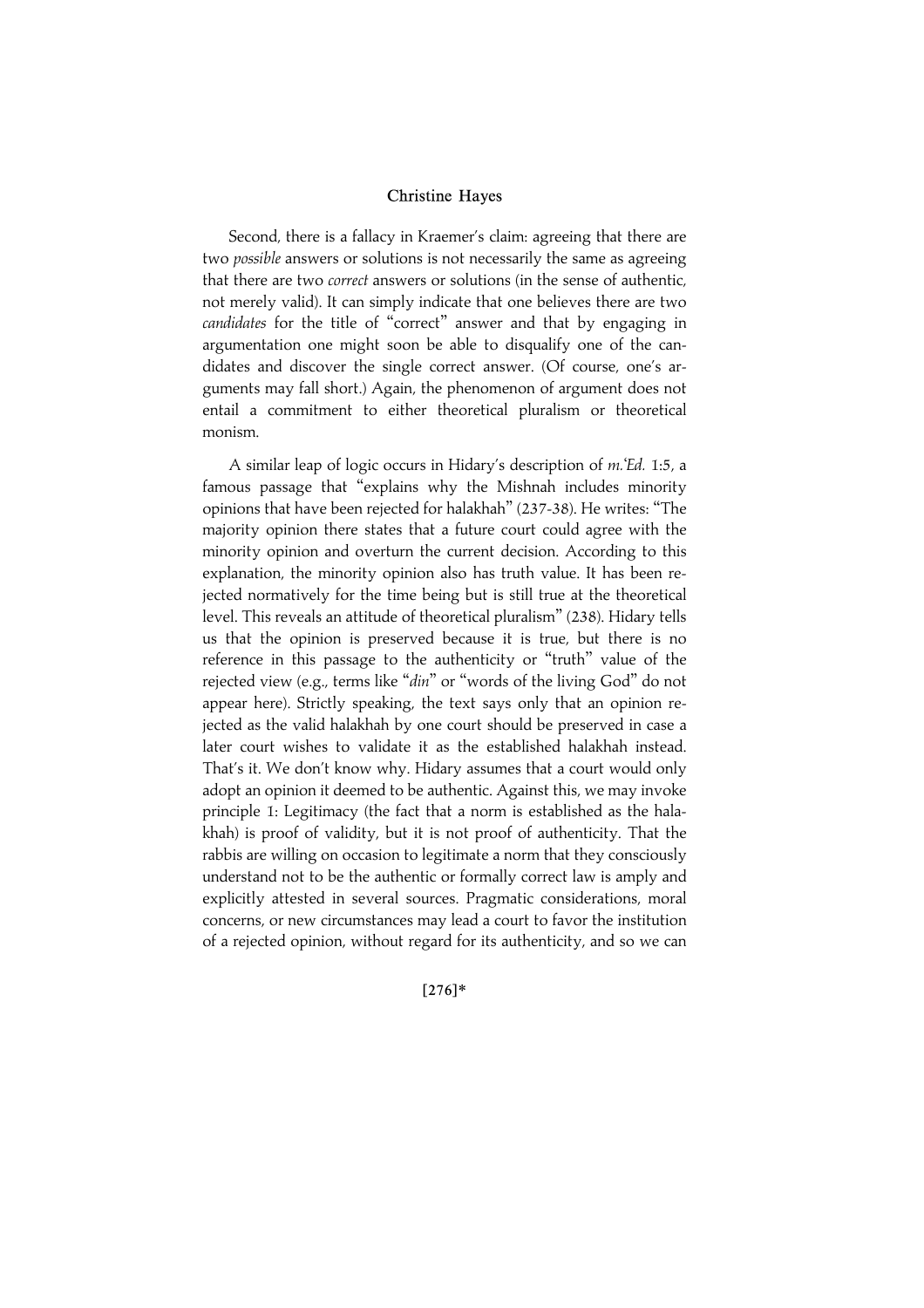infer nothing about either theoretical pluralism or theoretical monism from the preservation (and later resurrection) of rejected court rulings.

In his footnote 25, Hidary writes: ''It is ironic that Hayes should criticize Kraemer for citing texts that do not use the word 'emet' considering that Hayes herself ... shows that 'emet' in talmudic literature generally does not relate to the truth value of a law but only to its procedural validity.'' Evidently the structure of my argument at this point in the article was obscure. My argument is this: Kraemer claims that the rabbis are concerned with questions of truth. I point out that in making this claim, Kraemer relies on numerous texts that contain no linguistic markers of theoretical truth  $-$  so for example, the word "emet" and its derivatives do not appear at all. I then go on in the immediately following section to point out that even "emet" and its derivatives cannot always be relied upon as indicating a single correct (authentic) ruling. I show that many "emet" phrases that have been construed as references to authenticity, refer only to a lack of corruption. Nevertheless, I submit, there are a few contexts in which "emet" terms seem to indicate truth in the sense intended by Kraemer – and in those cases a single theoretical truth rather than multiple truths appears to be indicated. I devote a few pages of discussion to these suggestive texts, before demonstrating that another term  $-$  din  $-$  even more certainly and consistently points to a single theoretically correct answer.

In short, it should not be imagined that I was recommending to Kraemer that he focus on texts employing the term "emet" without further ado, as should be apparent from the fact that in the very next paragraph I go on to assert that the term is not reliably used to indicate correctness in all but a few cases (and in those cases, by the way, it is used rather monistically). As I note on p. 107, n. 63, I see only seven cases in which "emet" terms point towards a correct answer rather than a non-corrupt procedure. This is a simple linguistic observation: in most judicial contexts "emet" means non-corrupt (a true judge, for example, is one who does not take bribes) but in a few it does not. Interestingly, the common denominator in these few exceptional texts is that they

#### $[277]*$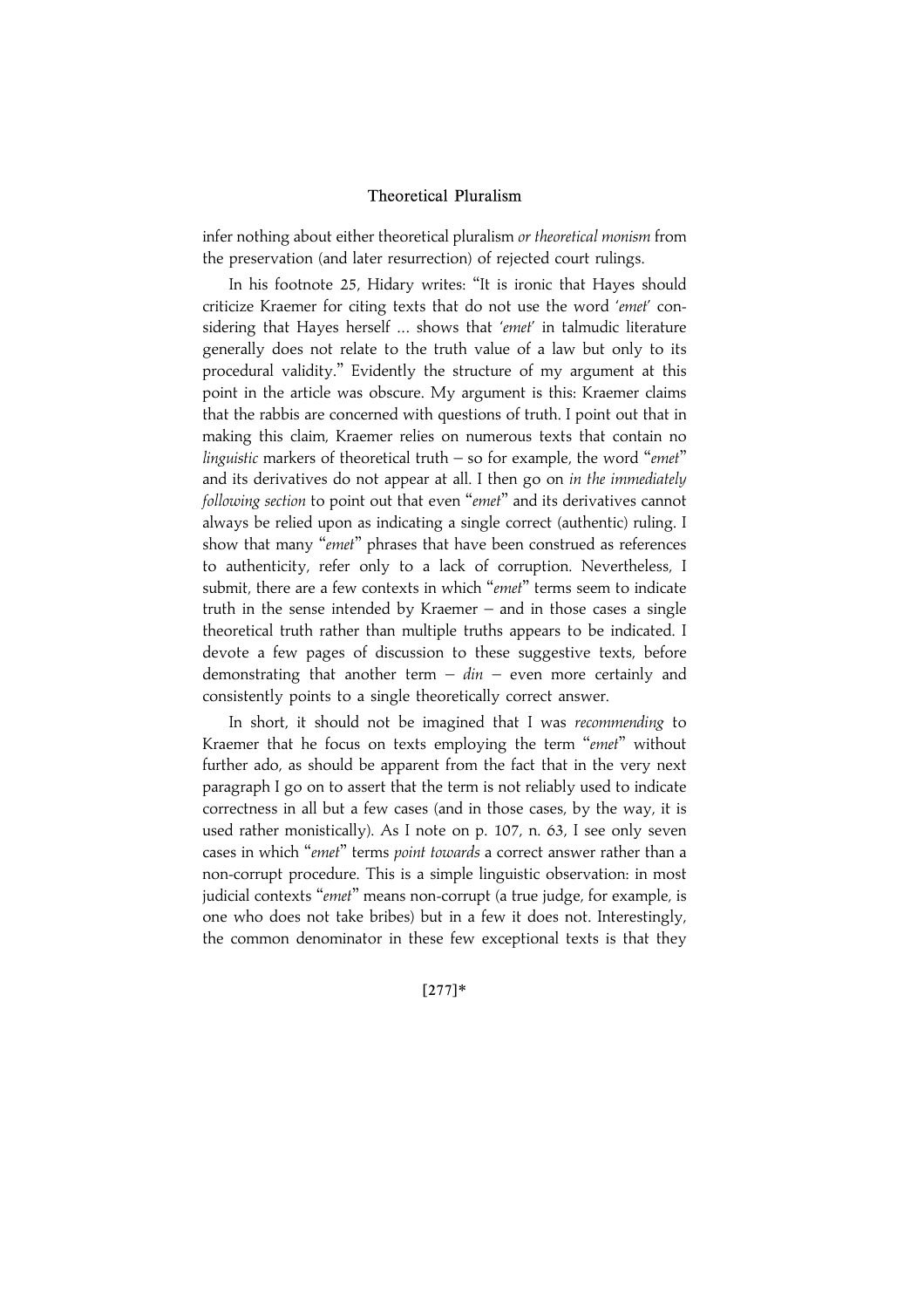contrast a true judgment with some other process or behavior (arbitration/compromise, acting lifnim mi-shurat ha-din) that refrains from declaring the innocent to be innocent and the guilty to be guilty. This would imply that a true judgment is one that declares the innocent to be innocent and the guilty to be guilty rather than seeking a compromise that keeps the peace, or acting mercifully. This use of ''true'' is closer to ''correct'' than to ''non-corrupt'' so my original assertion is, I believe, justified: in these texts, the term "emet" is used differently from the way it is used in most other judicial contexts. It veers much more sharply towards indicating a correct answer of some kind, in contrast to compromises or acts of kindness that are less concerned with giving plaintiffs their proper due (see t. Sanh. 1:3).<sup>27</sup>

27 In the remainder of his footnote 25, Hidary dismisses my claim that in these few cases the term "emet" moves away from simply meaning "noncorrupt'' and begins to signal a correct answer. His objections are not persuasive. Regarding Sifre Deut. 17 he says that I point out that ''emet,'' or truth, ''refers to arbitration, which is surely not the correct judgment but only a compromise agreement.'' This is a misreading not only of me but of the original source. I do not say that arbitration is what is meant by true judgment; rather, I say that arbitration is what is meant by true judgment when it is balanced by peace. I wrote that the "reference to peace and truth in judgment is interpreted as referring to the non-judicial process of arbitration"  $-$  peace and truth as opposed to truth alone. The original source makes this distinction very clear. The source is reflecting on Zech. 8:16's demand for a ''judgment of truth and peace'' and wonders what such a judgment might be: ''what kind of peace includes a judgment of truth?'' The answer helps us to understand the difference between a judgment of truth simplicitur and a "judgment of truth and peace" (i.e., truth combined with peace). The text teaches that the former (a true judgment) is rendered by regular judicial proceedings, while the latter (truth combined with peace) is arbitration or compromise. The same argument is made in t. Sanh. 1:3, but again Hidary seems to misread the text. The second part of the text does not equate a ''judgment of truth'' with arbitration, as he asserts. On the contrary, it explicitly understands arbitration to be a judgment of truth moderated by or combined with considerations of peace (''if so, then what is the judgment of truth that also contains peace? Say: it is arbitration"). This text is even more explicit in setting up truth (whereby one party is declared to be right and the other wrong) and peace as seemingly irreconcilable extremes.

#### $[278]*$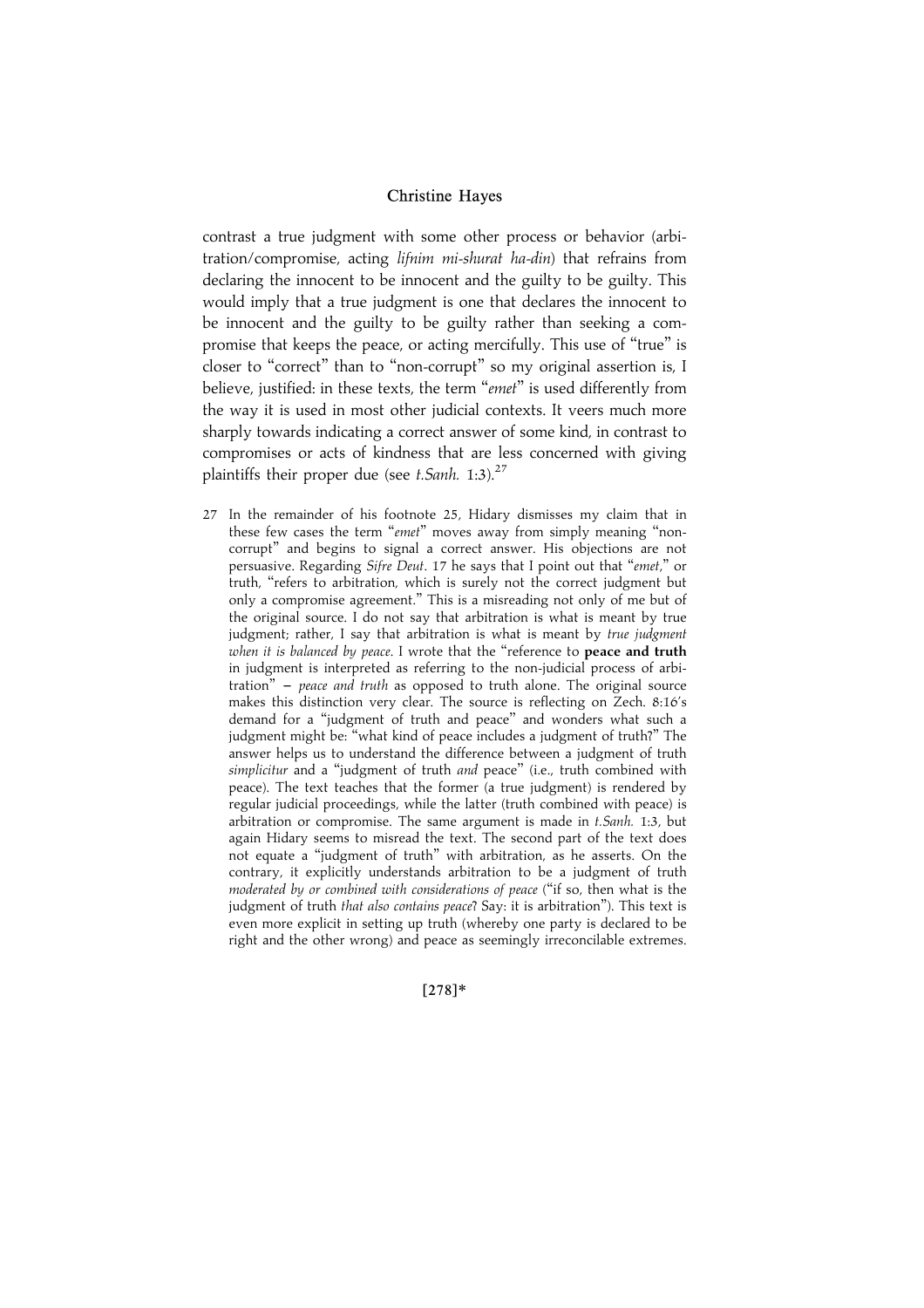It does so as part of a rhetorical strategy to underscore the ostensible impossibility of Zech. 8:16's demand that we execute ''the judgment of truth and peace.'' The process that combines both truth and peace, it turns out, is arbitration, a process in which judgment is moderated by or subordinated to considerations of peace, mercy, etc. This particular understanding of a ''judgment of truth and peace'' is contested by other sages. Some see arbitration as a perversion of strict justice. Others offer a different understanding of Zech. 8:13's requirement of a ''judgment of truth and peace," arguing that the two should not be understood as being combined in a single moment of arbitration. Rather, we fulfill the demands of both truth and peace in successive stages. First one gives a judgment of truth by engaging in the regular judicial process that declares the innocent to be innocent and the guilty to be guilty (a turn of phrase that implies one declares what is theoretically true, not merely legally true). After that, one looks at the human impact of the judgment and acts to address the hardship that may be created by the "true" or "authentic" ruling. (This two-step process of determining the theoretically correct law and then subjecting it to a moral critique is very similar to the attenuated monistic "din" cases I identify at the end of the original paper.) Other sources that juxtapose truth and peace in the context of judgment (like m.'Abot 1:18 and 6:6) are probably relying on this same distinction (which we may paraphrase as the distinction between being correct and being kind).

Hidary objects to my analysis of b.'Abod. Zar. 4b in which God's rendering a true judgment (applying the law strictly and fully) is contrasted with his judging in a manner that is lifnim mi-shurat ha-din (a term used elsewhere to indicate that one waives one's right to apply the law fully). From the text, it is clear that true judgment would result in the judged party receiving his proper or correct due, while a judgment lifnim mi-shurat ha-din would not. Again, I make the simple linguistic claim that the term "emet" here signals a ruling that is correct in so far as it is in accordance with the unadulterated law, as distinct from a ruling motivated by or mixed with considerations of mercy. Hidary, however, argues that lifnim mi-shurat ha-din refers to settling for a compromise position. This is not the meaning of the phrase lifnim mi-shurat ha-din; it is not a compromise but a merciful and pious waiving of what is one's true legal rights or proper due, and we cannot simply assimilate this case to the discussions of arbitration in the sources cited above. The opposition of a true judgment and a judgment lifnim mishurat ha-din seems to parallel the opposition between a judgment that follows shurat ha-din and a judgment lifnim mi-shurat ha-din, i.e., a judgment that is correct in so far as it follows the law vs. a judgment that deviates from the strict and formally correct law out of mercy, piety, etc.

 $[279]*$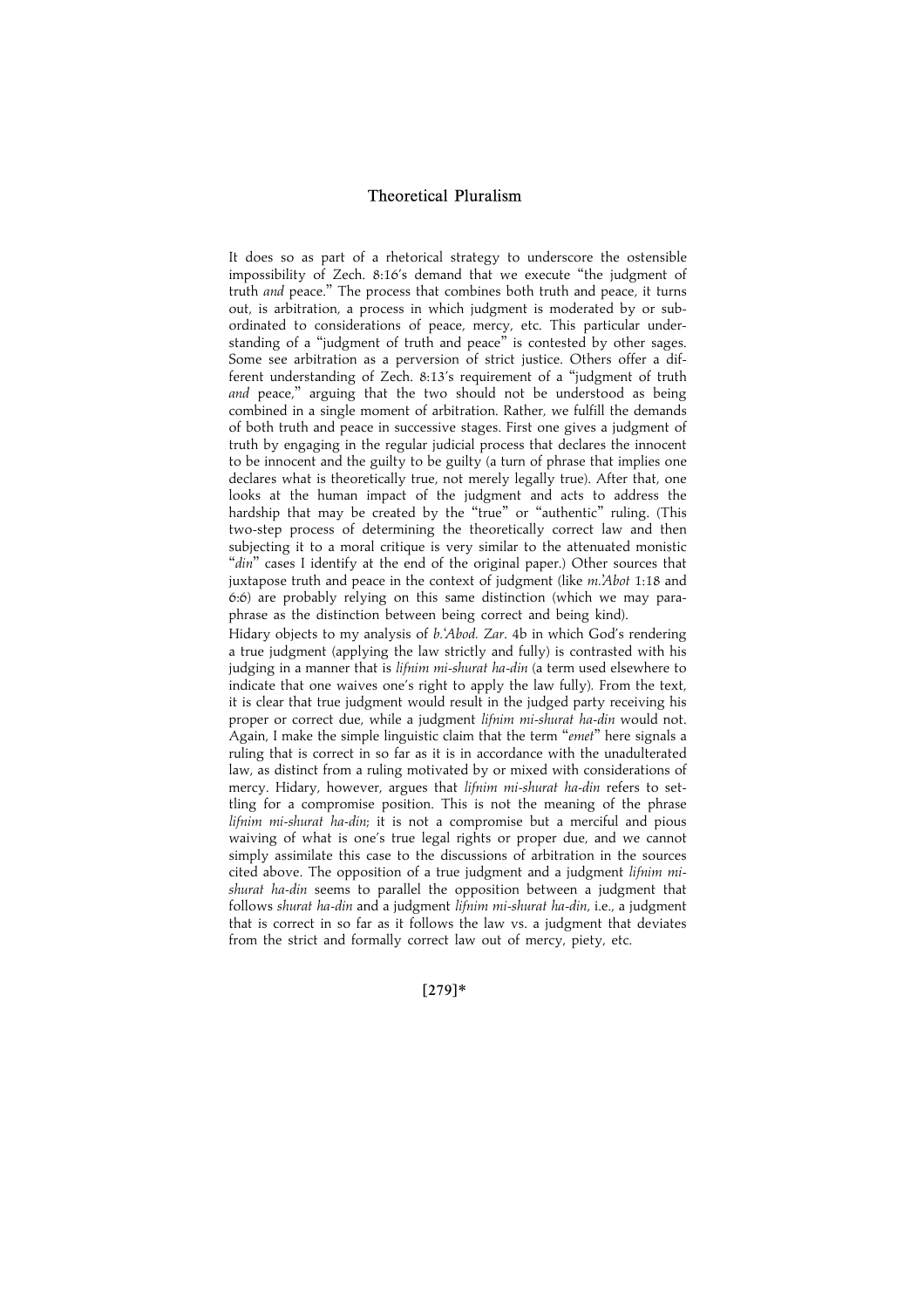5. Finally, on p. 237, Hidary writes, ''Hayes harps on Kraemer's definition of truth as 'the way things really are,' thus setting up a dichotomy between the extremes of philosophical truth and practical legislation.''

Response: What Hidary rightly senses here is that I refuse to abandon a conceptual distinction that Kraemer insists can be elided – the distinction between validity and authenticity, between law and philosophy. In Kraemer's book, rabbinic assertions of valid law are taken without sufficient textual support to be assertions of authenticity in the strong sense of metaphysical truth – an elision which, pace Hidary, is simply posited (rather than argued) and ''harped on'' not by me but by Kraemer throughout his book. So, for example, adjectives like ''sharp'' applied to legal views are assumed to mean ''true'' even

Hidary also objects to my citation (p. 120 n. 87) of Sifre Num. 134 as one of seven cases in which the term "emet" points towards an answer that is correct and not merely non-corrupt. Hidary may disagree with my interpretation of what is happening in the passage, but the linguistic point remains - the term "emet" is more a measure of correctness than noncorruption in this text. The text explores what it is for God to give a true judgment and, like b.'Abod. Zar. 4b, sets up a dichotomy between God's attribute of justice and his attribute of mercy. The surprise in this text (deviating from b.'Abod. Zar. 4b) is that the judgment rendered according to God's mercy is deemed the "true judgment." This is the only text I mention that approaches Dworkin's model, according to which the (morally) best answer is by definition the right answer. But again, one need not accept my interpretation of the text to accept that the term "emet" is used in a manner that differs from its standard usage in judicial contexts.

Thus, I stand by my initial linguistic observation concerning these few exceptional "emet" cases: by contrasting a judgment of truth (an ordinary determination of right and wrong) with (a) a judgment that opts not to adopt the strictly or theoretically correct law (lifnim mi-shurat ha-din, b.'Abod. Zar. 4b), or (b) a judgment of truth mixed with peace (arbitration or compromise without concern for right and wrong, Sifre Deut. 17 and t.Sanh. 1:3), or by proposing a two-stage process of declaring first what the law strictly requires and then doing what is kind (t. Sanh. 1:13), these sources use "truth" language to signal a correct ruling. In this sense, they differ from many other sources that employ truth language in a judicial context to refer only to a lack of corruption. However, a more certain and enlightening indicator of the theoretically correct or true law, I go on to argue, is the term ''din.''

 $[280]*$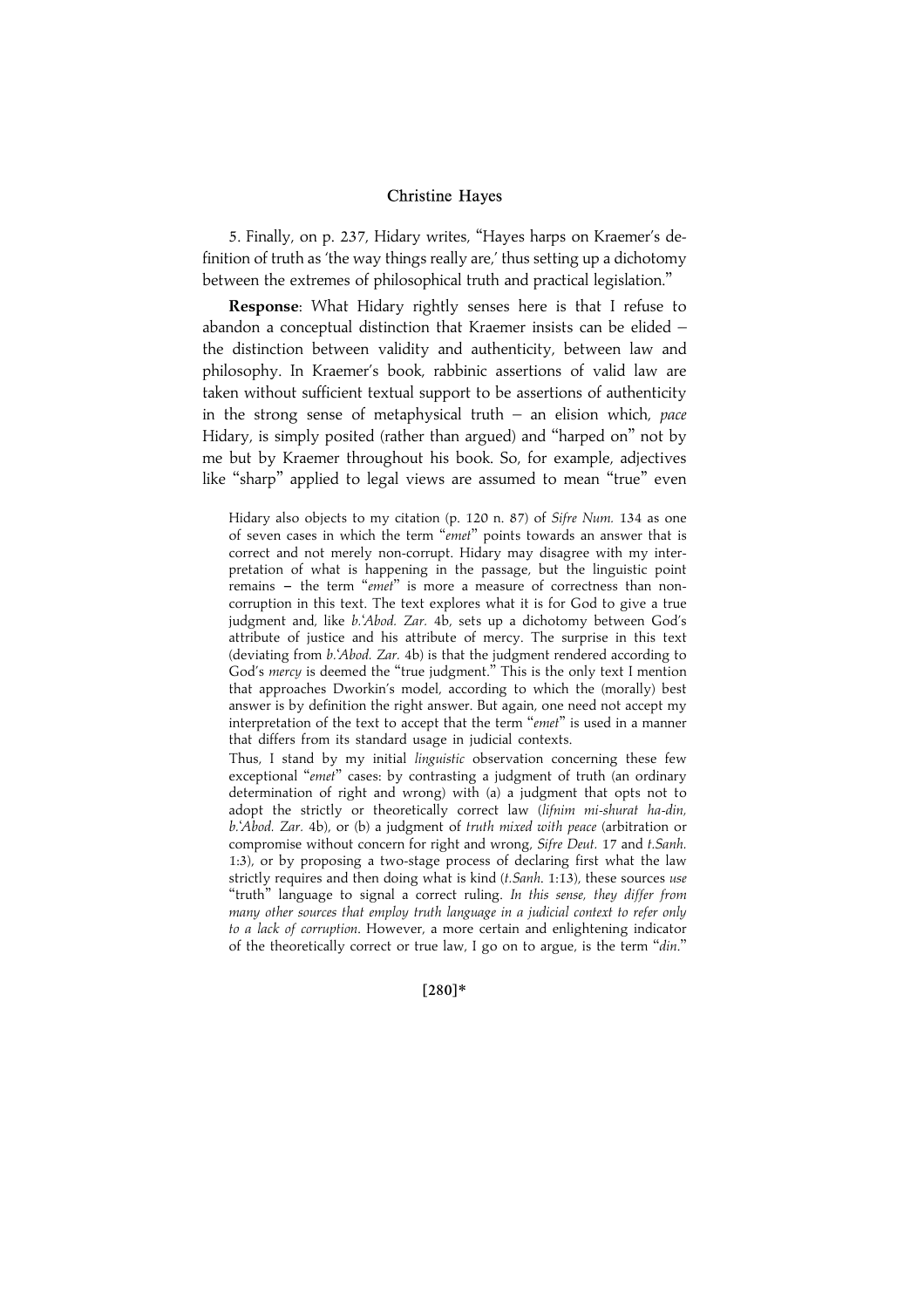when they demonstrably mean only "sharp" and are connected with views that are false! I see no evidence that the rabbis, in their halakhic discussions, understand themselves to be uncovering ontological or metaphysical truths about the world and Kraemer does not convince me that the rabbis should be viewed as philosophers rather than lawyers, simply by asserting (rather than showing) that they were engaged in the pursuit of metaphysical truth. A full treatment of Kraemer's book was not possible in the original article and is not possible here. But neither is it necessary, for I adduced Kraemer's work in order to make a simple and general observation: in many instances, Kraemer, like Ben-Menahem, looks for rabbinic attitudes to truth in the wrong places, sometimes advancing texts that deal only with validity and not with authenticity, with practical pluralism and not with theoretical pluralism.

## The famous five

We now arrive at the heart of the matter. The bulk of Hidary's article is an attempt to rescue Data Set  $1$  – the five Bavli texts cited by Hanina Ben-Menahem – as evidence of theoretical pluralism. Hidary's important criticisms and insightful arguments have greatly helped me to better understand my own position and its implications. I hope that a fuller and more careful articulation of my argument will make my position clearer and more persuasive.

As noted in my original article (Hayes, 79), the cases cited by Ben-Menahem all involve the use of a particular phrase (with some variation) in either Aramaic or Hebrew: de-avad keX/haki avad, de-avad keY/ haki avad (Aramaic) = asah keX asah, she-asah keY asah (Hebrew) = "he who has acted in accordance with Rabbi X [or thus], has acted; he who has acted in accordance with Rabbi Y [or thus], has acted.'' The phrase appears in the Babylonian Talmud five times (b.Ber. 11a, 27a, b.B. Bat. 124a, b.Šabb. 61a, and b.Šebu. 48b) in contexts of controversy for which no clear resolution is found. In each case, a stalemate is reached, evidently because neither side has managed to persuade the other of its

#### $[281]*$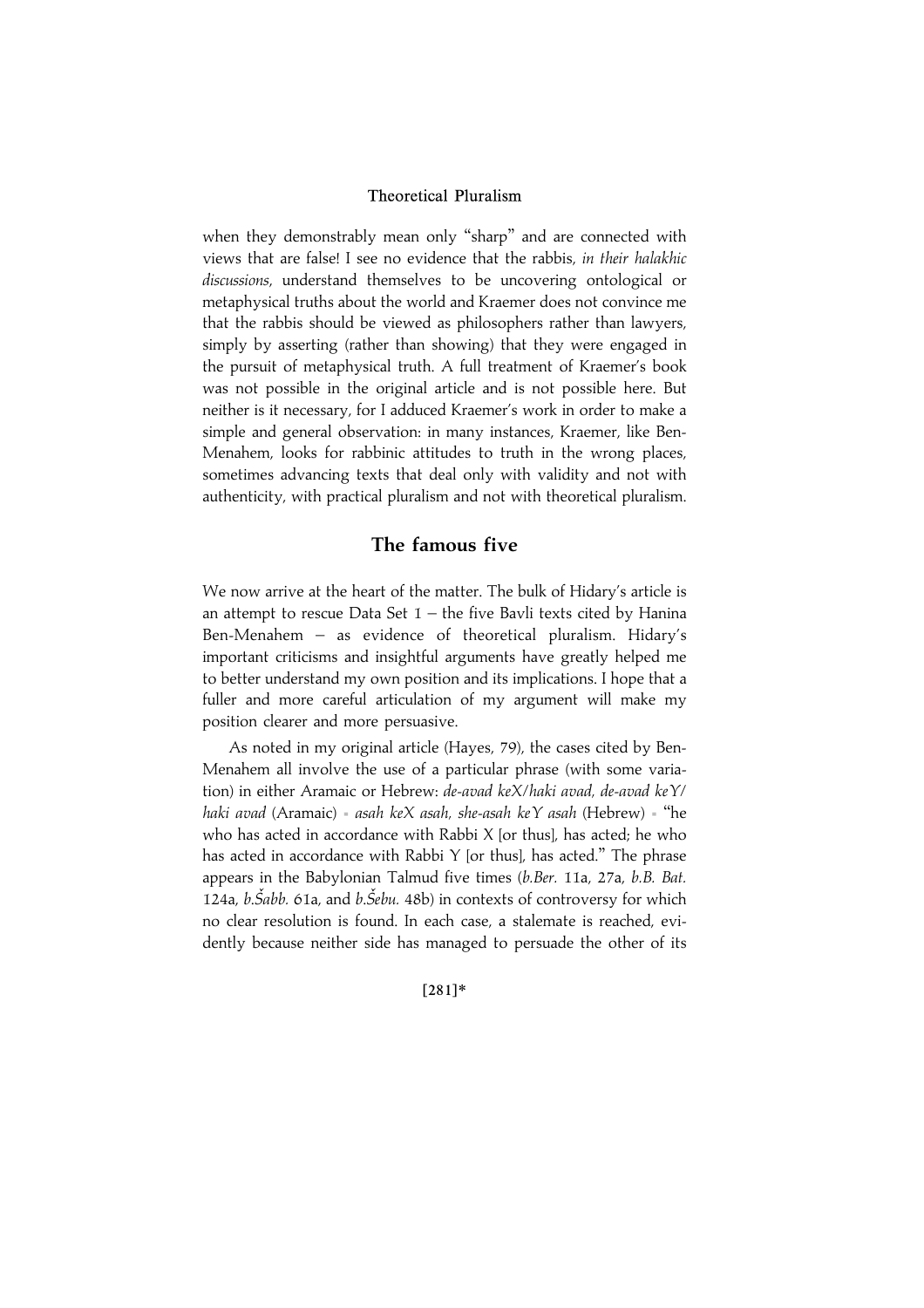opinion. In three of the five cases we read that since the halakhah has not been stated (=established) in accordance with one view (as opposed to the other), a third authority (twice a named tradent, once the anonymous voice of the Talmud) rules that anyone who has acted in accordance with Rabbi X, has acted, and anyone who has acted in accordance with Rabbi Y, has acted. (The other two cases employ slightly more abbreviated formulations.)

Ben-Menahem holds that these cases are evidence of theoretical pluralism because a single ruling advances two incompatible norms without any hierarchical ordering between them.<sup>28</sup> He concludes that in these few instances, talmudic law ''grants judges full autonomy to make a choice between conflicting and incompatible norms and that consequently in those instances no one uniquely correct answer exists."<sup>29</sup> Hidary endorses this reading and argues that these five cases ''project a view of pluralism at both the practical and theoretical levels'' (241).

Let me state my view clearly, since I believe it may have been misconstrued. I understand these cases to be excellent examples of practical pluralism, in which alternative legal positions are deemed legitimate. But as we know from principle 3, practical pluralism does not automatically entail, prove, or even imply theoretical pluralism. Two views can be legitimated because both are deemed authentic (theoretical pluralism). However, two views can be legitimated because, although we believe there is only one authentic answer (theoretical monism), we don't know which, or even whether, one of these is the authentic answer, or because we sometimes find it necessary or even desirable to legitimate an inauthentic view rather than a known authentic view (principle 2). My point is this: in the absence of any explanatory information, a case of practical pluralism can tell us nothing about the theoretical commitments that underlie it, one way or the other.

 $[282]*$ 

<sup>28</sup> Ben-Menahem, ''Is There Always One Uniquely Correct Answer to a Legal Question in the Talmud?," 168.

<sup>29</sup> Ibid., 165.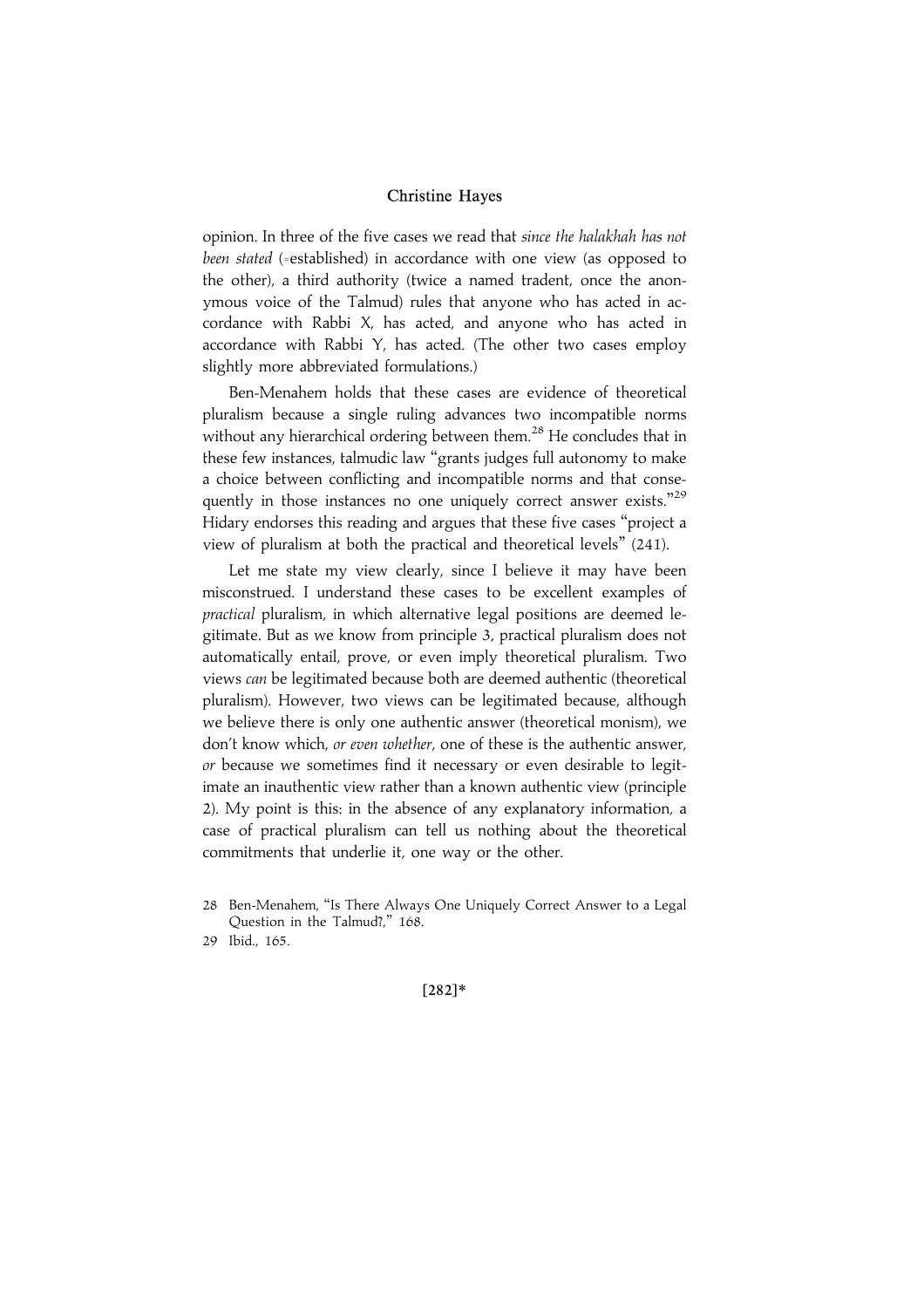Interestingly, three of the five cases do provide an explanation for their practical pluralism and that explanation makes no mention of the authenticity or correctness of both views. In three of the five cases the decision to legitimate two different halakhic views is explicitly attributed to a breakdown in the validation procedure. Two different views are promulgated by two persons or schools empowered to teach halakhah, but the hierarchical ranking or relative authority of the two is either unknown or in dispute.<sup>30</sup> Because of this procedural aporia, so the texts tell us, no final determination of the halakhah can be made.

As noted above, legal systems will devise additional rules or strategies to resolve procedural impasses and avoid paralysis in such situations. Declaring both positions legitimate and allowing individuals the freedom to choose which of two recognized authorities they will follow (i.e., adopting a practical pluralism) is just one strategy for coping with cases of conflicting norms promulgated by persons or institutions whose authority is equal or whose hierarchical ranking is unknown or in dispute. The legitimacy granted in these two cases is a legitimacy deriving from the validation process (and its ''repair'') rather than authenticity. The texts do not say that one may follow either view because both are correct; the texts say that one may follow either view because we are ignorant or uncertain which view prevails in the case of a conflict between these two social sources of the law. By invoking a strategy that ''patches'' the breakdown in the validation procedure, the views of two authorities of equal or unknown authority can be upheld as legitimate, as halakhah. $31$ 

- 30 ''Since the halakhah has not been stated [established] either like Rav and Shmuel or like R. Elazar..." (b.S̆ebu. 48b); "Since the halakhah has not been stated either like this master or like that master...'' (b.Ber. 27a); ''He was in doubt whether the halakhah follows Rabbi [when in dispute] with his colleague but not his colleagues or whether the halakhah follows Rabbi [when in dispute] with his colleague and even with his colleagues" (b.B. Bat. 124a-b).
- 31 I use the term ''legitimate'' here only provisionally. As will become clear below, these cases likely grant an attenuated form of legitimacy that amounts to permission but lacks a full-fledged endorsement.

 $[283]*$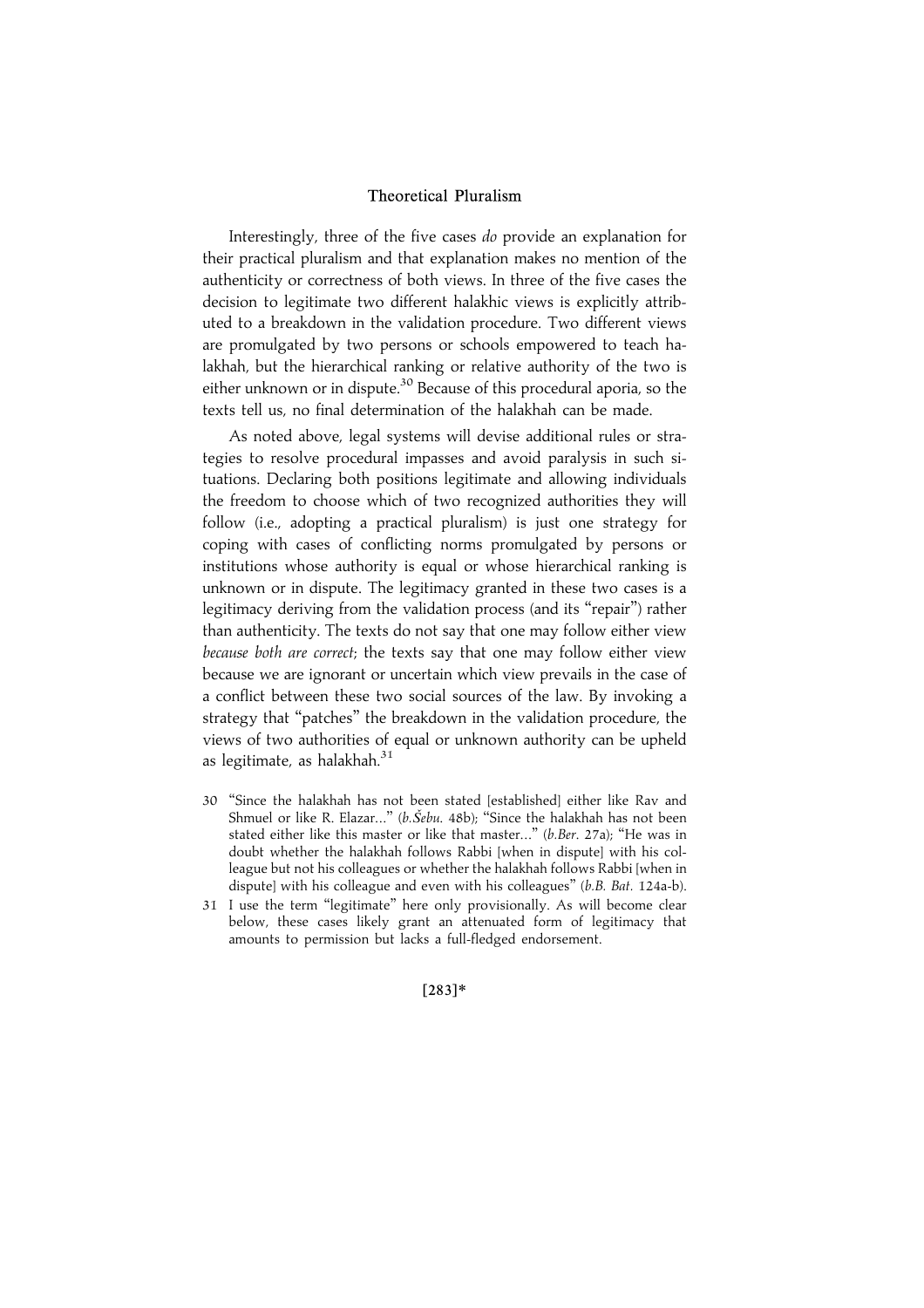This view was expressed somewhat imperfectly in my original article as follows (83-84):

These observations suggest that the five examples cited by Ben-Menahem are not best understood as endorsing incompatible norms as equally correct answers to a legal question. On the contrary, these passages address a situation in which the mechanisms for determining the halakhah or validating one view as the correct halakhah in cases of conflicting teachings have failed. This is not to say that there are two valid answers (pace Ben-Menahem), but rather that there are two candidates for the title of ''right answer'' between whom we lack the means to choose. The implication is that there is indeed a single right answer ... but we have no means available to determine which view should prevail as the halakhah. Without prescribing one view or the other as the halakhah to be followed, amoraic authorities declare that actions taken in accordance with either view are  $-e^{ix}$  post facto  $-$  allowed to stand without challenge. This should not be construed as a declaration that both views are correct and carry an equal endorsement as the course of action to be taken. Thus the "de-avad keX/haki avad" cases are not evidence for a pluralistic view of law in the Talmud.

Hidary is misled by some of the poor phrasing in this paragraph so I will gloss key phrases susceptible to misconstrual before addressing his claims directly.

(1) Hayes: ''...the five examples ... are not best understood as endorsing incompatible norms as equally correct answers.''

This line means that it is certainly *possible* to read these texts as asserting the authenticity or truth value of both positions, but given the complete absence of any assessment of the views as the "din," as "words of the living God," etc., we lack any textual support for so doing. While the Ben-Menahem/Hidary explanation is not impossible, a better explanation is that incompatible views are recognized in order to avoid paralysis in the face of a procedural breakdown. This explanation

#### $[284]*$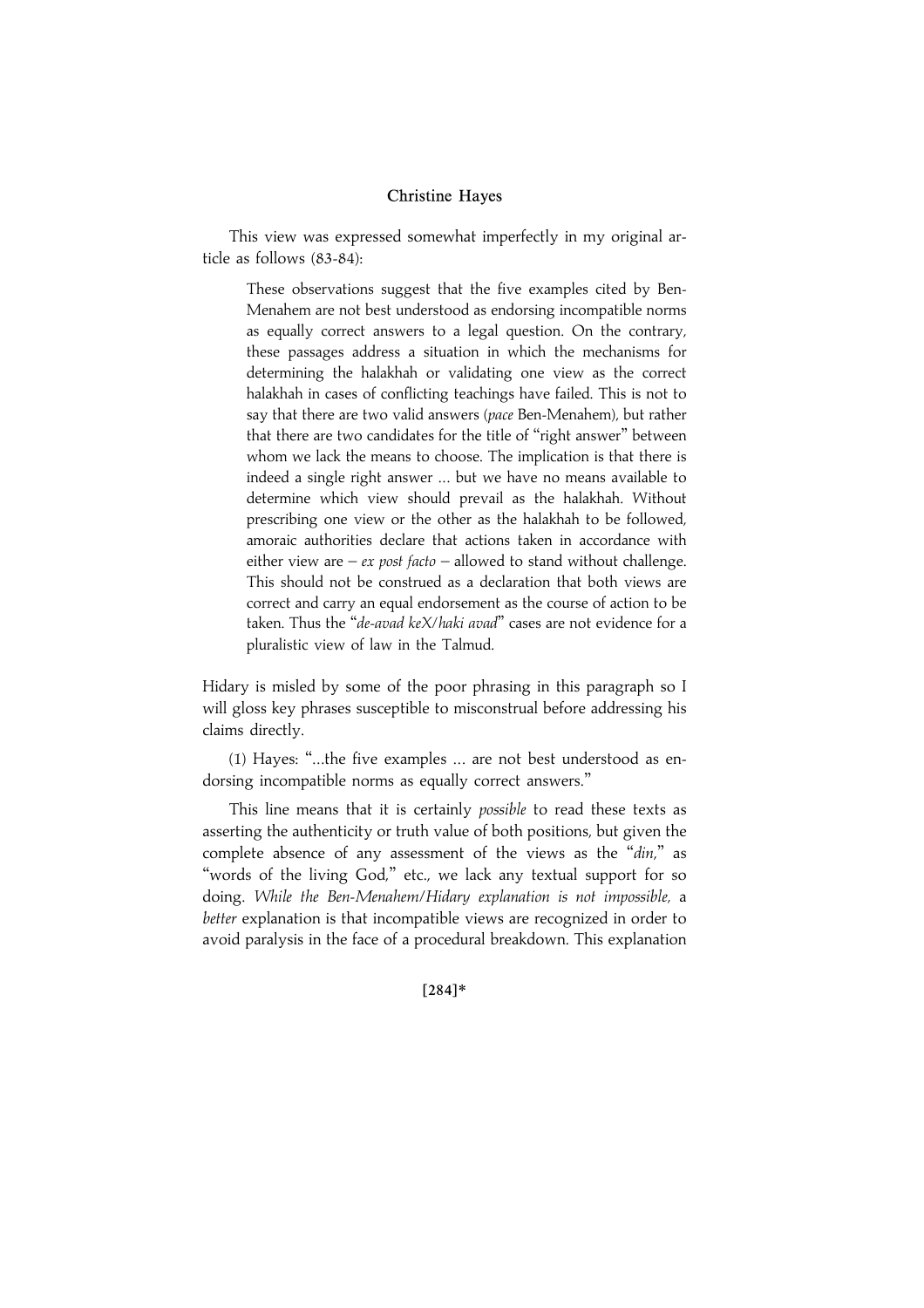is better because it finds explicit textual support in three of the five cases. I did not say my reading is certain – I said it was better. I did not say that it is wrong to claim that the views are authentic, but only that we simply do not know and cannot ascertain the authenticity of the two views in question due to a lack of information in these texts - they are *incon*clusive on that point one way or the other. On the other hand, while we do not know whether both views are deemed to be authentic, we do know that both views are granted a degree of legitimacy (see below). Of course, in line with principle 1, legitimacy is not proof of authenticity.

(2) My statement that ''This is not to say that there are two valid answers (pace Ben-Menahem), but rather that there are two candidates for the title of 'right answer' between whom we lack the means to choose'' was poorly formulated. Ben-Menahem's claim is, of course, that there are two authentic answers (not simply valid answers), but I hope the parenthetical insertion "(pace Ben-Menahem)" helped to make clear that I was denying Ben-Menahem's central claim that these texts assert authenticity. Also, I put scare quotes around "right answer" to indicate that in this context ''right'' does not mean authentic, but merely legitimate. Doing so may have placed too great a burden on the reader to accurately assess my meaning. The sentence would have been clearer if written this way: "This is not to say that there are two *authentic* answers (pace Ben-Menahem), but rather that there are two candidates for the title of legitimate halakhah, between whom we lack the means to choose.'' Despite the weakness of the original sentence, I believe the surrounding sentences make it clear that in my view these five cases are not concerned with the relative authenticity of the two views but with their relative validity and due to a procedural aporia adopt a strategy of double legitimation to avoid paralysis.

(3) Hayes: ''The implication is that there is indeed a single right answer ... but we have no means available to determine which view should prevail as the halakhah.'' This sentence again uses ''right'' not to mean authentic but to mean legitimate halakhah, as may be seen by the alternation between ''right answer'' in the first part of the sentence and

#### $[285]*$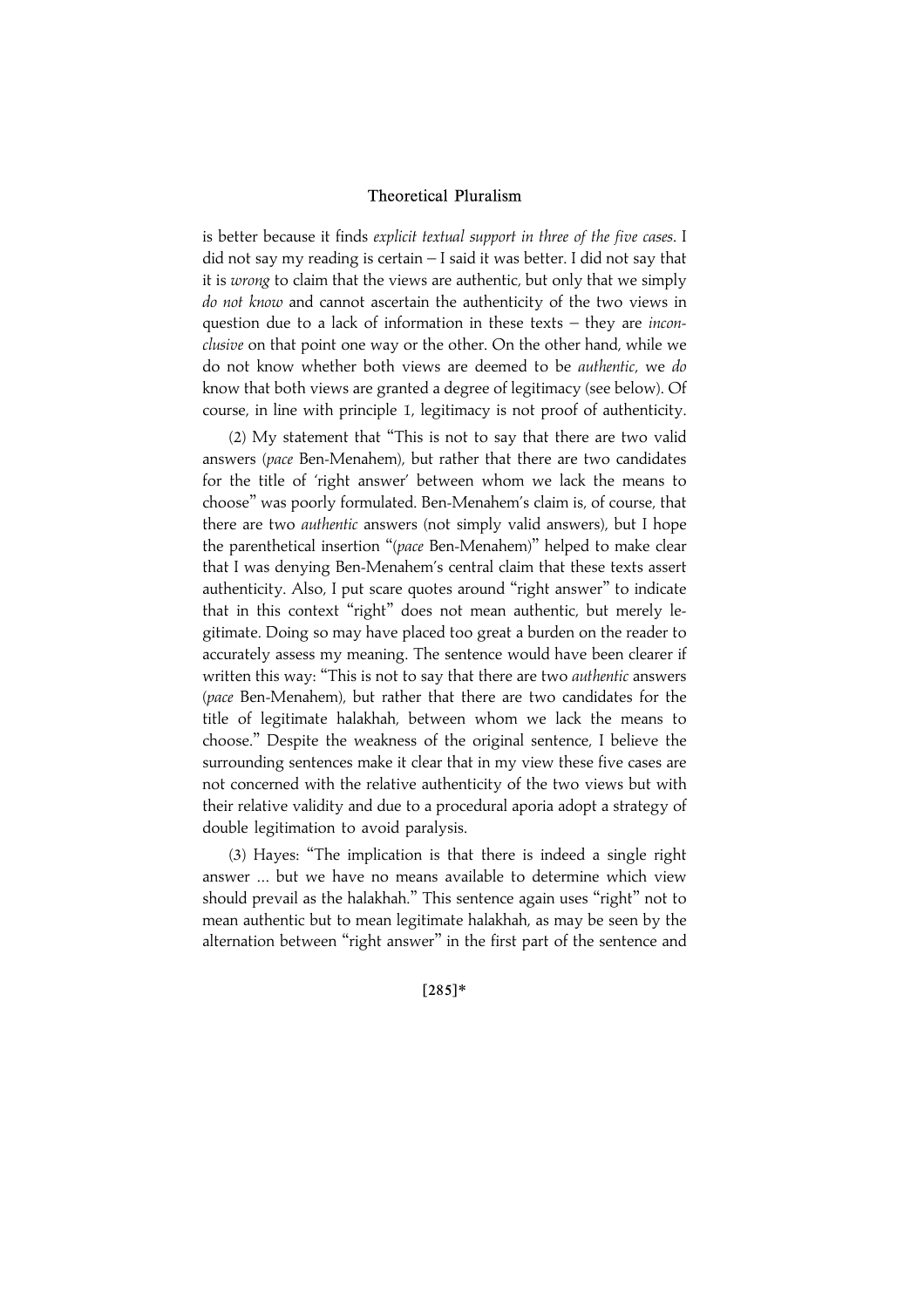"halakhah" in the second part of the sentence. Here again, I have probably placed too great a burden on the reader to accurately assess my meaning. The sentence should have been written this way: ''The implication is that there is indeed a single legitimate answer (which would be practical monism) ... but we have no means available to determine which view should prevail as the halakhah.'' By this I mean that the discourse of procedural impasse and the explicit reference to a failure to determine the halakhah in three of these five cases *implies* very strongly that a single legitimate answer (practical pluralism) would have been possible were it not for the uncertainty over the hierarchical ranking of those who promulgated the two views in question. Thus, when we read in  $b.B.$  Bat. 124a-b that "[R. Hiyya] was in doubt whether the halakhah follows Rabbi [when in dispute] with his colleague but not his colleagues, or whether the halakhah follows Rabbi [when in dispute] with his colleague and even with his colleagues," the very clear implication is that were we certain of the authority of Rabbi relative to his .<br>colleagues we would declare a single halakhah.<sup>32</sup> Since the means for declaring the single halakhah (practical monism) are not available to us, we must have recourse to an alternative strategy in order to avoid paralysis – the strategy of double legitimation.

(4) Hayes (84): ''Without prescribing one view or the other as the halakhah to be followed, amoraic authorities declare that actions taken in accordance with either view are – ex post facto – allowed to stand without challenge.'' Unfortunately, this sentence generated a misunderstanding of my view, leading Hidary to adopt a line of argument that was unnecessary on the one hand and, while illuminating in an important way, failed to prove what he believes it proves on the other hand. Let me be clear about what I was and was not saying in this sentence before considering Hidary's argument in detail.

32 Even the more abbreviated statement in b.Sebu. 48b and b.Ber. 27a to the effect that the halakhah hasn't been established in accordance with authority X or authority Y, points to an unusual procedural impasse that is a striking exception to the norm, in which one view is ranked above another.

#### $[286]*$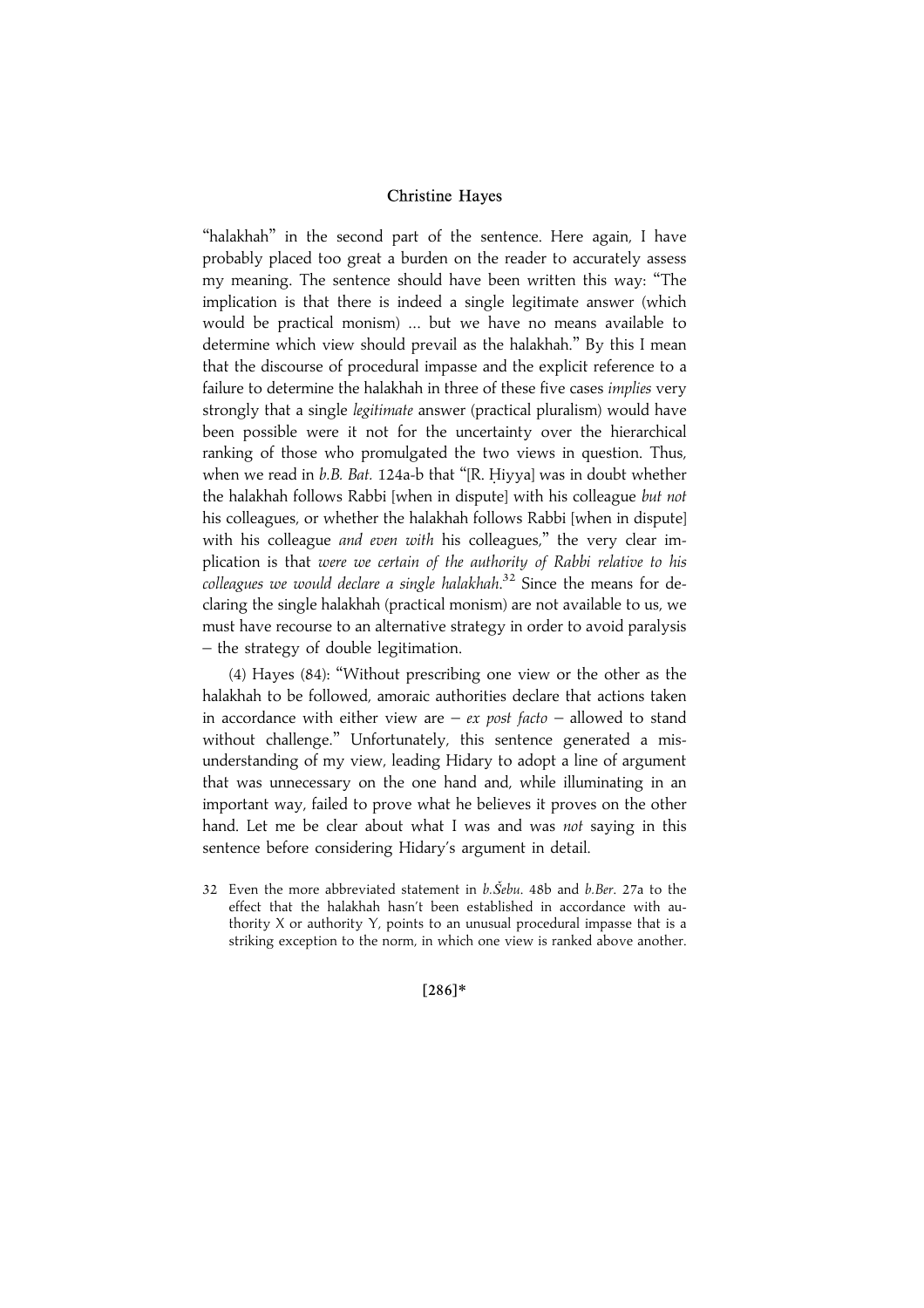In this sentence I make a very simple observation about the form of the phrase used to legitimate the two incompatible norms. To understand this purely formal observation, we need to understand the three basic forms that halakhic statements can take and the way in which all three forms function to provide guidance both prior to a case, decision, or act and subsequent to a case, decision, or act (i.e., both ante factum and *post factum*). $33$ 

Form 1. A single ante factum clause employing participles or infinitive phrases. The basic form of such a clause is: "For situation  $X$ one does/does not do A'' or ''it is permitted/prohibited to do A.''

This is the basic and most classic form of halakhic statements. Formally speaking, the clause is phrased in *ante factum* terms: prescriptively, one "does" or "may do" A in any given case of X that one encounters. Nevertheless, the locution conveys post factum information by clear implication, because of the way statements of law work. To permit something legally is precisely to say that it will not be subject to challenge or dispute as a point of law but will be recognized post factum (meaning after the act is performed or the case decided). So a clause granting ante factum permission functions also as a grant of post factum legitimacy. The latter need not be stated explicitly, because legal statements would be nonsense without our ability to know that *ante* factum permission guarantees post factum legitimacy.

33 What follows is, I believe, fairly intuitive for those who have spent some time with halakhic texts. I make no pretense of having investigated this matter scientifically - such an investigation would certainly be a worthwhile undertaking but it falls beyond anything I can do in preparing this already too lengthy response. In all likelihood there are some interesting exceptions that deviate from the general description I am about to present. Nevertheless, I present this rough but common sense categorization of the forms of halakhic statements despite the lack of statistics and detailed illustration, because I believe it is the most effective way to illuminate the sense in which I employed the term "ex post facto."

|287~\*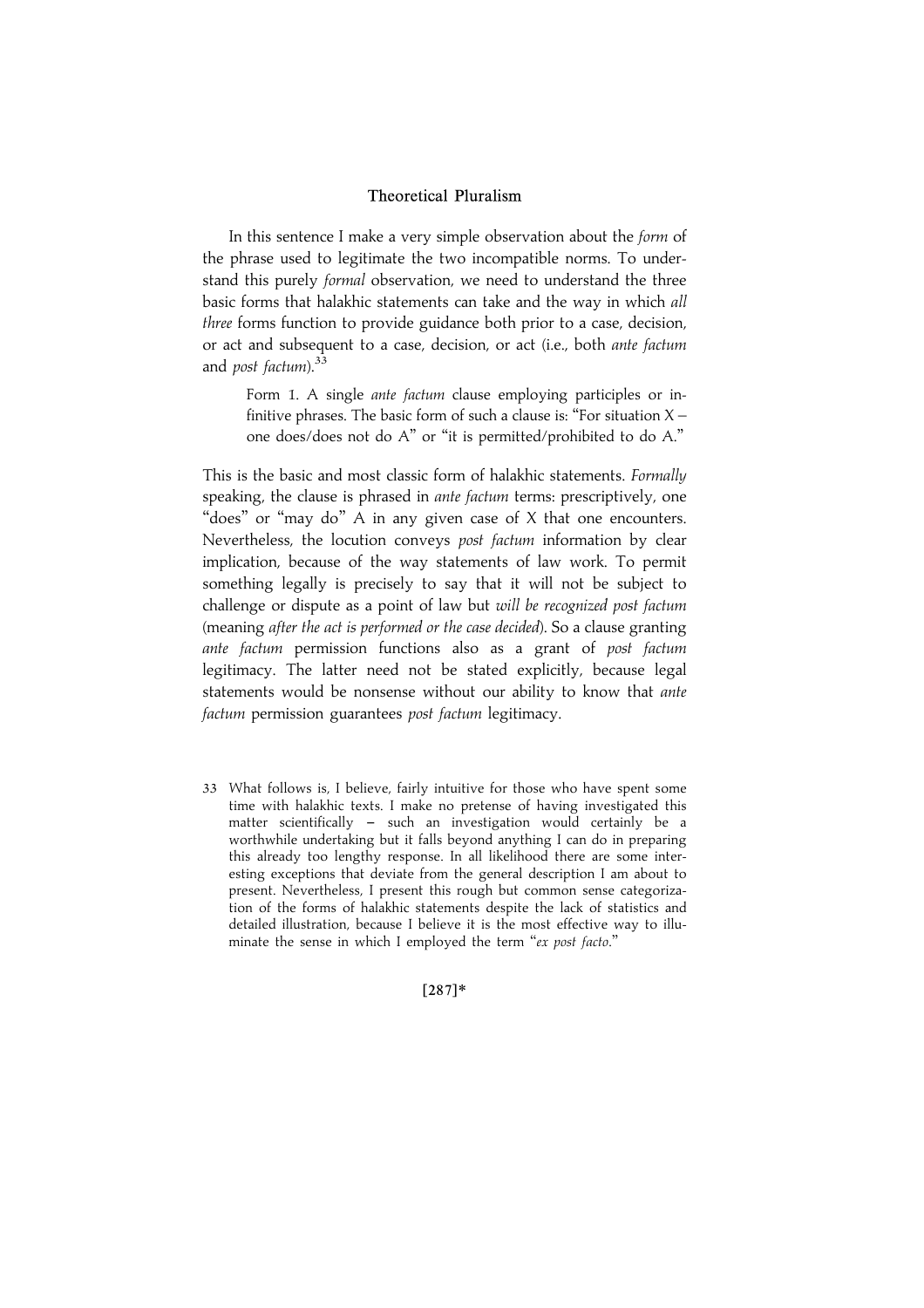Form 2. A single *post factum* clause employing perfects. The basic form of such a clause is: "For situation  $X -$  if one did A it is accepted/permitted.''

This form is more rarely employed. Formally speaking, the clause is phrased in post factum terms: assuming that one did X, X is accepted. Nevertheless, it conveys ante factum information by clear implication, again because of the way statements of law work. To say that a completed act (whether in the temporal past or future) is deemed legitimate is precisely to say that the act was permissible, if not fully legitimated, from the outset. $34$  (Exceptions to this default assumption are signaled by form 3, considered below). So a clause granting post factum permission is effectively also a grant of ante factum permissibility. The latter need not be stated explicitly, because legal statements would be nonsense without our ability to know that unqualified post factum legitimacy guarantees *ante factum* permission. To make this point more concretely, I can say ''For the purposes of determining American citizenship – if you were born in the United States, you are a citizen.'' The formal structure happens to be *post factum* because the clause employs a grammatical form that indicates a *past* act  $-$  the act of having been born. Formally speaking, it tells me that having been born in the United States, I am a citizen. However, unless and until I am told otherwise, I can infer the ante factum rule that a child yet to be born in the United States will be permitted to claim American citizenship.

Form 3. A double *ante factum* and *post factum* clause employing a participle and a perfect. The basic form of such a clause is: ''For situation  $X$  – one does not do A, but if one did already do A, it is accepted.

This form is employed on the few occasions when we must intervene to overturn the default assumptions operative in functioning legal systems

34 That this permission falls short of the full legitimation granted by form 1 will be discussed below.

 $[288]*$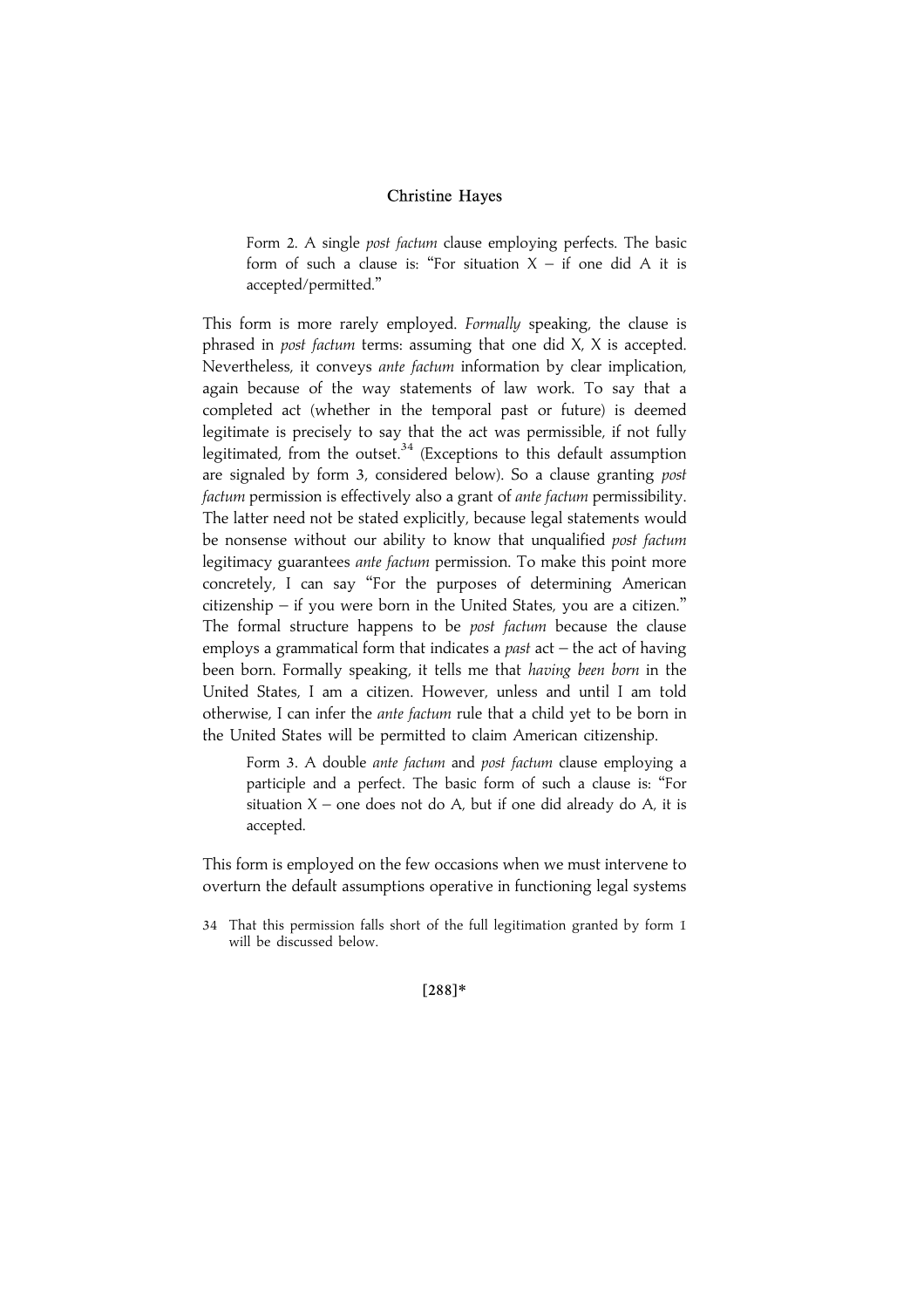and draw a distinction between the status of an act or ruling ante factum and its status post factum. For as our discussion of forms 1 and 2 suggests, it is the default assumption of most functioning legal systems that the permissibility of an act or ruling is the same both *ante factum* and post factum and that statements of legitimacy  $-$  whether phrased formally as an ante factum or a post factum clause – grant permission to acts or rulings both ante factum and post factum.<sup>35</sup> In most legal systems, exceptions to this default assumption will need to be explicitly signaled by a complex statement that distinguishes the *ante factum* situation and the post factum situation. In general, where no distinction is made we may assume that *ante factum* permission entails *post factum* legitimacy, and post factum legitimacy entails ante factum permission.

Formally speaking, form 3 employs two clauses. The first clause, phrased in ante factum terms and employing a participle or infinitive phrase, prohibits an act (or at least does not fully permit it). The second clause, phrased in post factum terms and employing a perfect, states that if the act is performed it will, after the fact of its having been performed, be deemed legitimate (or at least not invoke punishment for violation) despite its *ante factum* illegitimacy. While the *post factum* clause does not technically cancel the *ante factum* prohibition, it weakens its force and in effect ''permits'' it. Form 3, like forms 1 and 2, gives me information about both the ante factum and post factum situation. This time the information for both situations must be explicitly spelled out because the two differ. I cannot infer one from the other.

The halakhic statement in the famous five cases cited by Ben-Menahem and Hidary employs the second of the three basic forms

35 Again, this is common sense. It would be nonsensical to say that one is permitted to do X but after one does it, it will not be deemed legitimate. To grant ante factum legitimacy is precisely to guarantee post factum recognition of the act as legitimate. As for a statement of post factum legitimacy, such a statement would not be nonsensical but a certain degree of chaos would ensue if I could not infer ante factum legitimacy from the post factum legitimacy of an act.

[289]\*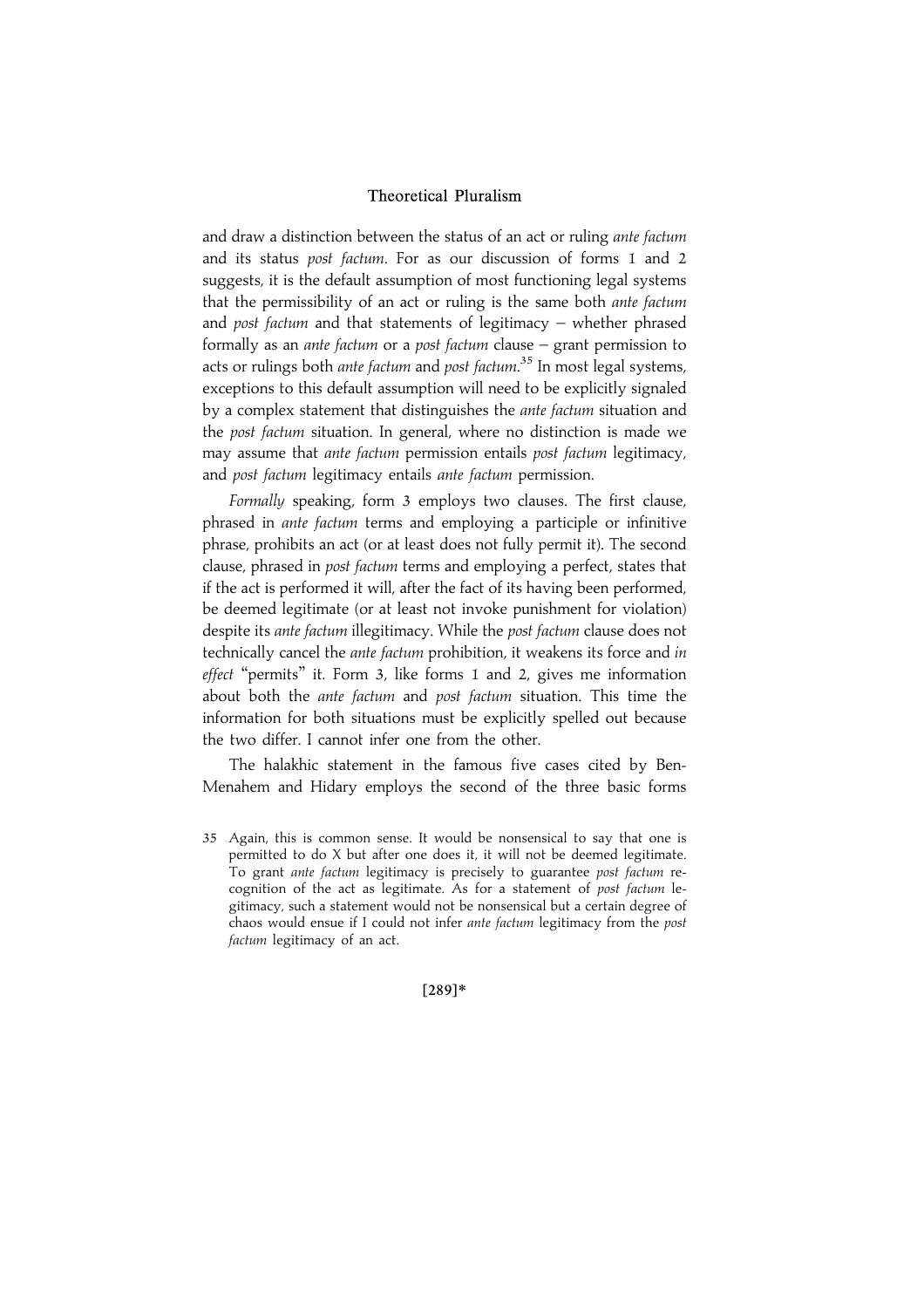described here. It is a single post factum clause employing perfect verb forms.<sup>36</sup> What I meant when I wrote that the formula declares that actions taken in accordance with either view are  $-$  ex post facto  $$ allowed to stand without challenge is this: formally speaking, the clause is phrased in *post factum terms*. There is no explicit ante factum clause, but that doesn't matter. The formula still conveys ante factum information by default because of the way statements of law work. In the absence of any notification to the contrary, we may assume that an action or ruling legitimate in the post factum situation is permitted ante factum.

This then is my understanding of these texts: These five cases employ a *post factum* clause that states explicitly that both of two acts or rulings will be recognized as legitimate *after the fact* of their having been performed or decided. Like all single post factum legal clauses (form 2), the formula communicates (without ever explicitly addressing) the permissibility of both views ante factum, merely by guaranteeing their legitimacy post factum, and so paralysis is avoided.

It should be clear now that I have no objection to characterizing these cases as having the effect of permitting a choice of two acts or rulings even *ante factum*. Therefore, following Hidary's own definitions, these texts are all examples of *practical* pluralism, which is the idea that ''there exist multiple overlapping paths of legitimate options from which one may choose'' (Hidary, 230). But this is as far as we can go, for as we know from principle 3, practical pluralism does not automatically entail or prove theoretical pluralism. There are other possible explanations for practical pluralism than the belief that both ideas are authentic. Given the absence of language reflecting on the truth value of the views in question, and the presence of language pointing to procedural aporia, I maintain that the practical pluralism in these cases is

#### $[290]*$

<sup>36</sup> Printed editions and manuscripts attest to the use of perfect forms in these five cases, with the exception of the Oxford ms. for b.Ber. 27a, which contains a participle indicated by the presence of a yod.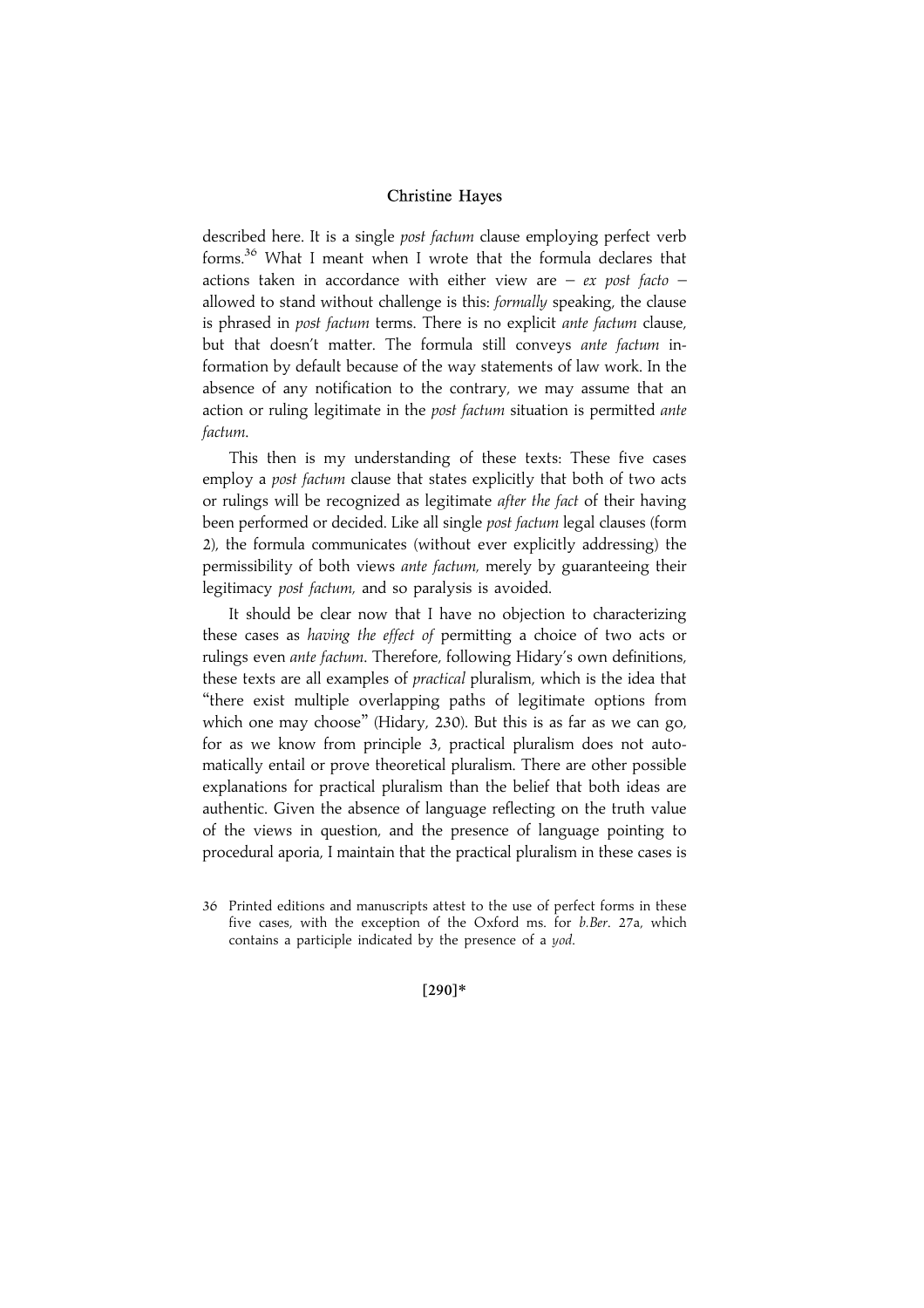better understood as a strategy for coping with procedural aporia entailing no judgment as to the authenticity of the views in question.

I will now directly address Hidary's argument regarding these texts, including some misconstruals of my view:

(1) Hidary attributes to me the belief that ''these statements endorse two opposing opinions not because they are both correct but rather because we have no means to determine which is correct and so we throw up our hands and accept the legitimacy of both even though one of them is wrong'' (240).

Response: Actually, a more accurate paraphrase of my view is that these statements endorse two opposing opinions not necessarily because they are both authentic (that is possible but nowhere indicated) but rather because we have no means to determine which is the valid halakhah and so we must have recourse to a strategy that enables us to avoid paralysis and declare both permissible even though some procedural rule unknown or unclear to us might determine that only one of the views should be validated as the legitimate halakhah. As for an assessment of the two views as authentic (correct) or inauthentic (wrong) – that is a matter of pure speculation. It may be that a commitment to theoretical pluralism and a belief in the authenticity of both views underlies this practical pluralism but it is at least equally likely that a commitment to theoretical monism and an acceptance of the phenomenon of practical pluralism regardless of the actual authenticity of the views in question informs these statements. That's why these statements are inconclusive either way.

(2) Hidary, 241: ''That these statements only recognize the validity of a ruling after it has been given but do not endorse both views ante factum, argues Hayes, suggests that the rabbis adopt a monistic view. She therefore concludes that ''the 'de-avad keX/ haki avad' cases are not evidence for a pluralistic view of law in the Talmud.''

 $[291]*$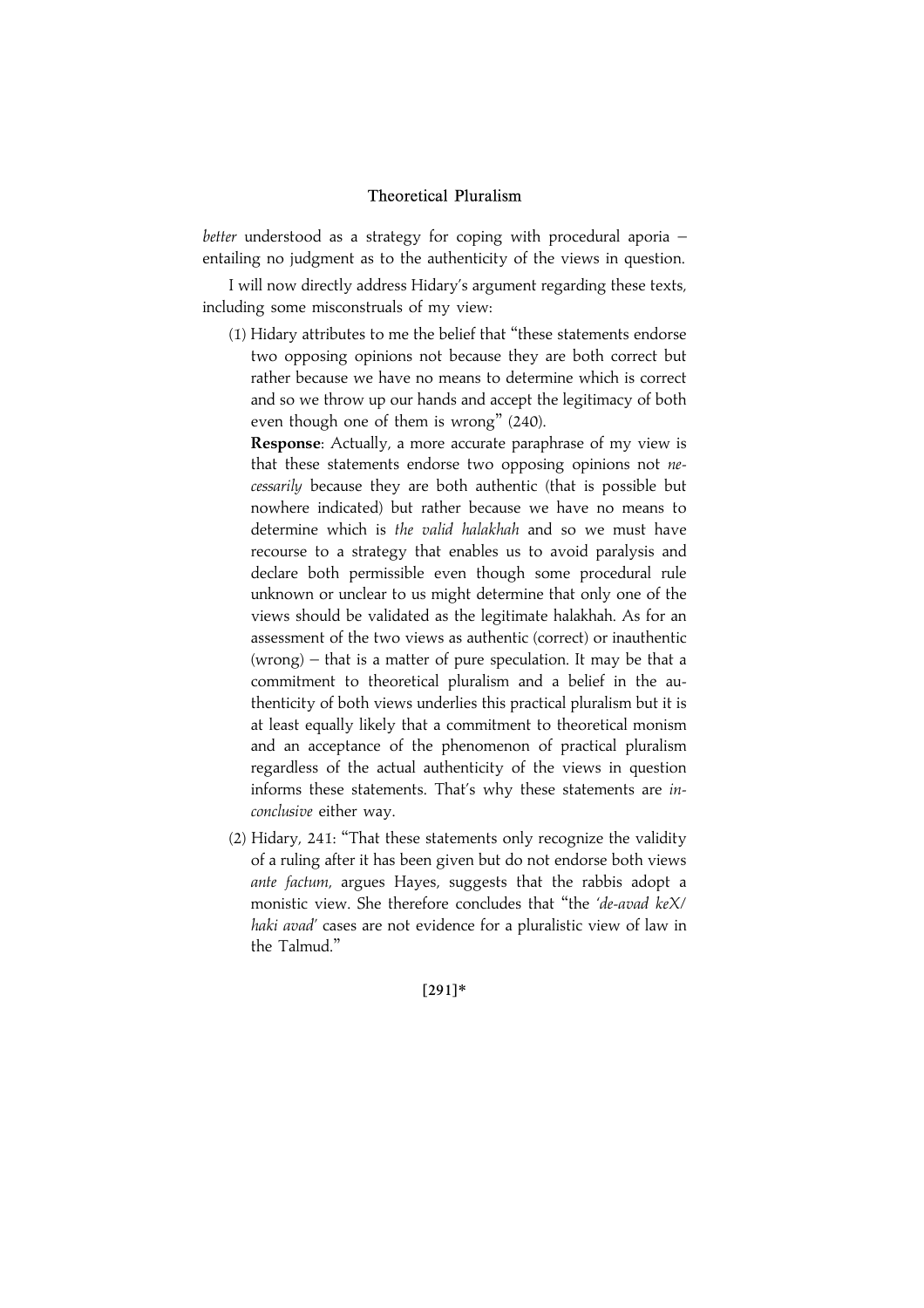Response: When I described these statements as post factum rather than *ante factum* I was making an uncontroversially true observation about the form of the statement. In other words, I meant that the statement addresses the legitimacy of an act or ruling that has been or will have been performed or decided. Moreover, I never denied that formally post factum declarations of legitimacy communicate ante factum permissibility – because it would be absurd to do so given the general nature of legal statements.

It is very possible that my emphasis on the post factum form of the statement (mis)led Hidary into thinking that my rejection of theoretical pluralism as the most likely explanation for these five cases somehow turns on the post factum form of the statement. It doesn't. The post factum form of the statement is important to me because although it grants ante factum permission, it does so with less ''enthusiasm'' than an ante factum clause would. The difference between: ''for situation A, one may do X and one may do  $Y''$  and "for situation A, if one did X it is accepted and if one did Y it is accepted'' is best illustrated by a concrete example. If I ask my business partner whether I should paint our storefront blue or yellow he might answer in one of two ways. He may say ''you may paint it blue or yellow'' or he may say ''if you were to paint it blue or yellow, I wouldn't object.'' The first response, employing an ante factum form, is a positive endorsement of both blue and yellow as storefront colors. The second response is weaker. My partner is telling me he can live with blue or yellow. While both formulations amount to permission to paint the storefront blue or to paint it yellow, the first formulation has an aura of definiteness about it, perhaps even enthusiasm for both courses of action, implying that my partner thinks blue and yellow are equally meritorious choices. The second formulation has a slightly negative undertone. The sorts of reasons my partner might have for choosing the second

#### $[292]*$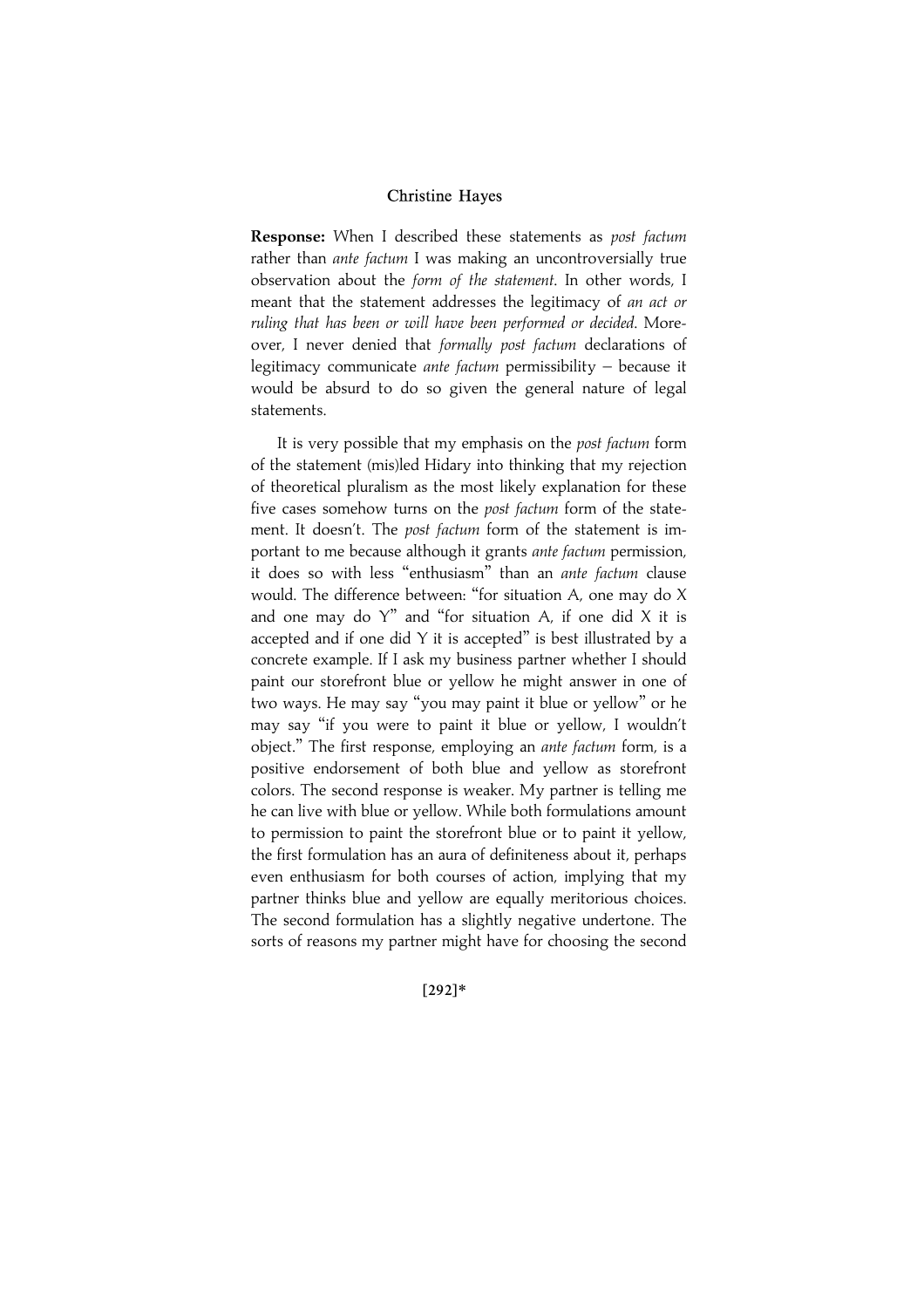formulation over the first are (a) he is unable to decide between blue and yellow and wants to leave the choice to me; (b) he doesn't care one way or the other; or (c) he thinks the two colors are equally bad choices but he is resigned to my having my way! There are certainly other possibilities. While these two formulations both permit either course of action, the first is a genuine and positive legitimation of the two choices. The second permits, but falls short of, a robust legitimation. Thus, when we speak of post factum clauses granting ante factum legitimacy we really mean an attenuated form of legitimation, i.e., simple permission.

In our famous five cases, this slight difference in tone combined with explicit references to procedural aporia in three of the five cases, gives the impression (only an impression) that practical pluralism is adopted less as an enthusiastic endorsement of the two options on their merits, and more as a result of procedural impasse.

An excellent illustration of the subtle differences signaled by the three forms occurs in connection with the fourth of our five cases (b.B. Bat. 124a-b), discussed by Hidary on pp. 244-46. As noted above, R. Hiyya employs form  $2 - a$  post factum formula of double legitimation (''whoever did X, etc., and whoever did Y, etc.'') because he is unsure of the rule concerning who prevails in a conflict between Rabbi and his colleagues. By contrast:

Rava said: ''One may not act [lit. it is prohibited to act] according to Rabbi; but if he already did, then it was [legitimately] done.'' He thought it [the rule about Rabbi and his colleague] was said to incline [towards the sages].

Where R. Hiyya's statement employs form 2 (post factum double legitimation from which we infer ante factum permission), Rava's statement employs form 3. His statement contains two clauses: (a) an ante factum clause employing an infinitive (''it is prohibited

#### [293]\*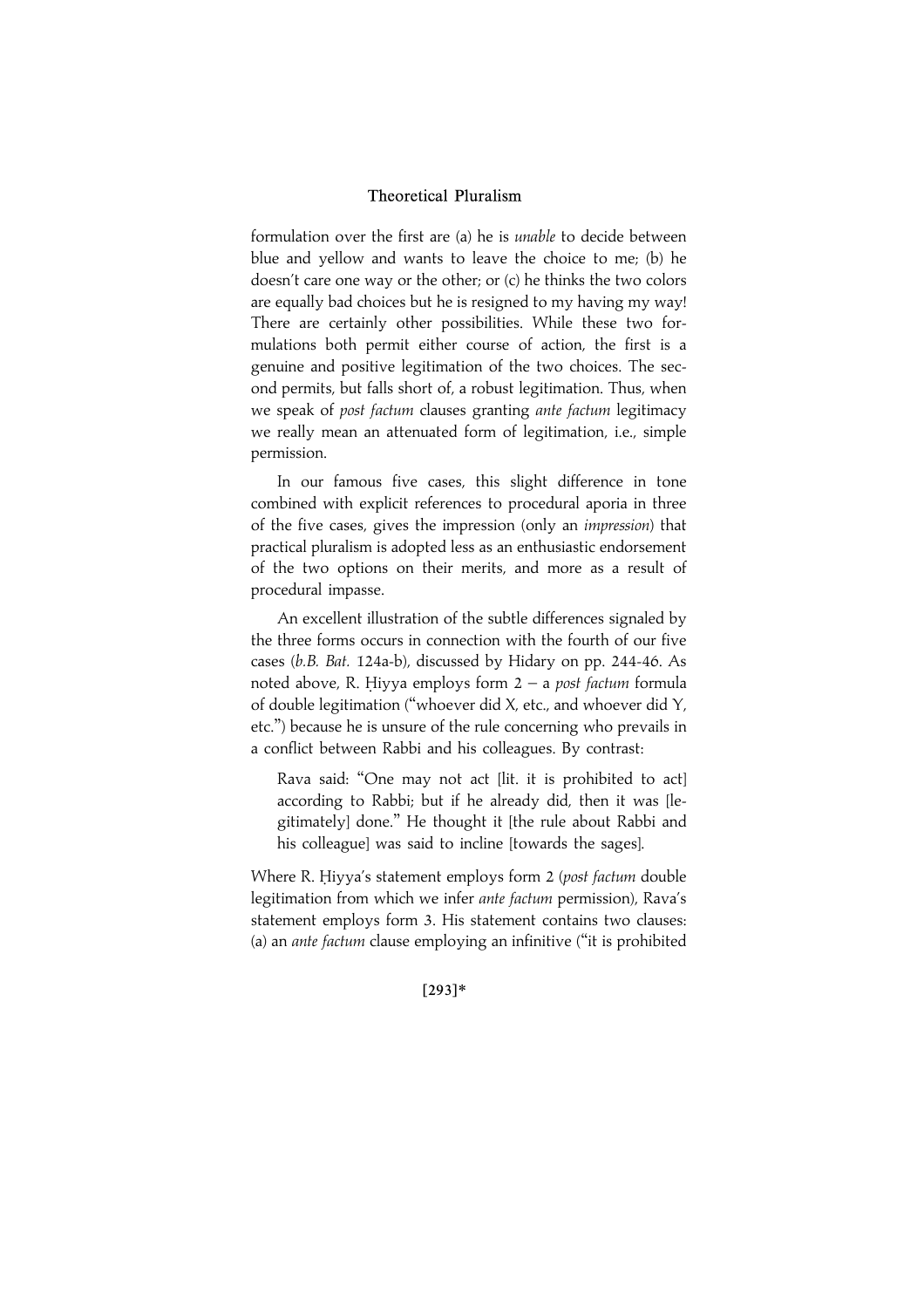to act according to Rabbi'') that prohibits one view while permitting the other and (b) a post factum clause employing a perfect verb (''if he did it'') that declares even the prohibited view to be legitimate after the fact of having been performed. This text reveals that the difference in formulation correlates to different degrees of doubt or procedural aporia. R. Hiyya is entirely uncertain regarding the relative authority of Rabbi vs. his colleagues and so avoids any ante factum declaration of legitimacy. On the other hand, he wants to avoid paralysis, so he adopts post factum double legitimation which has the effect of permitting both views without having to make a definitive declaration for either. By contrast, Rava has less uncertainty regarding the relative authority of Rabbi vs. his colleagues. He thinks that in cases of conflict the law inclines towards the sages. Therefore he is willing not merely to permit but to fully legitimate the sages' view ante factum and prohibit the view of Rabbi. However, since the halakhah only inclines or tends to follow the sages in disputes with Rabbi (i.e., it doesn't always certainly follow the sages), he is not so confident of the illegitimacy of Rabbi's view that he is willing to exclude it entirely, and so he grants it post factum legitimacy. Of course, we may imagine that a third authority very sure of the rule governing disputes between Rabbi and his colleagues would have employed form  $1 - a$  simple *ante factum* clause legitimating a single view both ante factum and post factum.

Thus, despite a functional equivalence between ante factum and post factum forms (according to both formulations an act is permitted in the ante factum situation), the two communicate, and likely correspond to, different levels of confidence about or enthusiasm for the legitimacy of the rule in question. Nevertheless, we can agree that whether the motivation for adopting it is indecision, indifference, or something else entirely, the post factum form does establish an ante factum permission (if not full

#### [294]\*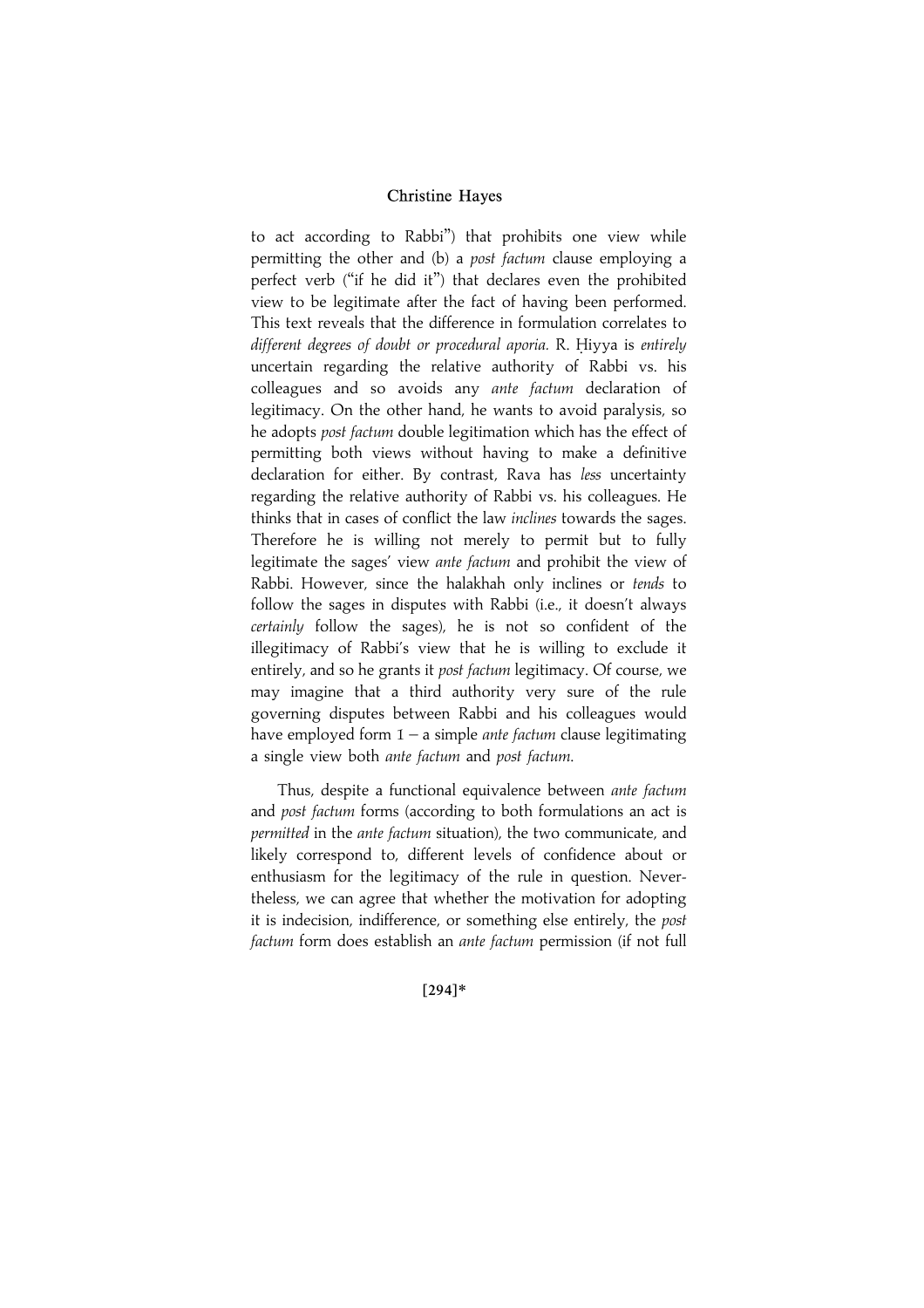legitimacy) for both views and thus, in effect, a practical pluralism. I believe that the context of the passage cited by Hidary from my original article (to the effect that these cases are not evidence for a pluralistic view of law in the Talmud) makes it clear that I was talking about theoretical pluralism only; in fact, these passages are very good evidence for practical pluralism.

(3) Hidary, 241-42: ''It is manifest that these formulae do apply ante factum based on their contexts. The first case cited above discussed which shoe one should put on first. Rav Yosef declares that one acts properly whether he has put on the right or the left shoe first. How can one understand this statement as being only post factum? What is one supposed to do ante factum? ... Similarly in the second case, a judge must either rule according to Rav and Shmuel who allow the orphans to swear and collect, or like the sages who do not. The judge cannot simply refuse the case because he cannot decide. This view is affirmed by the statement of Rav Papa ... ''Rav Papa said, 'We do not tear up a document of orphans, nor do we collect with it. We do not collect with it for perhaps we agree with Rav and Shmuel; we do not tear it up because a judge who rules according to R. Elazar has acted [legitimately]." Rav Papa addresses the case ante factum and states that the loan contract should remain unpaid in the hands of the lender's inheritors and await judgment. If one option were preferable over the other, then Rav Papa should have required that the contract either be destroyed or presented for payment immediately. Thus we can conclude that both Rav Hama and Rav Papa deem both options legitimate even ante factum.''

Response: It should be clear by now that I do NOT say that these formulae offer no guidance in the ante factum situation and so lead to paralysis. These formulae do offer guidance, but that doesn't change the fact that they do so even when employing a locution that addresses only the post factum situation explicitly. These statements of double legitimation are formulated as single

 $[295]*$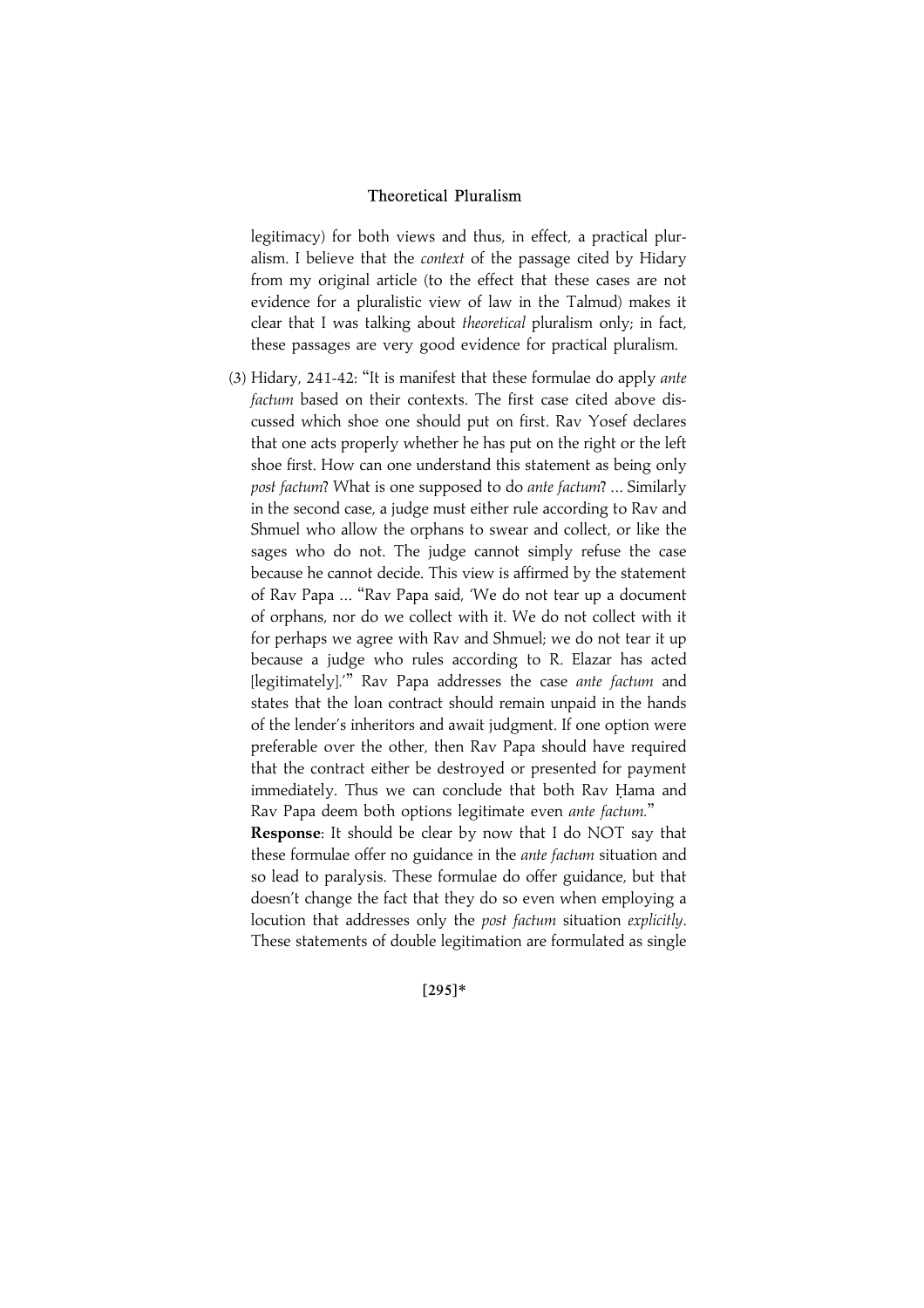post factum clauses. As explained above, a single post factum legal clause communicates ante factum permission because we typically infer ante factum permission from the post factum legal formulations.

But here is the interesting thing: a late amora, Rav Papa, offers an alternative solution to the problem of procedural aporia: the solution of compromise. In his view, one can honor both views simultaneously, or more precisely, one can adopt a course of action according to which neither of the original two views is violated but neither is completely fulfilled. Thus, concerning the debt document of an orphan which can be used to collect a debt according to Rav and Shmuel but not according to R. Elazar, Rav Papa states that we don't tear it up because of the principle that one who acts according to R. Elazar has acted, and we don't collect with it because *perhaps* we agree with Rav and Shmuel. This is an alternative strategy for coping with the procedural aporia so explicitly thematized in this text (''a judge who rules according to R. Elazar has acted, but perhaps we agree with Rav and Shmuel''). Rav Papa rejects practical pluralism and forges a third, compromise position instead.

Whether one opts for genuine practical pluralism (Rav Hama) or tries to honor both views in a compromise (Rav Papa), the larger question of why one adopts some such strategy remains. Hidary answers that question by asserting that efforts to legitimate both views (Rav Hama's practical pluralism) or honor both through compromise (Rav Papa's solution) are grounded in a belief in the authenticity of both views. In an addendum to principle 3, we may say that not only practical pluralism but also compromise does not entail a belief in the authenticity of both views. Both practical pluralism and compromise are strategies for avoiding paralysis when procedural aporia makes it impossible to establish the halakhah according to one authority. Hidary is correct to say that if one option were preferable over

#### $[296]*$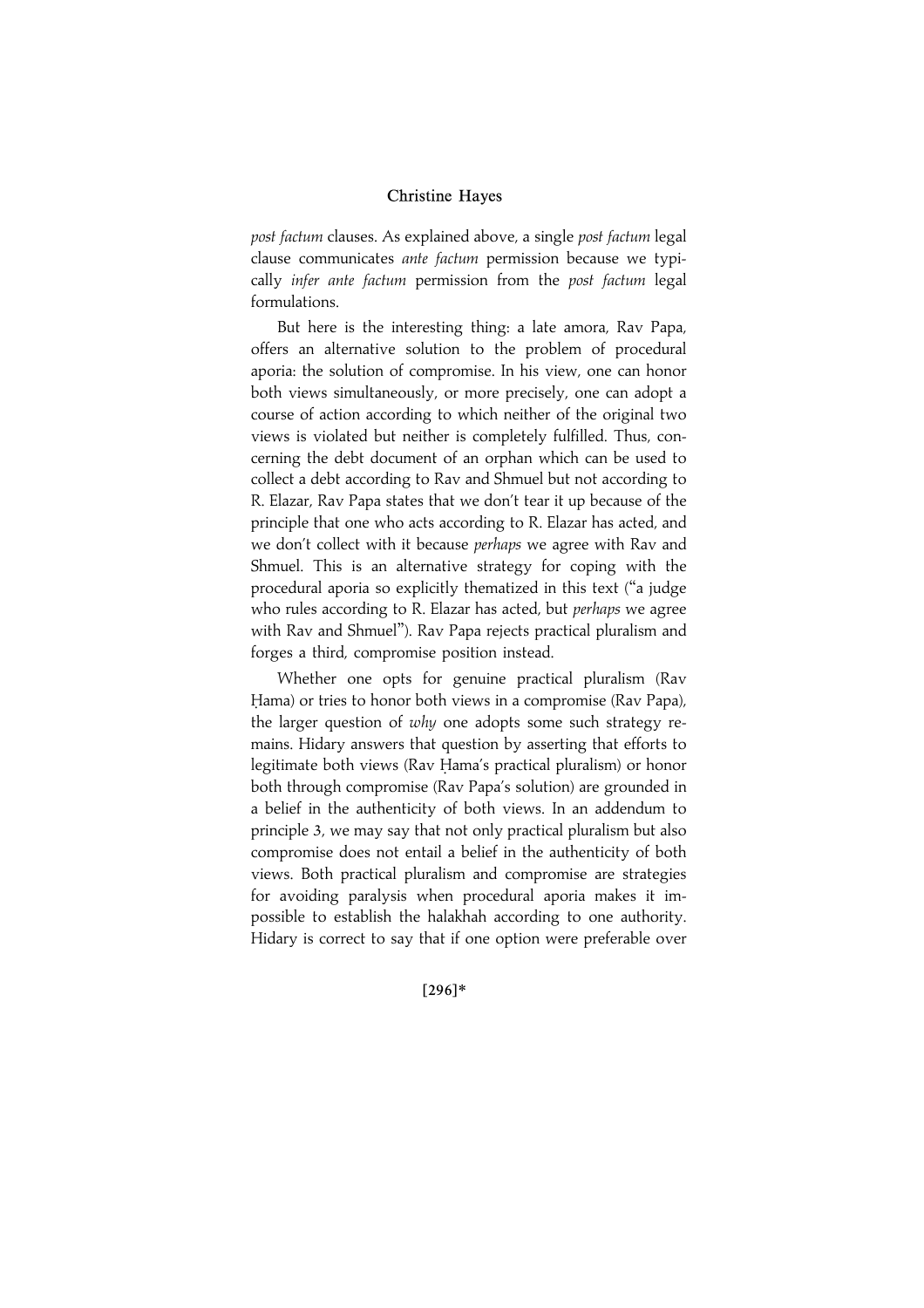the other, then Rav Papa should have declared the halakhah according to it. Rav Papa does not, but that means nothing more than that he does not legitimate one view over the other. The larger question of why he doesn't legitimate one over the other remains. There is no textual support for Hidary's assertion that Rav Papa must think both views are authentic (there is no language affirming the authenticity of either view). There is textual support for the idea that he is stymied by procedural aporia: language that focuses on the uncertainty over which opinion to follow and so he identifies a strategy to resolve the resulting paralysis.

(4) Hidary, 243: ''Once we confirm that this formula applies ante factum, we must conclude that the judge has discretion to choose either possibility. We can therefore uphold Ben-Menahem's argument that in these cases, the judge is granted 'full autonomy to make a choice between conflicting and incompatible norms and that consequently in these instances no one uniquely correct answer exists.' Hayes argues that the formula assumes that 'there is indeed a single right answer,' but that it validates both options post factum only because it has recused itself from these cases in which 'we have no means available to determine which view should prevail as the halakhah.' I agree that these cases describe situations of procedural breakdown where neither law has been established as the halakhah. However, this procedural breakdown relates only to the validity of each opinion, not their authenticity. The formula comes to say that although neither has been validated through the usual decision-making process, we will nevertheless consider both options as valid. The formula does not assert that there is doubt regarding the truth value of each opinion at the theoretical level.''

Response: This passage sets the agenda for the rest of Hidary's argumentation. Hidary is convinced that a proper understanding of the theoretical commitment underlying the famous five cases

|297~\*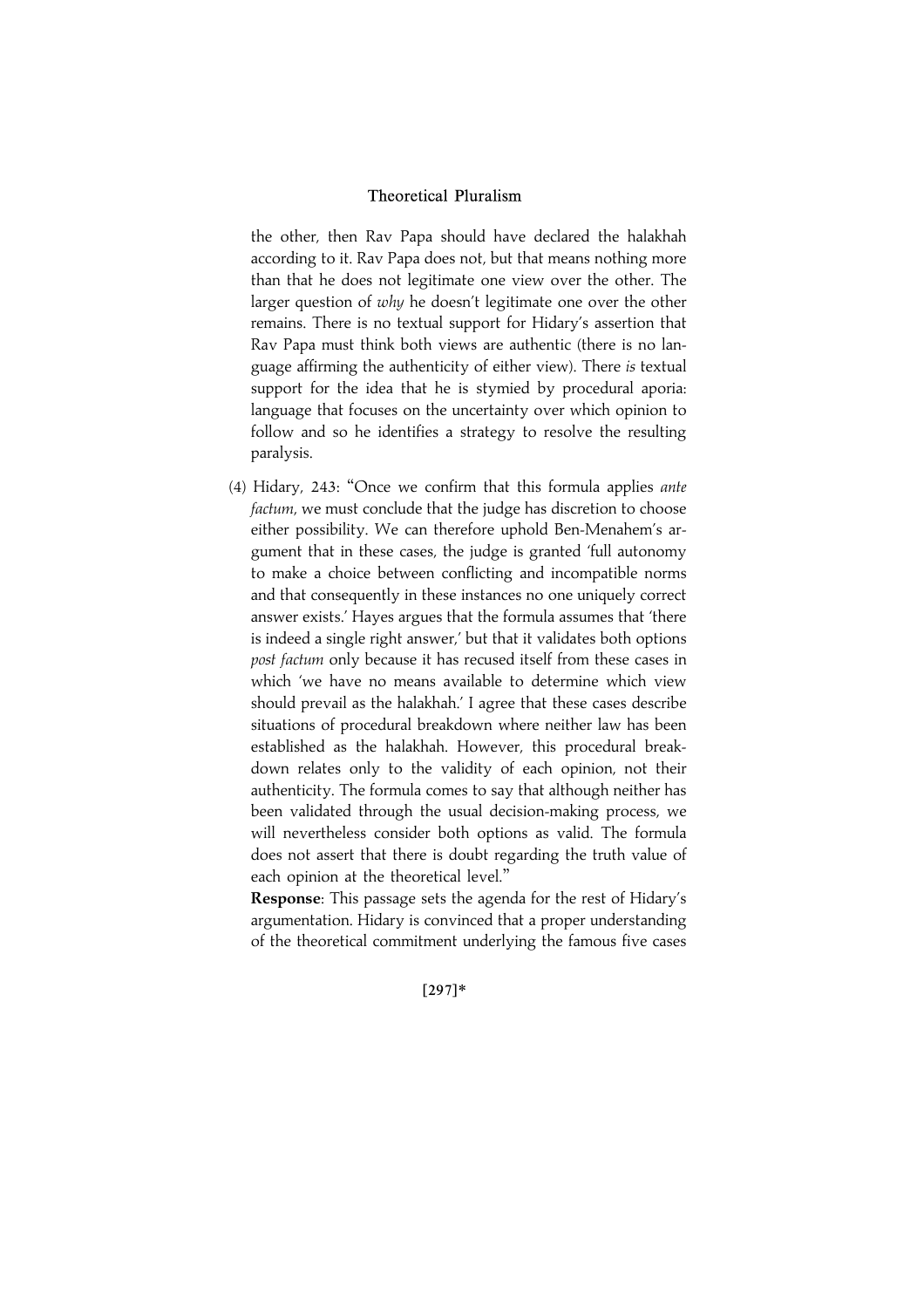turns on understanding that the declaration of the legitimacy of both views applies ante factum. Specifically, Hidary argues that once one sees that the declaration of the legitimacy of both views applies ante factum, one is compelled to conclude that both views are deemed authentic. Therefore, in the remainder of his article, Hidary undertakes to prove that the declaration of the legitimacy of both views in these five cases applies ante factum.

The problem is that I agree that these declarations of the legitimacy of two options, although phrased in single post factum clauses, communicate the ante factum permissibility of the views. My description of the clause as post factum referred to its form not its function. So Hidary's extensive argumentation devoted to demonstrating the ante factum permissibility (and hence practical pluralism) of these cases is unnecessary. Where I disagree with Hidary is in his assessment of the theoretical commitment underlying this practical pluralism. Hidary makes the unwarranted leap from the permissibility of two views (practical pluralism) to their authenticity (theoretical pluralism). He endorses Ben-Menahem's conclusion that allowing a choice between two norms means that ''in these instances no one uniquely correct answer exists'' – i.e., no authentic answer exists. By contrast, and in keeping with principle 3, I maintain that theoretical pluralism (the simultaneous authenticity of two different norms) does not follow automatically from an ante factum declaration of the legitimacy of the two views in question, i.e., from practical pluralism. Thus, I would conclude that allowing a choice between two norms means that ''in these instances no one uniquely valid answer exists.'' As for the authenticity of the views, the texts provide no information one way or the other (a point that Hidary himself acknowledges in this very paragraph).

As Hidary notes at the end of this paragraph, ''The formula does not assert that there is doubt regarding the truth value of each opinion at the theoretical level.'' This is very true. But

[298]\*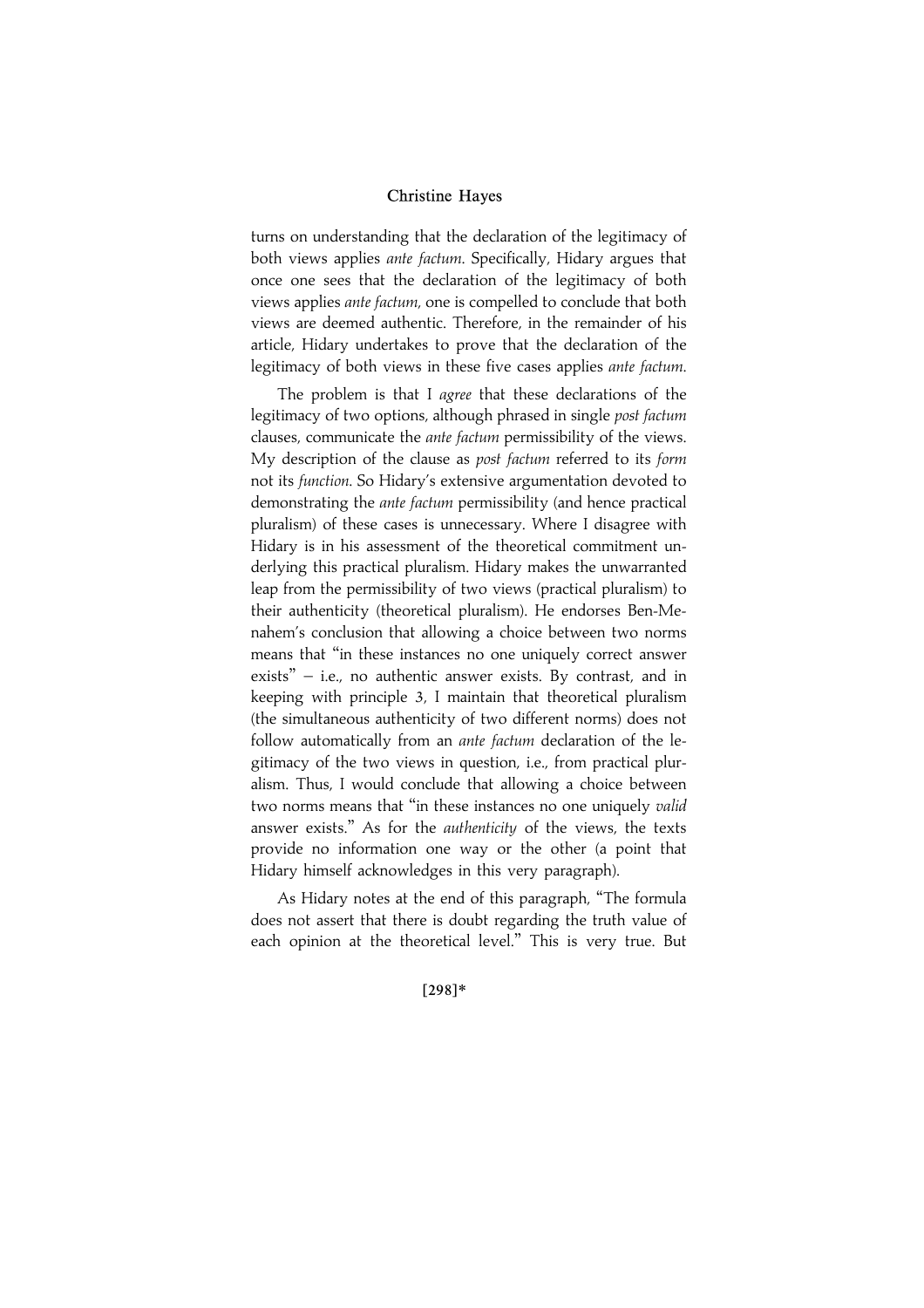evidently, Hidary and I interpret this datum differently. Because the texts are entirely silent regarding the authenticity of the two views in question, I maintain that we can draw no conclusions regarding authenticity one way or the other. To do so is to go beyond the evidence of the text. On the other hand, the texts do express doubt about validity, and for this reason, we have some textual warrant for inferring that the double legitimation is a response to procedural aporia, a strategy for avoiding paralysis when standard validation procedures fail. But this is not how Hidary interprets the fact that the formula expresses no explicit doubt about the truth value of the two views. Hidary seems to take it for granted that the reason authenticity is not questioned is because it is *assured*. Not only is this an  $\acute{e}$  silencio argument, it contradicts what we know about the halakhic process – that authenticity does not need to be present in order for a view to be established as the halakhah and, as we demonstrated in principles 1 and 2, the rabbis do on occasion legitimate inauthentic laws.

This is what it comes down to then: Hidary construes the text's silence regarding the authenticity of the views in question as highly suggestive evidence that authenticity of the views is unquestioned and certain. I construe the silence as silence. We can infer nothing about a matter when nothing is said about the matter. And given that the texts talk about something else – validity  $-$  it seems much more likely to me that the authenticity of the views is a matter of complete indifference while their validity (and the inability to ascertain it) is the motivation for adopting a strategy of double legitimation.

Hidary adopts a final and extremely interesting line of argumentation. He cites four cases of procedural aporia that he feels can be fruitfully compared with our famous five cases. This is a very important insight and Hidary has done us a great service by corralling this material. As he astutely points out, in these four cases the problem of procedural aporia

[299]\*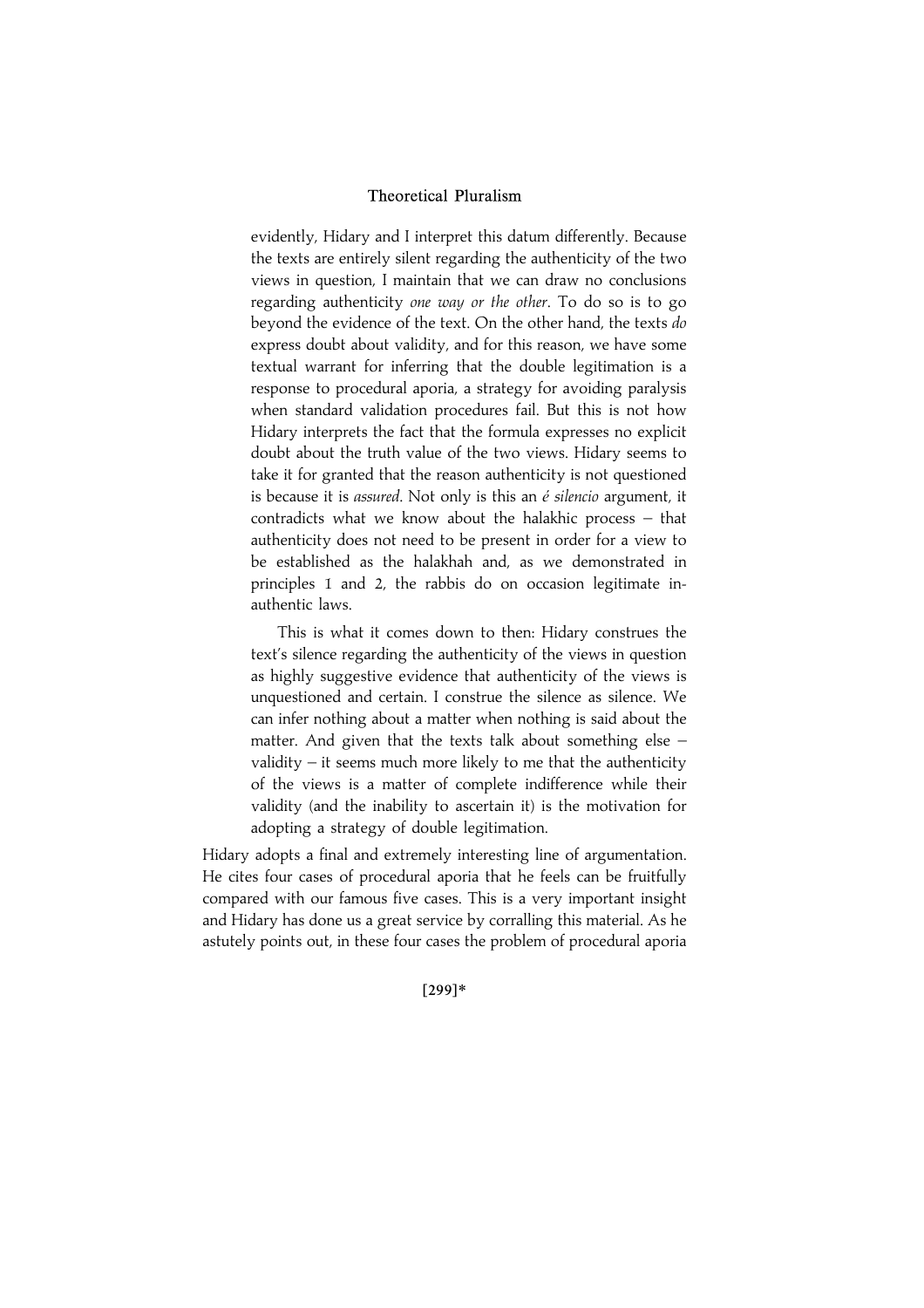– of not knowing which view should be validated as the established halakhah – is resolved in some way other than declaring both views to be permissible with the result that a single ruling or course of action is recommended (practical monism instead of practical pluralism). We may summarize these other solutions as follows:

- (1) Might makes right an undesirable and rarely invoked principle that essentially permits parties to take the law into their own hands (b.Git. 60b, "whoever is stronger prevails");
- (2) Legal presumption, according to which we simply assume an existing situation to be valid until rebutted by evidence – good for cases in which there is a stable status quo (b.Ketub. 64a, ''if she is in possession of it then we do not take it from her'');
- (3) Compromise usually for matters of ritual law because it is often possible to fulfill both views sequentially, or to combine both views in a single action  $(b.Pesah. 115a)$ ; see also the rejected solution of Rav Papa in  $b.\check{Se}bu$ . 48b discussed above);
- (4) Stringency appropriate when the difference between views is a difference in degree so that by acting in accordance with the more stringent view one automatically satisfies the less stringent view (b.'Erub. 46a is cited by Hidary as a case in which stringency could have been adopted but wasn't).

Hidary thinks these cases are important contrasts to the famous five because in each instance of procedural aporia they find a way to establish a single course of action and hence are monistic. He feels justified in making the following inference: since the famous five cases do not avail themselves of one of these monistic solutions it is probably because they reject monism. When would one reject monism? When one has two authentic answers instead of just one. In these five cases, then, Hidary holds that we have good reason to violate principle 3 and infer theoretical pluralism (the authenticity of both views) from practical pluralism, for what else but a belief in the authenticity of both views would induce the rabbis to forego solutions that offer practical monism

#### |300~\*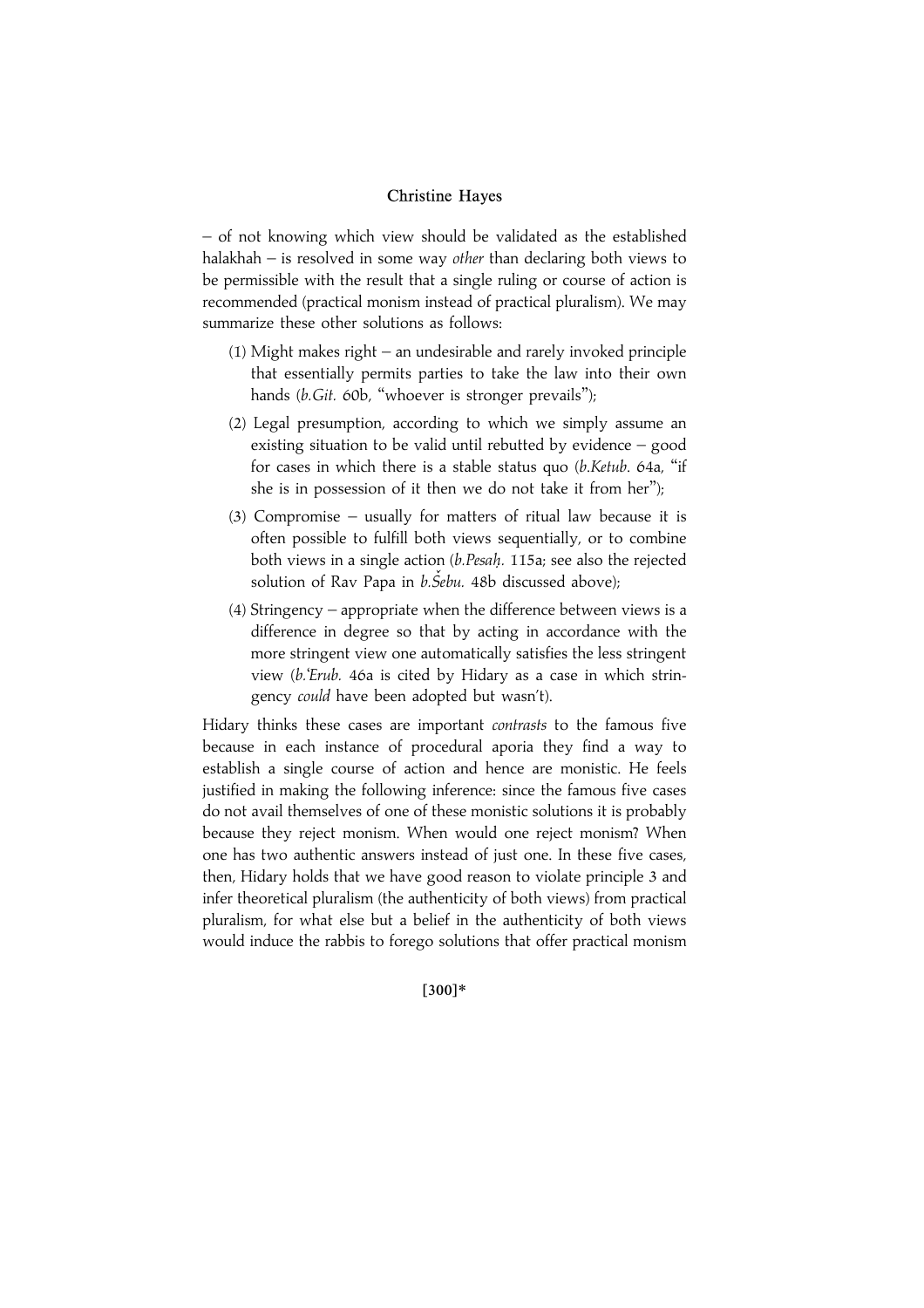and to adopt practical pluralism instead? Hidary's argument (and I hope I am not misreading it) is that the best and strongest explanation for choosing practical pluralism as a solution to halakhic aporia over solutions that offer practical monism is a belief in the authenticity of both views. Hidary walks through three of our five famous cases showing how each might have been resolved by adopting one of these monistic solutions (251):

These [monistic four solutions to procedural breakdown] are all alternatives to the either-or solution provided by the [famous five] texts quoted above. *b.Šebu.* 48b is a monetary case in which the Talmud could have said, ''Whoever is stronger prevails,'' or ''If he is in possession of it then we do not remove it but if he is not in possession of it then we do not give it to him." In b.*Šabb.* 61a, one opinion actually does suggest that one should fulfill both opinions; but the other solutions in that sugya do not agree. One could similarly legislate that one should not recite minhah in the later afternoon, just to be stringent, a road not taken by b.Ber. 27a. The fact that the Talmud in those three cases decides to leave it up to the judge or the individual to decide which opinion to follow even where alternative solutions are possible does not fit well with a monistic view but rather suggests a pluralistic attitude at the theoretical level. If a rabbi chooses to endorse two opposing positions rather than rule stringently, attempt to fulfill both, or excuse himself completely by leaving the status quo or putting the case back into the hands of the litigants, then such a rabbi ascribes some level of authenticity to both positions.

This is an elegant argument but I don't think it works for two reasons. First, it is not the case that the only reason one would reject these monistic alternatives is because one is convinced of the authenticity of the two views in question. Second, it is not the case that when convinced of a view's authenticity the rabbis feel compelled to legitimate it. I consider these points in turn.

[301]\*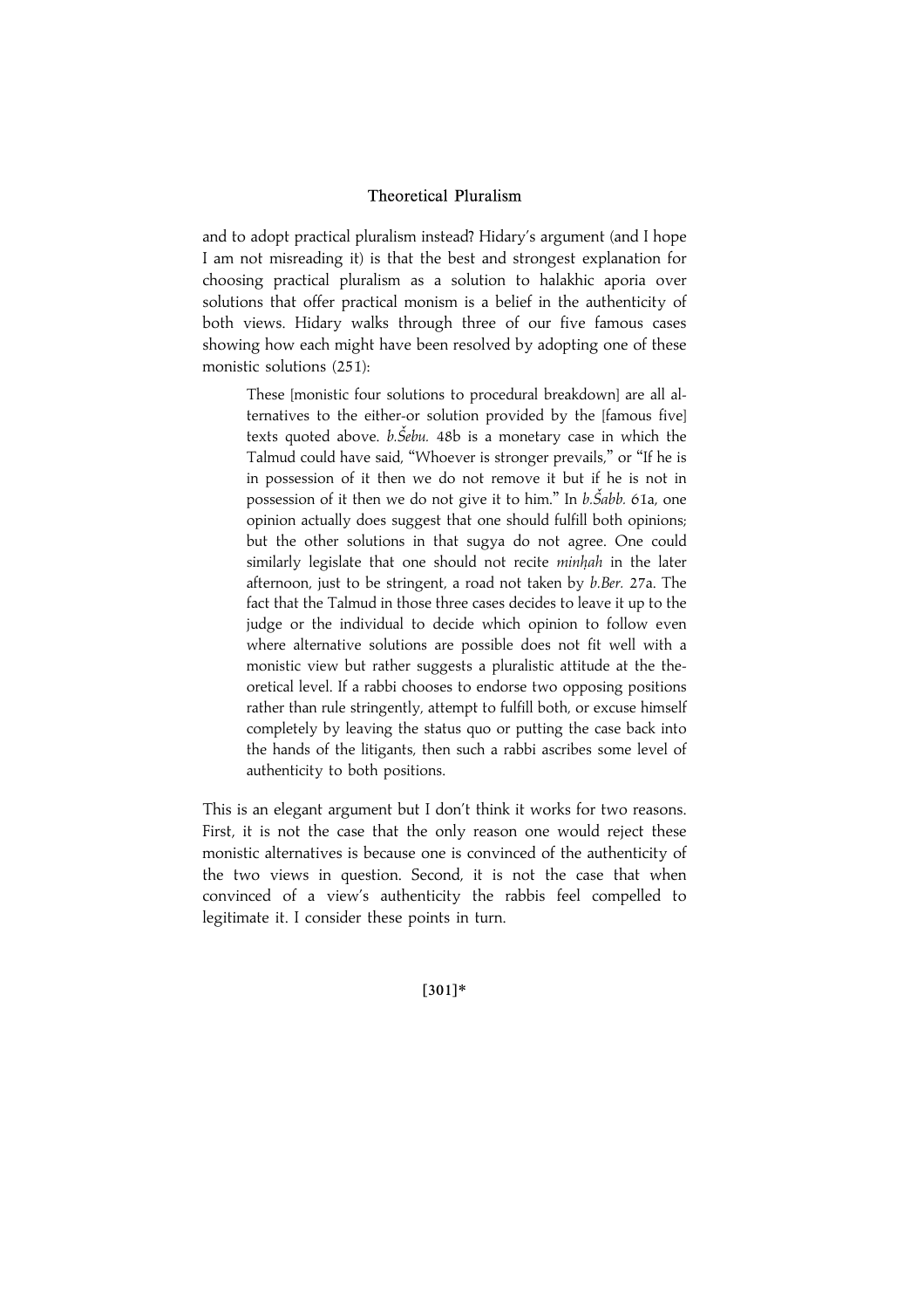First, the monistic solutions reviewed by Hidary may be rejected for reasons other than a belief in the authenticity of the two views in question. Each of these solutions has disadvantages that detract from its appeal. Strategy (1), for example, is a highly undesirable ''jungle law'' option and for this reason it is invoked on only a handful of occasions in rabbinic literature. Strategy (4), advocating unprincipled stringency just to be "on the safe side," is also unappealing as attested by numerous cases in which the rabbis consciously do not favor stringency though it would be "a safe bet."<sup>37</sup> Unprincipled stringency is objectionable for pedagogical reasons – if one rules according to the stringent scholar ''just to be on the safe side'' others may mistakenly believe the stringent view is followed because it is actually more authoritative, with the result that this view may be fixed as the halakhah even though it is not actually more authoritative and even though the other view is not prohibited.<sup>38</sup> Strategy (3) will sometimes be objectionable for the

- 37 As an illustration we need look no further than talmudic discussion of the menstrual laws. Many doubtful issues are decided in the direction of leniency, though one might have thought the more stringent option would be supported as the "safer" bet: e.g., b.Nid. 58b adopting the larger of two proposed minimum sizes for a bloodstain to be considered impure; t.Nid. 8:3 giving women the benefit of the doubt regarding the nature of blood flowing from the vagina; b.Nid. 2a-3b adopting the more lenient view regarding retroactivity of defilement; b.Yebam. 62b allowing a presumption of pure status prior to a husband's journey, and so on. In these passages, ruling stringently for the sake of caution is explicitly and openly trumped by other sociological considerations (such as the desire not to inhibit marital relations). The point is this: we cannot assume without further ado that the rabbis will always prefer the stringent option. Stringency can have undesirable consequences one might actively seek to avoid.
- 38 Indeed, the story of R. Ishmael and R. Elazar b. Azariah on b.Ber. 11a makes this very argument concerning the point at issue in our fifth text (whether to stand or recline for the recitation of the shema): it is better to permit both views than to lead future generations astray. This idea is encapsulated in the phrase ''lest the disciples should see and fix the halakhah so for future generations" (b. Ber. 11a). Thus, it is not at all clear that the rabbis would want to resolve the fifth of our famous five cases (regarding recitation of the shema) by simply opting for the stringent view of Beit

 $[302]*$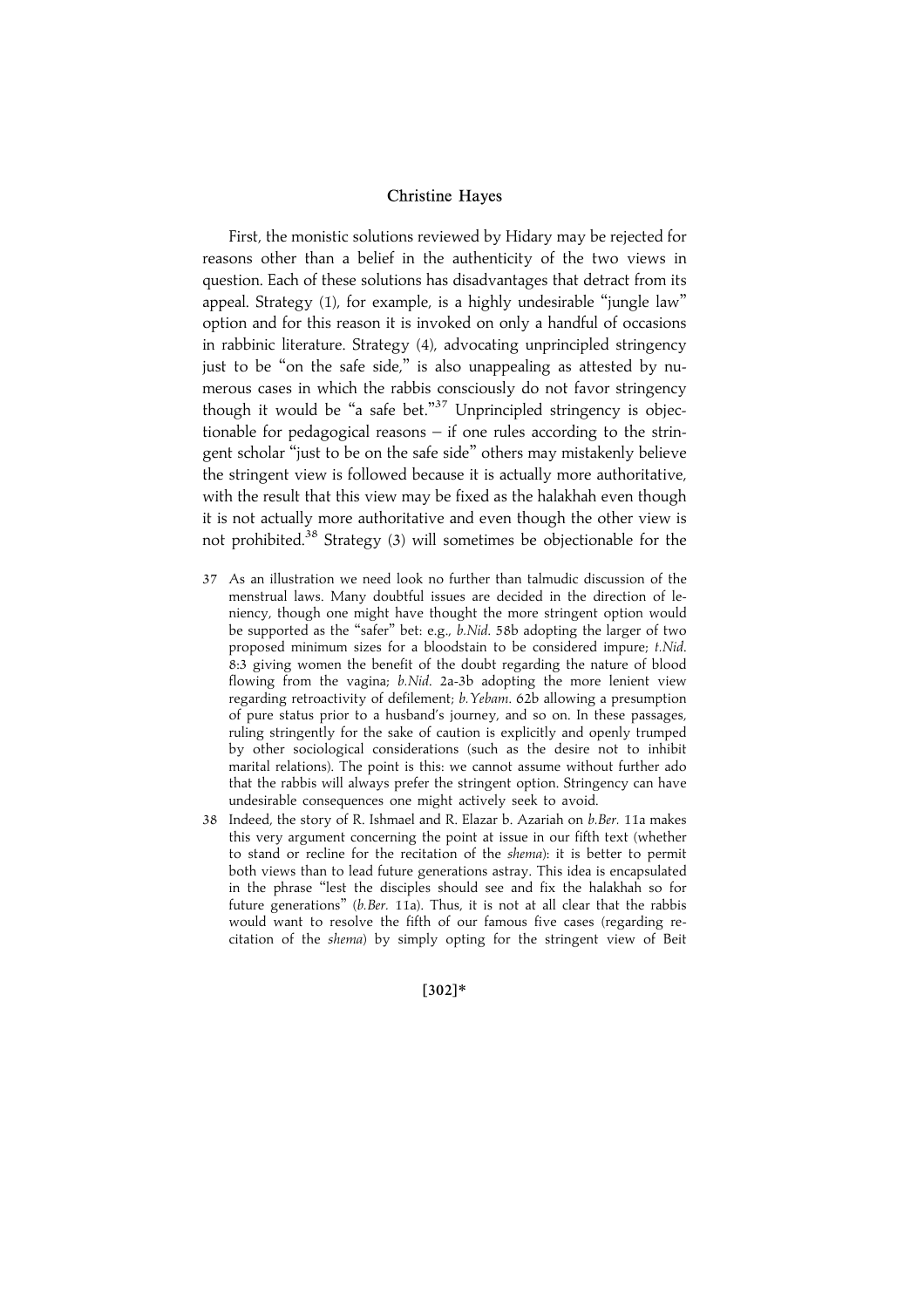same pedagogical reason. Strategy (2) doesn't even establish a particular position as halakhah at all. It simply tells us to preserve the status quo on the understanding that the status quo can be reversed upon discovery or presentation of rebutting evidence. In short, all of these strategies are imperfect and we cannot assume that the rabbis would always prefer to adopt one of them wherever possible, rather than adopt a strategy of double legitimation. Double legitimation in some cases and to some authorities will be the most appealing strategy for resolving procedural aporia, so it is entirely possible that it will be chosen as an option even when a monistic option is available and even in the absence of a belief in the authenticity of both views.

Second, as we have argued throughout, it is demonstrably false to say that rabbis convinced of the authenticity of a view will feel compelled to establish it as the legitimate halakhah. Rabbinic literature contains both programmatic texts and practical cases in which the ''authentic'' view is passed over in favor of a view deemed preferable on pragmatic, moral, or other grounds. Thus, in line with principle 2, legitimacy is no guarantee of authenticity and Hidary cannot argue that the double legitimation that occurs in our famous five cases shows that both views are deemed authentic. It is entirely possible that the rabbis would prefer a strategy of practical pluralism to one of the other (less than ideal) strategies identified by Hidary even if they are not convinced of the authenticity of both views or of either view.

Where Hidary sees these four additional cases and their strategies as contrast cases to the famous five that are the focus of his discussion, I see them as *sister* cases. They display alternative solutions to the problem of procedural aporia. (Indeed, in his discussion of b. Šebu. 48b, Hidary himself understood Rav Papa's proposal of a compromise to be an *alternative* to R. Hama's solution of double legitimation.) Some of the solutions lead to practical monism, and some to practical pluralism.

#### |303~\*

Shammai, as Hidary suggests. To do so can mislead others into believing that the halakhah is certain when it is not.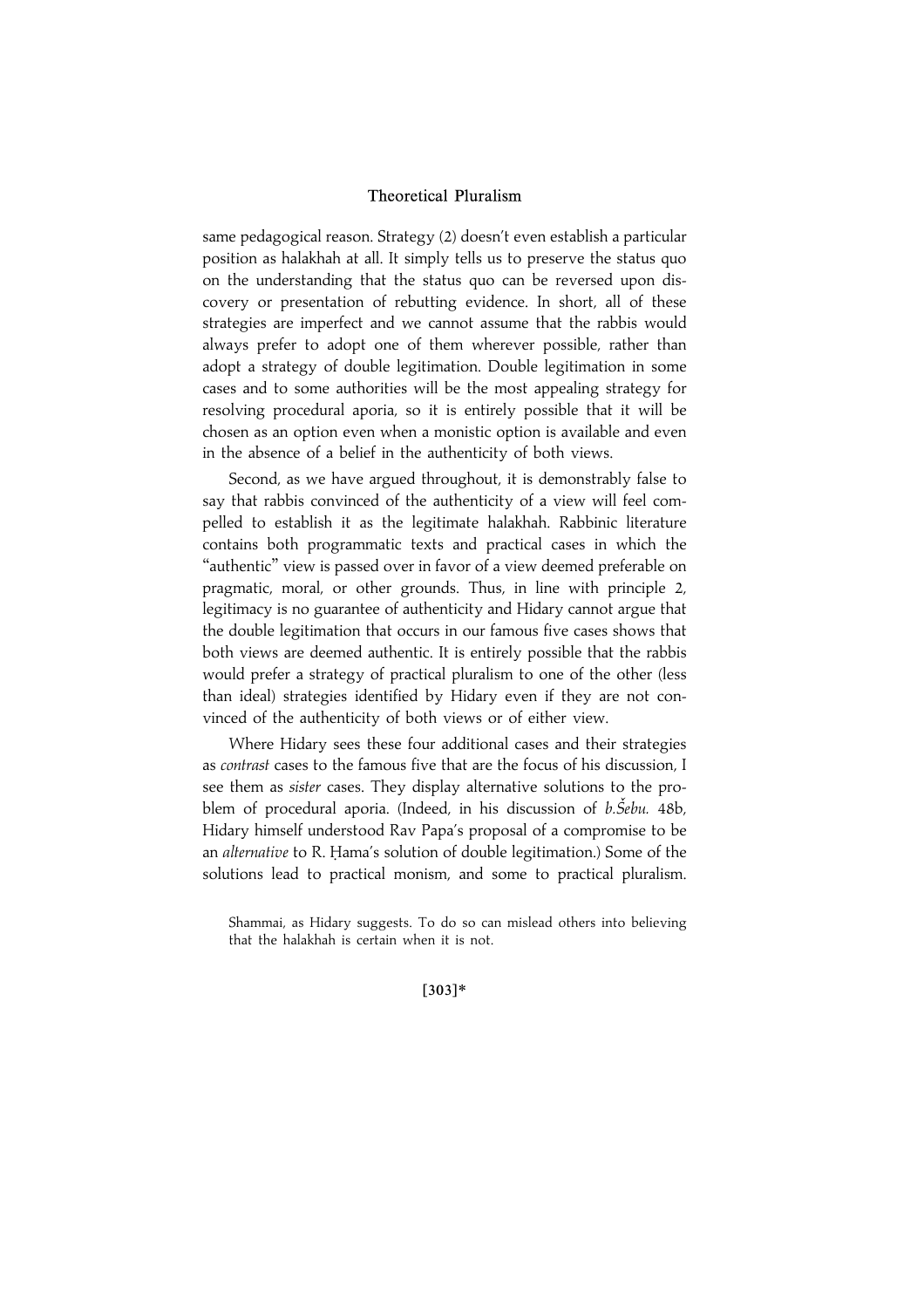Presumably, the circumstances of each case suggest which solution is most desirable in that particular case. I must then disagree with Hidary's conclusion (251) that ''if other less pluralistic options are available, and yet the either-or option [double legitimation as per our famous five cases] is still endorsed, then we can detect a non-monistic outlook even in these statements.'' Selecting one solution in a particular case doesn't mean one will select the same solution in every instance of procedural aporia, and passing over one solution in a particular case doesn't mean that one would never see fit to employ that solution in a different case. Different cases lend themselves to different solutions. Moreover, there is a genetic fallacy in Hidary's conclusion. Just because the solution chosen has a monistic or pluralistic result doesn't mean it was chosen because of the monistic or pluralistic result. It may be adopted and other options rejected for other reasons (e.g., pragmatic, pedagogical, or moral considerations). Finally, the only monism and pluralism detected in these various solutions is *practical* not theoretical. We are not in any better position to understand what theoretical commitments underlie these four cases of practical monism than we are in a position to understand what theoretical commitments underlie our famous five cases of practical pluralism. As Hidary himself notes, there is no necessary connection between practical monism and either theoretical monism or pluralism, just as there is no necessary connection between practical pluralism and either theoretical monism or pluralism. So a complete list of the strategies available to the rabbis when confronted with procedural aporia would include: the four strategies of *practical* monism listed above (stringency, force, presumption, and compromise) and two strategies of practical pluralism (permitting both views ante factum as in our famous five cases, or recommending one view ante factum but legitimating both views post factum in a case of limited procedural aporia [the strategy adopted by Rava in b.B. Bat. 124a-b]). None speaks to the issue of theoretical pluralism or monism.

In the last section of his paper, Hidary cites three cases from the Yerushalmi which he believes parallel the double legitimation of the

 $[304]*$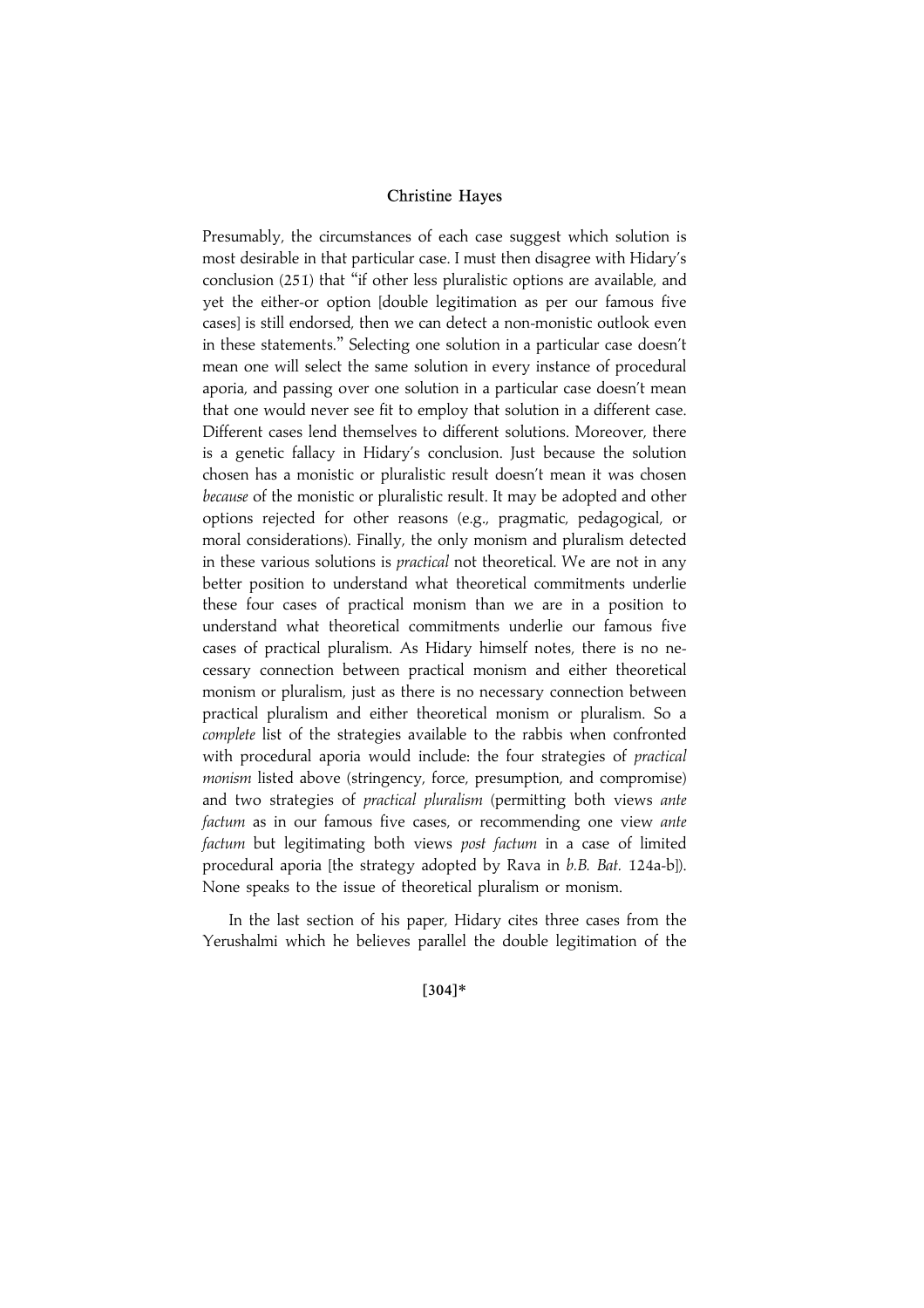Bavli's famous five cases. The formula employed is different, but Hidary is correct to see these cases as parallel to the Bavli's double legitimation. Nevertheless, these cases add little to the conversation since they are also examples of practical pluralism only. Like the famous five cases they are silent regarding the theoretical commitments that underlie their practical pluralism and regarding the authenticity of the views in question. However, to the extent that procedural aporia is thematized in these texts, I believe they provide additional evidence for my understanding of the famous five cases.

The first case (y.Git. 3:1 [44d]) features conflicting reports of the established halakhah. Three different amoraim (Rav Huna in the name of Rav, Shmuel, and R. Yehoshua ben Levi) state that the halakhah follows three different tannaim (R. Meir, R. Yehudah, and R. Shimon). R. Shimon bar Carsena then rules that all three courses of action will be recognized after the fact. The language differs from that found in the Bavli, but the clause is a post factum clause (form 2) employing perfect forms. It grants post factum legitimation and therefore ante factum permission – practical pluralism pure and simple, and it does so on the basis of procedural aporia. We can be sure of this because in the very next line we learn that another amora suffering from no procedural aporia has no difficulty in establishing the halakhah in line with one view. R. Manna gives a statement of robust ante factum legitimation (form 1) employing participles: ''Since it is said 'the halakhah follows the sages' [i.e., R. Meir whose view is stated anonymously elsewhere], we leave the opinion of the individual and we practice according to the sages [i.e., R. Meir]." Armed with a procedural rule for determining halakhah in cases of dispute involving R. Meir, R. Manna has no need to adopt R. Shimon bar Carsena's solution of double legitimation.

In the second Yerushalmi case (y.Yoma 5:5 [42d]), R. Shimon bar Carsena employs a post factum form (form 2) to grant legitimacy to conflicting practices performed by priests. These practices already exist. R. Shimon bar Carsena recognizes the legitimacy of both existing practices and, by implication, permits both for the future. This is a

#### $[305]*$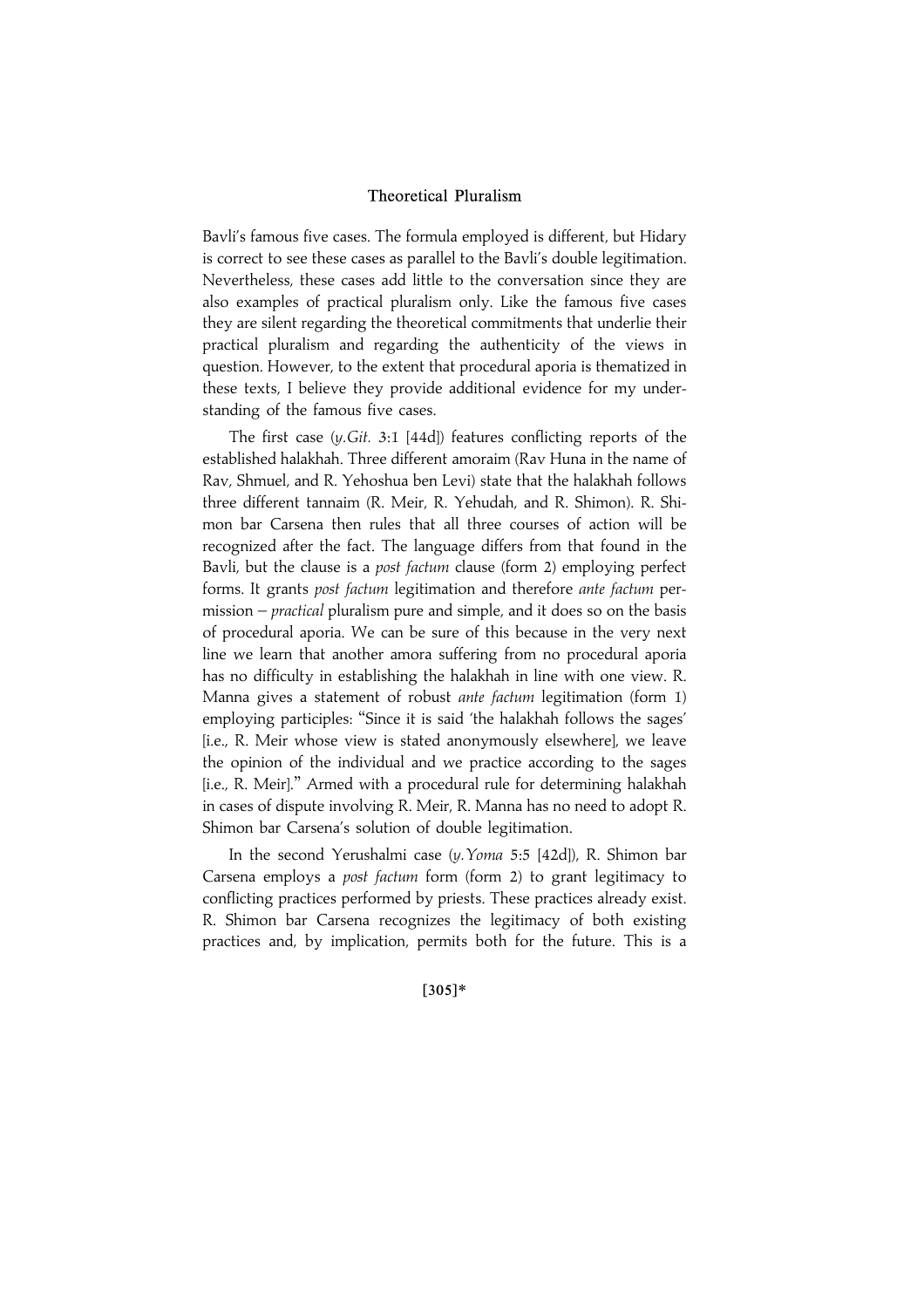straightforward case of practical pluralism, but like other cases of practical pluralism it sheds no light on the reason for permitting both practices, the question of their authenticity, or the issue of theoretical pluralism. The third case (y.Git. 3:1 [44d]) is interesting in that a later amora reinterprets, and ultimately erases, the practical pluralism of an earlier amora. The earlier amora is R. Yirmiah, who, when judging a particular case, follows the view of Resh Laqish even though others hold that the halakhah should follow R. Yohanan. R. Yirmiah defends himself by saying that R. Yohanan's view is a teaching (i.e., legitimate) and Resh Laqish's contrary view is a teaching (i.e., legitimate). No explanation is provided (the authenticity of the views is not made explicit) so the most we can safely conclude is that R. Yirmiah's is a practical pluralism. However, in the remainder of the sugya (not discussed by Hidary) the later amora R. Yose b. R. Bun dismantles the impression of practical pluralism altogether! He asserts that the halakhah does follow Rabbi Yohanan, that even Resh Lagish acknowledged that the halakhah follows R. Yohanan, and that R. Yirmiah also concurred. R. Yose b. R. Bun goes on to say that once in a particular case, Resh Laqish ruled differently on the basis of a beraita that was known only to him and not to R. Yohanan. Without that beraita he would have agreed with R. Yohanan. The implication is either that R. Yirmiah was mistaken to suppose both views legitimate or that when he declared both views legitimate he meant this: the halakhah follows R. Yohanan, except in an exceptional circumstance when we adopt the teaching of Resh Laqish, who had an authoritative beraita unknown to R. Yohanan. Either way, on R. Yosi b. R. Bun's revisionist account there is no practical pluralism at all!

## Conclusion

Ultimately, I think the difference between Hidary and myself on the question of theoretical pluralism – the existence of more than one authentic answer to a legal question  $-$  in rabbinic literature, is a difference not of kind but of degree. The conclusion Hidary reaches at

#### $[306]*$